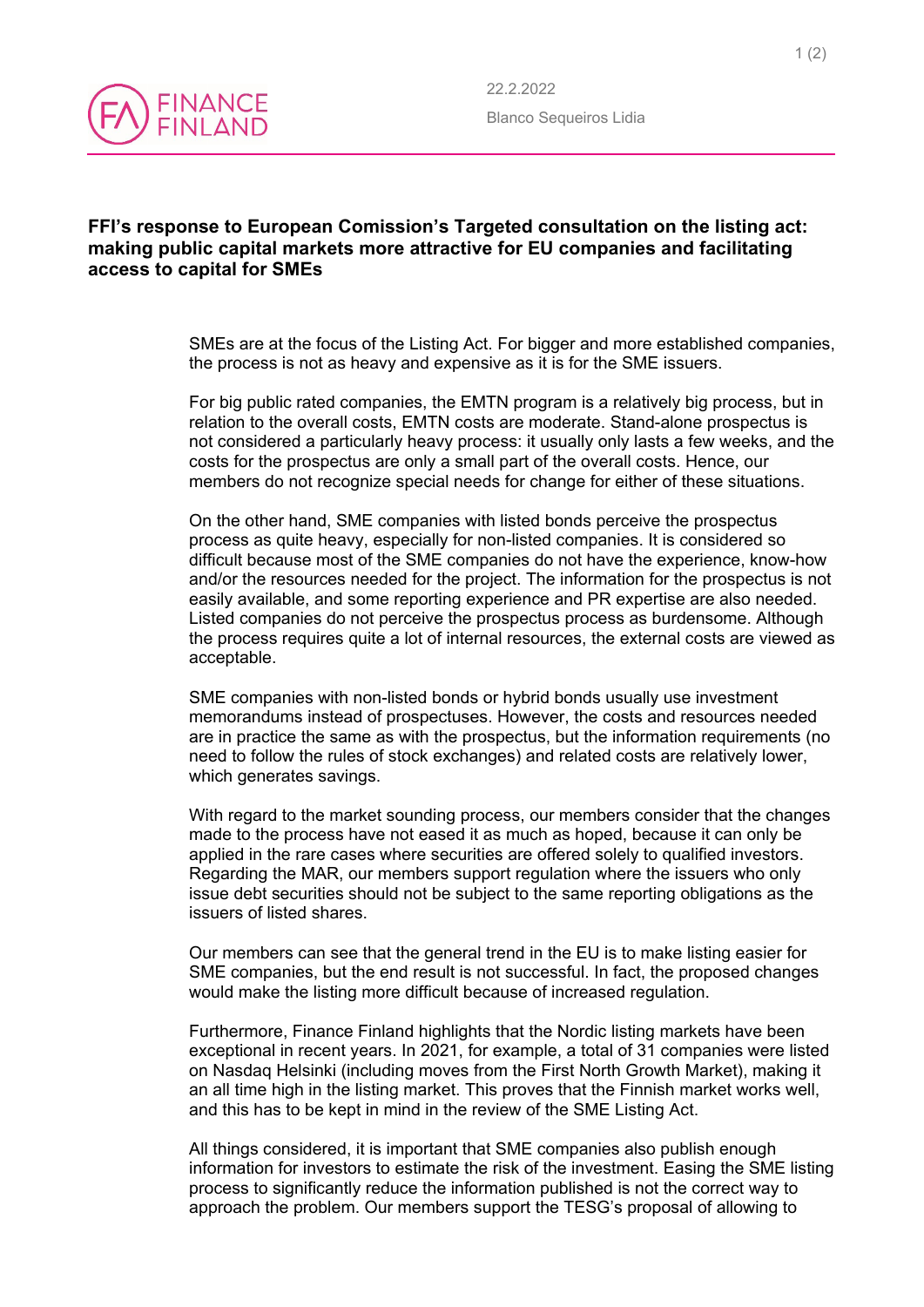

publish a prospectus only in English. This would reduce the costs of the process but would not reduce the amount of information shared.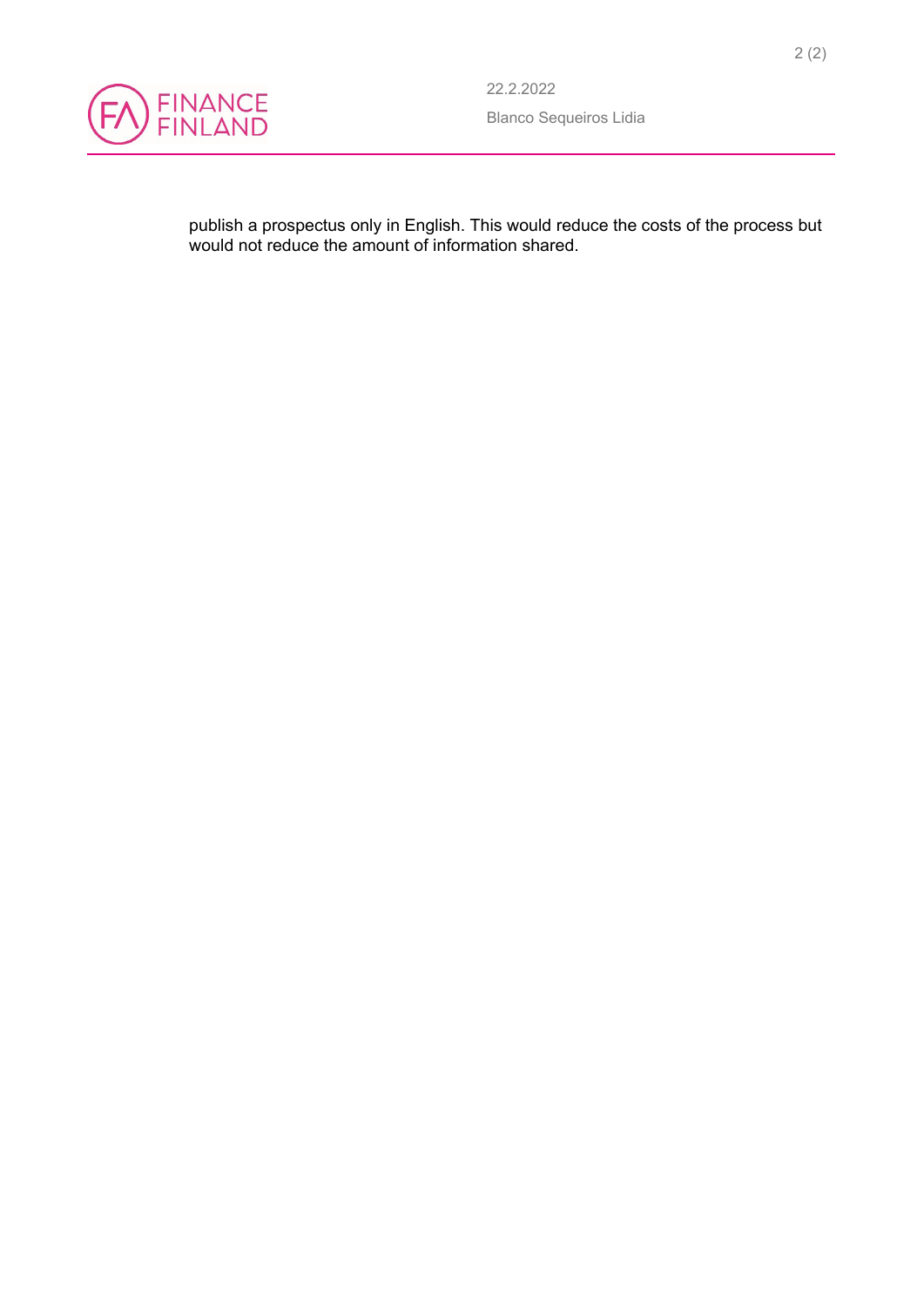

### EUROPEAN COMMISSION

DIRECTORATE-GENERAL FOR FINANCIAL STABILITY, FINANCIAL SERVICES AND CAPITAL MARKETS UNION

Horizontal policies Capital markets union

## **TARGETED CONSULTATION LISTING ACT: MAKING PUBLIC CAPITAL MARKETS MORE ATTRACTIVE FOR EU COMPANIES AND FACILITATING ACCESS TO CAPITAL FOR SMES**

#### **Disclaimer**

This document is a working document of the Commission services for consultation and does not prejudge the final decision that the Commission may take.

The views reflected on this consultation paper provide an indication on the approach the Commission services may take but do not constitute a final policy position or a formal proposal by the European Commission.

The responses to this consultation paper will provide important guidance to the Commission when preparing, if considered appropriate, a formal Commission proposal.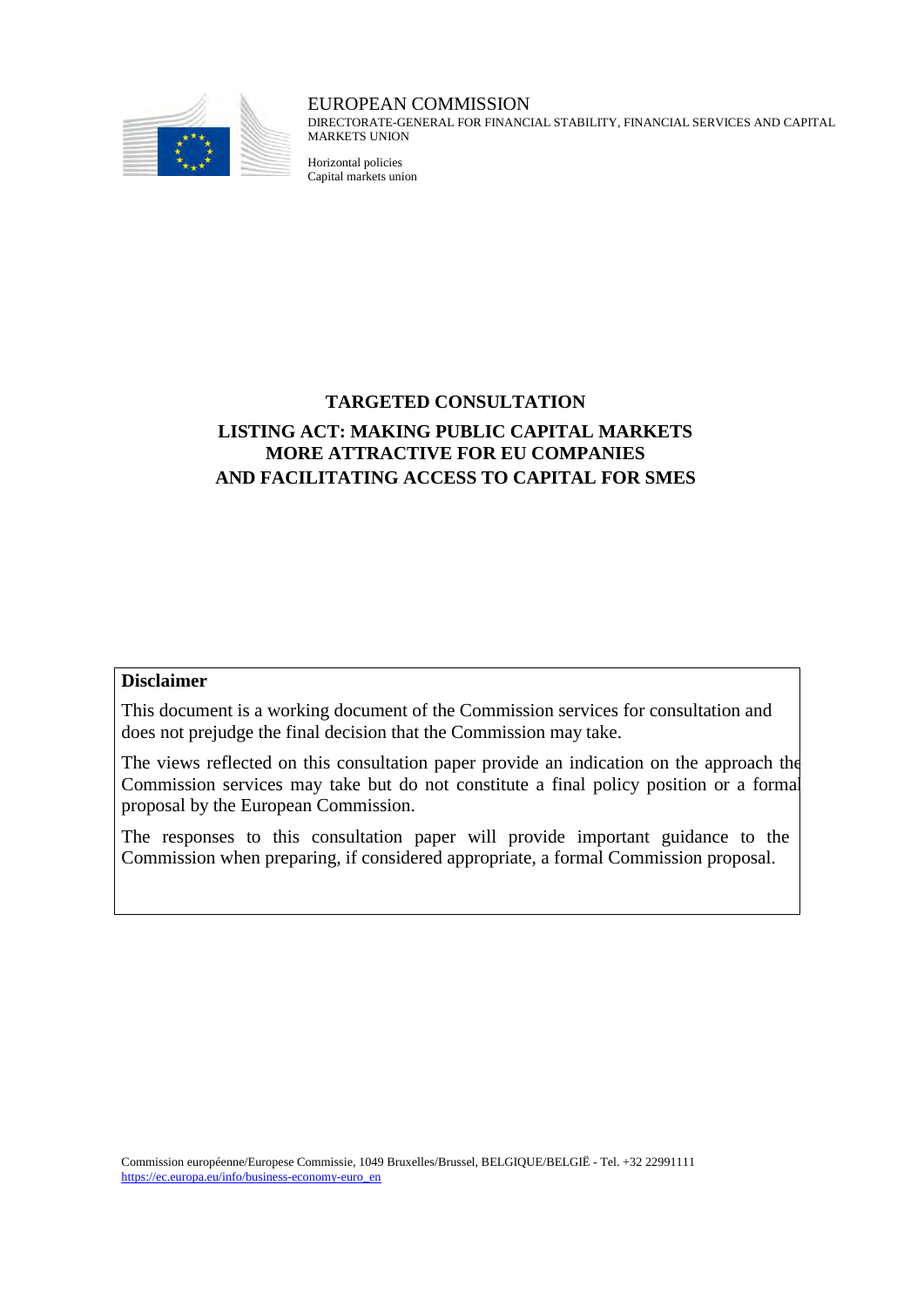You are invited to reply **by 11 February 2022** at the latest to the **online questionnaire** available on the following webpage: https://ec.europa.eu/info/publications/finance-consultations-2021-listing-act-targeted\_en

Please note that in order to ensure a fair and transparent consultation process **only responses received through the online questionnaire will be taken into account and included in the report summarising the responses**.

This consultation follows the normal rules of the European Commission for public consultations. Responses will be published in accordance with the privacy options respondents will have opted for in the online questionnaire.

Responses authorised for publication will be published on the following webpage: https://ec.europa.eu/info/publications/finance-consultations-2021-listing-act-targeted\_en

Any question on this consultation or issue encountered with the online questionnaire can be raised via email at listing-acts@ec.europa.eu.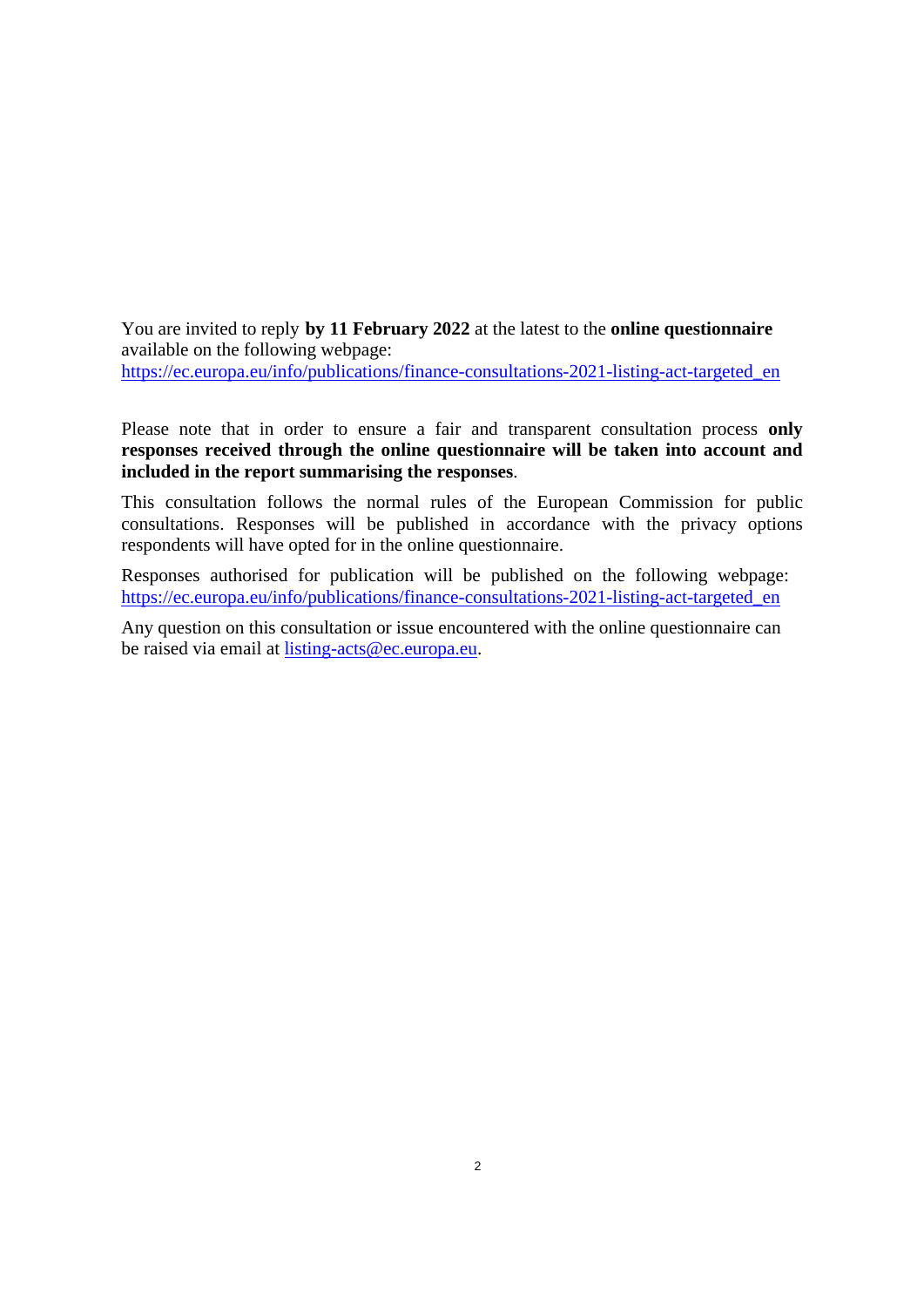## **INTRODUCTION**

### **Background for this consultation**

EU capital markets remain underdeveloped in size, notably in comparison to capital markets in other major jurisdictions. In particular, EU companies make less use of capital markets for debt and equity financing than their peers in other major jurisdictions around the world, with a negative impact on economic growth and macroeconomic resilience.

In recognition of these issues, the Commission's new Capital Markets Union (CMU) Action Plan of September 2020 has as one of its main objectives to ensure that companies, and in particular small and medium-sized enterprises (SMEs), have unimpeded access to the most suitable form of financing. Given the underdevelopment of market-based finance in the EU, the Commission highlighted the need to support the access of businesses in particular to public markets. Specifically, in Action 2 of the Action Plan, the Commission announced that it will assess whether the rules governing companies' listing on public markets need to be further simplified. Furthermore, Commission President von der Leyen, in the context of her State of the Union address in September 2021, announced a legislative proposal to facilitate access to capital.

In order to inform its further initiatives in this area, the Commission has already taken a number of steps. The Commission has commissioned studies on the topic of how to improve the access to capital markets by companies in the EU and on the functioning of primary and secondary markets in the EU. Furthermore, in October 2020, the Commission set up a Technical Expert Stakeholder Group (TESG) to monitor the functioning and success of SME growth markets. In May 2021, the TESG published their final report on the empowerment of EU capital markets for SMEs with twelve concrete recommendations to the Commission and Member States to help foster SMEs' access to public markets. They build on the work already undertaken by the CMU High Level Forum (HLF) and on ESMA's recently published MiFID II review report on the functioning of the regime for SME growth markets.

#### **Structure of this consultation and how to respond**

In line with the better regulation principles, the Commission is launching this targeted consultation to gather evidence in the form of stakeholders' views on the need to make listing on EU public markets more attractive for companies and on ways of doing so. The Commission is also seeking views regarding specific ways of listing, including via Special Purpose Acquisition Companies (SPACs). A special focus is dedicated to SMEs and issuers listed on SME growth markets.

For the purposes of this consultation, the reference to SMEs should be understood as encompassing both SMEs as defined in the Commission Recommendation 2003/361 and SMEs as defined in Article  $4(1)(13)$  of MiFID II. The Commission Recommendation 2003/361 classifies as SMEs companies that employ fewer than 250 people and have a turnover not exceeding EUR 50 million and/or a balance sheet not exceeding EUR 43 million. MiFID II classifies SMEs as companies that had an average market capitalisation of less than EUR 200 million on the basis of end-year quotes for the previous three calendar years. The concept of SME growth markets was introduced by MiFID II as a new category of multilateral trading facilities (MTFs) to facilitate highgrowth SMEs' access to public markets and increase their funding opportunities. In order to be registered as an SME growth market, an MTF must comply with the requirements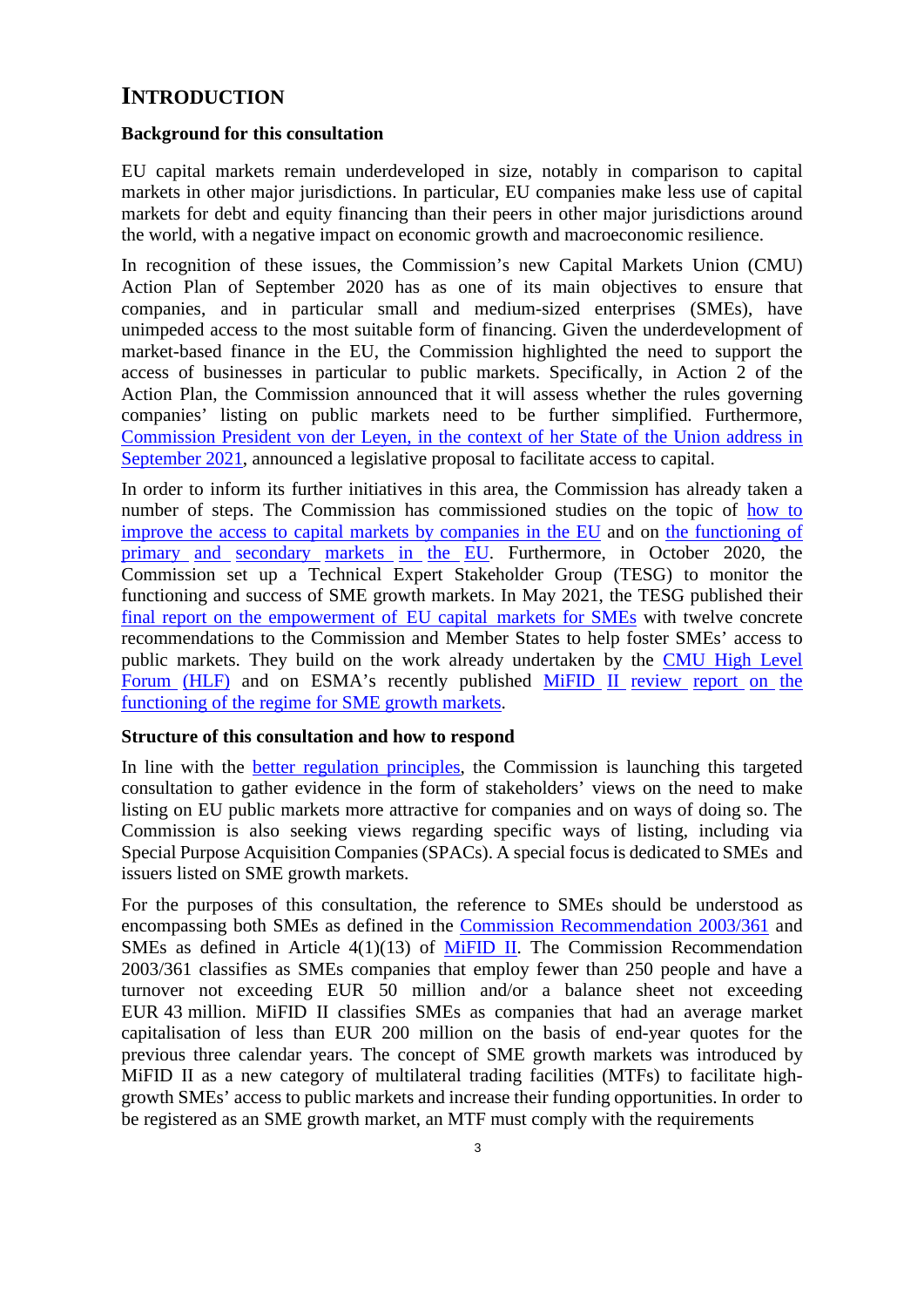laid down in Article 33 of MiFID II, including the rule that at least *'50% of issuers are SMEs'*.

This targeted consultation is available in English only. It is split into two main sections. The first section contains general questions and aims at gathering views on stakeholders' experience with the current listing rules and the possible need to adapt those rules. The second section seeks views from stakeholders on various technical aspects of the current listing rules, with questions grouped according to the legal act that they pertain to.

In parallel to this targeted consultation, the Commission is launching an open public consultation which covers only general questions and is available in 23 official EU languages. As the general questions are asked in both questionnaires, we advise stakeholders to reply to only one of the two versions (either the targeted consultation or the open public consultation) to avoid unnecessary duplications. Please note that replies to both questionnaire will be equally considered.

Views are welcome from all stakeholders. You are invited to provide feedback on the questions raised in this online questionnaire. We invite you to add any documents and/or data that you would deem useful to accompany your replies at the end of this questionnaire, and only through the questionnaire. Please explain your responses and, as far as possible, illustrate them with concrete examples and substantiate them numerically with supporting data and empirical evidence. This will allow further analytical elaboration.

You are requested to read the privacy statement attached to this consultation for information on how your personal data and contribution will be dealt with.

The consultation will be open for 12 weeks.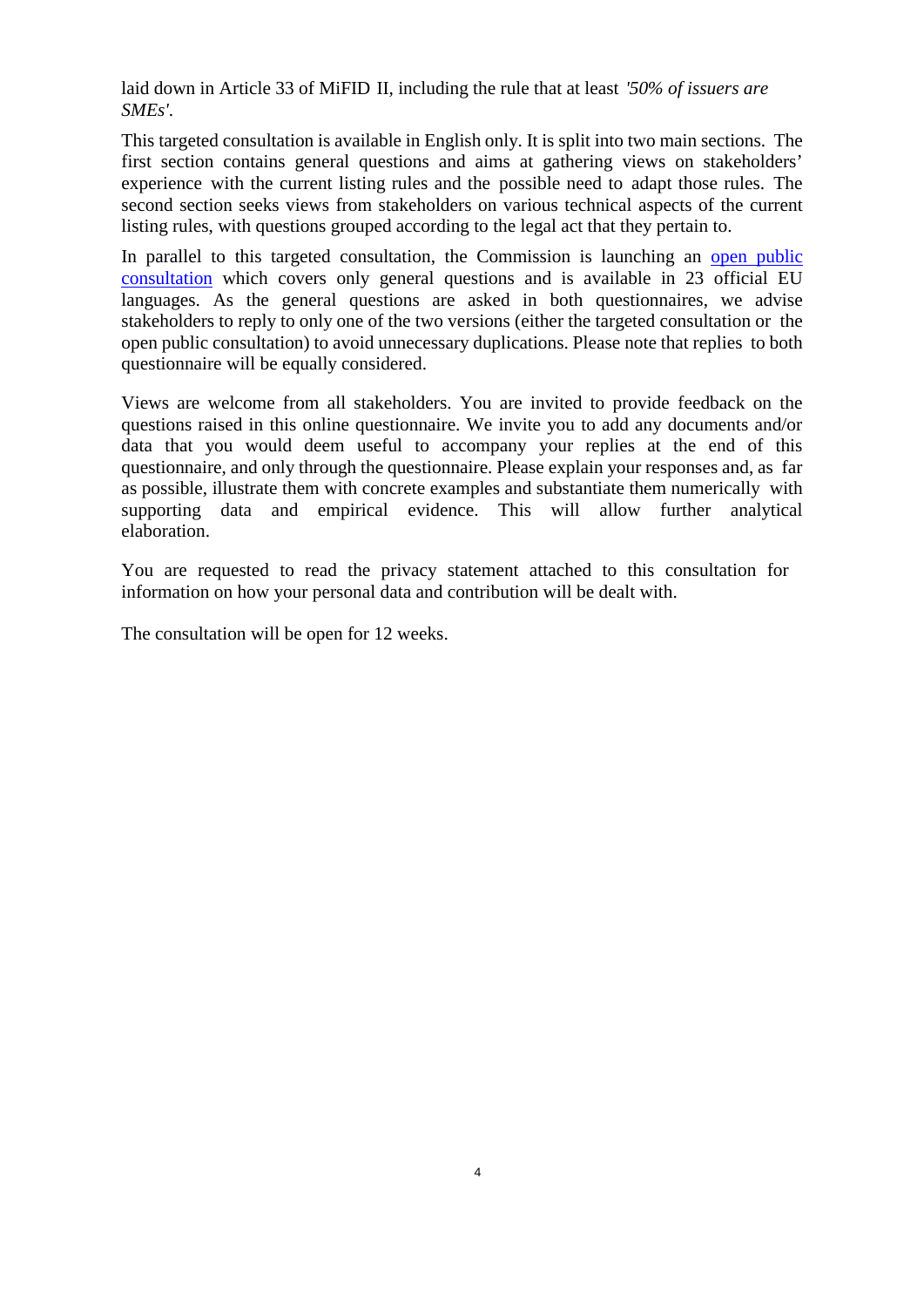#### **CONSULTATION QUESTIONS**

### **1. GENERAL QUESTIONS ON THE OVERALL FUNCTIONING OF THE REGULATORY FRAMEWORK**

The current EU rules relevant for company listing consist of provisions contained in a number of legal acts, such as the Prospectus Regulation, the Market Abuse Regulation (MAR), the Market in Financial Instruments Directive (MiFID II) and Regulation (MiFIR), the Transparency Directive and the Listing Directive. These rules primarily aim at balancing the facilitation of companies' access to EU public markets with an adequate level of investor protection, while also pursuing a number of secondary or overarching objectives.

**1. In your view, has EU legislation relating to company listing been successful in achieving the following objectives? On a scale from 1 to 5 (1 being "achievement is very low" and 5 being "achievement is very high"), please rate each of the following objectives by putting an X in the box corresponding to your chosen options.**

|              |                                                                                                                              | 1 | $\overline{2}$          | 3 | 5 | Don't know/no<br>opinion/not<br>relevant |
|--------------|------------------------------------------------------------------------------------------------------------------------------|---|-------------------------|---|---|------------------------------------------|
| a)           | Ensuring adequate access to<br>finance through EU capital<br>markets                                                         |   |                         |   |   | X                                        |
| b)           | Providing an adequate level<br>of investor protection                                                                        |   |                         |   |   |                                          |
| c)           | Creating markets that attract<br>base<br>of<br>adequate<br>an<br>professional investors<br>for<br>companies listed in the EU |   | $\mathbf{X}$            |   |   |                                          |
| $\mathbf{d}$ | Creating markets that attract<br>an adequate base of retail<br>investors for companies listed<br>in the EU                   |   | $\mathbf{\overline{X}}$ |   |   |                                          |
| e)           | Providing a clear<br>legal<br>framework                                                                                      |   | $\overline{\textbf{X}}$ |   |   |                                          |
| f)           | EU<br>Integrating<br>capital<br>markets                                                                                      |   | $\overline{\text{X}}$   |   |   |                                          |

Please explain your reasoning: *[4000 character(s) maximum]*

As noted by numerous stakeholders and recognised in the CMU action plan, public listing in the EU is currently too cumbersome and costly, especially for SMEs. The Oxera report on primary and secondary equity markets in the EU stated that the number of listings in the EU-28 declined by 12%, from 7,392 in 2010 to 6,538 in 2018, while GDP grew by 24% over the same period. As a corollary of this, EU public markets for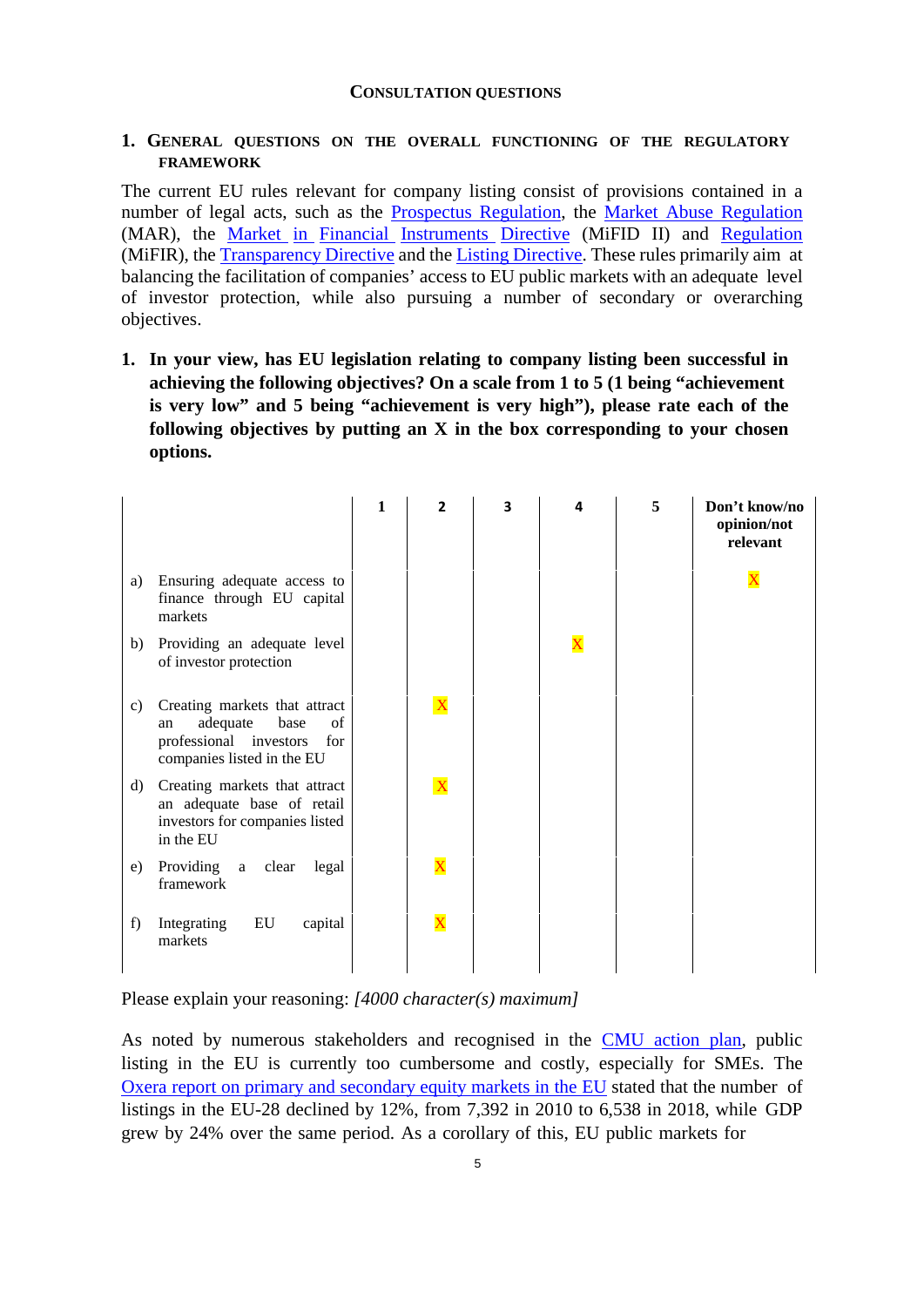capital remain depressed, notably in comparison to public markets in other jurisdictions with more developed financial markets overall. Weak EU capital markets negatively impact the funding structure and cost of capital of EU companies which currently over rely on credit when compared to other developed economies.

## **2. In your opinion, how important are the below factors in explaining the lack of attractiveness of EU public markets? Please rate each factor from 1 to 5, 1 standing for "not important" and 5 for "very important".**

|    |                                                                                                                                         | <b>Regulated</b><br><b>Markets</b> | <b>SME</b><br>growth<br>markets | <b>Other Markets</b><br>(e.g. other<br>MTFs, OTFs) |
|----|-----------------------------------------------------------------------------------------------------------------------------------------|------------------------------------|---------------------------------|----------------------------------------------------|
| a) | Excessive<br>compliance<br>linked<br>costs<br>to<br>regulatory requirements                                                             |                                    |                                 |                                                    |
| b) | Lack of flexibility for issuers due to regulatory<br>constraints<br>around<br>shareholding<br>certain<br>structures and listing options |                                    |                                 |                                                    |
| C) | Lack of attractiveness of SMEs' securities                                                                                              |                                    | $\overline{2}$                  |                                                    |
| d) | Lack of liquidity of securities                                                                                                         |                                    | 5                               |                                                    |
| e) | Other (please specify below)                                                                                                            |                                    |                                 |                                                    |

Please explain your reasoning: *[4000 character(s) maximum]*

Companies, in particular SMEs, do not consider listing in the EU as an easy and affordable means of financing and may also find it difficult to stay listed due to on-going listing requirements and costs. More specifically, the new CMU action plan identified factors such as high administrative burden, high costs of listing and compliance with listing rules once listed as discouraging for many companies, especially SMEs, from accessing public markets. When taking a decision on whether or not to go public, companies weigh expected benefits against costs of listing. If costs are higher than benefits or if alternative sources of financing offer a less costly option, companies will not seek access to public markets. This *de facto* limits the range of available funding options for companies willing to scale up and grow.

## **3. In your view, what is the relative importance of each of the below costs in respect to the overall cost of an initial public offering (IPO)?**

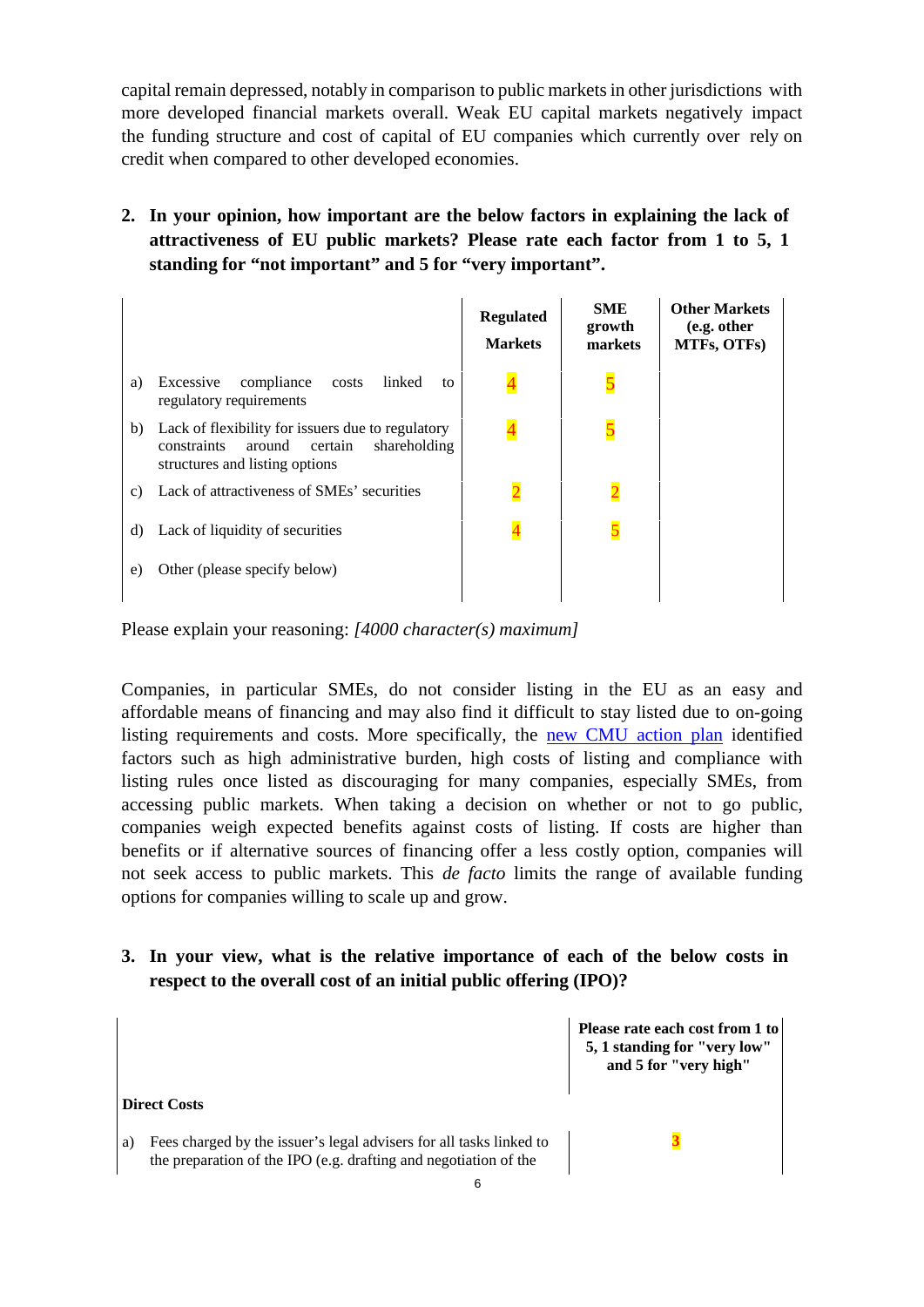|    | prospectus and all relevant documentation, liaising with competent<br>authorities, the relevant stock exchanges, the underwriters, etc.)          |                         |
|----|---------------------------------------------------------------------------------------------------------------------------------------------------|-------------------------|
| b) | Fees charged by the issuer's auditors in connection with the IPO                                                                                  | $\overline{\mathbf{3}}$ |
| c) | Fees and commissions charged by the banks for the coordination,<br>book building, underwriting, placing, marketing and the roadshow<br>of the IPO |                         |
| d) | Fees charged by the relevant stock exchange in connection with the<br><b>IPO</b>                                                                  |                         |
| e) | Fees charged by the competent authority approving the IPO<br>prospectus                                                                           |                         |
| f) | Fees charged by the listing and paying agents                                                                                                     |                         |
|    | <b>Indirect Costs</b>                                                                                                                             |                         |
| g) | The potential underpricing of the shares during the IPO by<br>investment banks                                                                    | not relevant            |
| h) | Cost of efforts required to comply with the regulatory requirements<br>associated with the listing process                                        |                         |
|    | <b>Other costs</b> (please specify below)                                                                                                         |                         |

Please explain your reasoning: *[4000 character(s) maximum]*

After their initial listing, companies continue to incur a number of costs that derive from being listed. These costs can be both indirect such as those derived from compliance and regulation requirements and direct such as fees paid to the listing venue. In some cases companies may choose to voluntarily delist in order to avoid these costs which can be viewed as excessive, especially for SMEs.

## **4. In your view, what is the relative importance of each of the below costs in respect to the overall costs that a company incurs while being listed?**

|                                                                                                                                                                         | Please rate each cost from 1 to<br>5, 1 standing for "very low"<br>and 5 for "very high" |
|-------------------------------------------------------------------------------------------------------------------------------------------------------------------------|------------------------------------------------------------------------------------------|
| <b>Direct Costs</b>                                                                                                                                                     |                                                                                          |
| Ongoing fees due by the issuer to the listing venue for the<br>a)<br>continued admission of its securities to trading on the listing venue                              |                                                                                          |
| Ongoing fees due by the issuer to its paying agent<br>b)                                                                                                                |                                                                                          |
| Ongoing legal fees due by the issuer to its legal advisors (if post-<br>c)<br>IPO external legal support is necessary to ensure compliance with<br>listing regulations) |                                                                                          |
| Fees due by the issuer to auditors if post-IPO, extra auditor work is<br>d)<br>necessary to ensure compliance with listing regulation                                   |                                                                                          |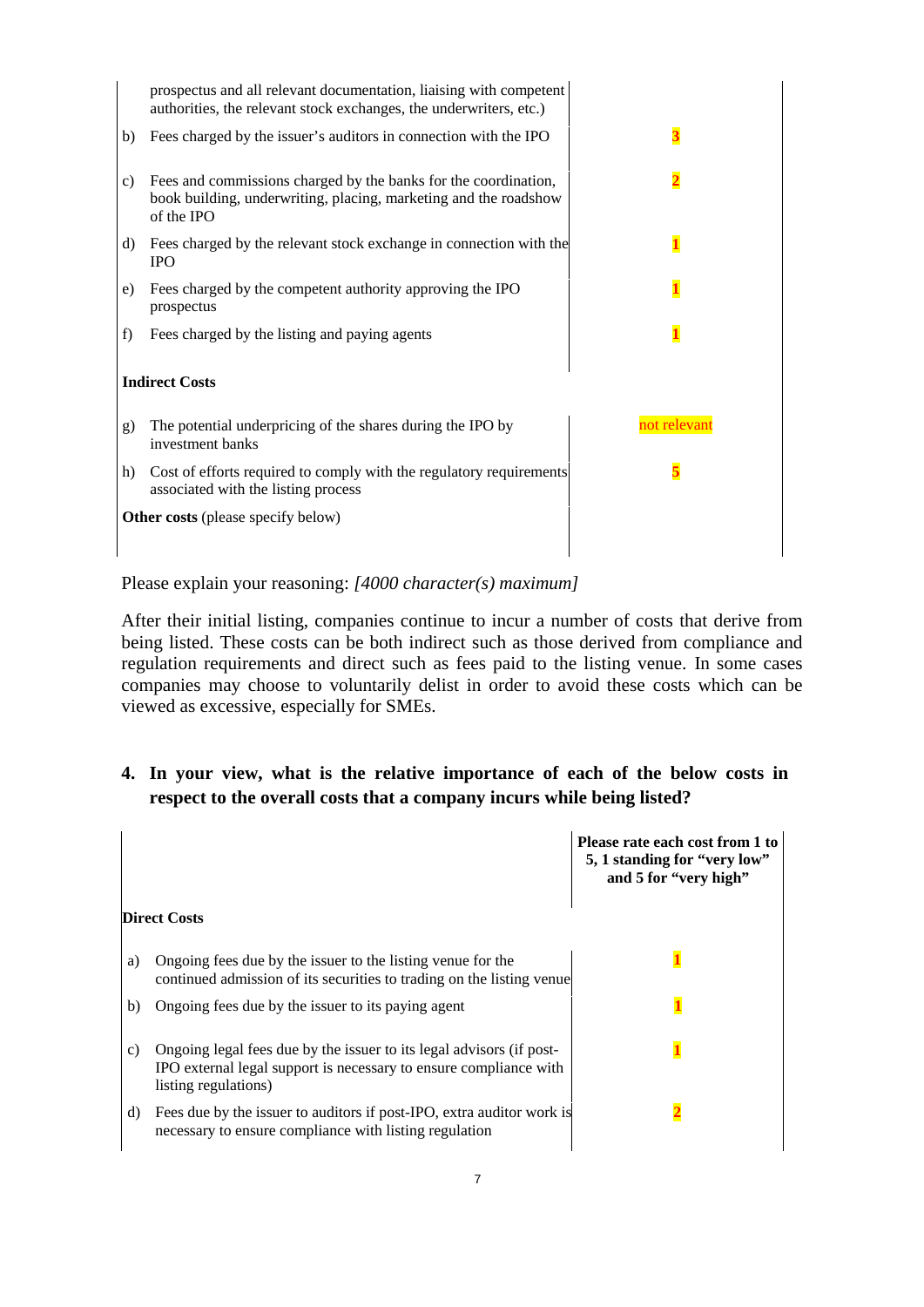| e. | Corporate governance costs                                                                                                       |  |
|----|----------------------------------------------------------------------------------------------------------------------------------|--|
| f) | Other (e.g. costs for extra headcount, costs allocated to investors'<br>relationships, development and maintenance of a website) |  |
|    | <b>Indirect Costs</b>                                                                                                            |  |
| g) | Increased risk of litigation due to investor base and increased<br>scrutiny and supervision derived from being listed            |  |
| h) | Risk of being sanctioned for non-compliance with regulation                                                                      |  |
|    | Other (please specify)                                                                                                           |  |

Please explain your reasoning: *[4000 character(s) maximum]*

In order to comply with all regulatory requirements such as those included in MAR or the Prospectus Regulation, companies have to invest time and resources. This may be seen as a disproportionate burden compared to the advantages this may bring in terms of investors protection.

- **5. (a) In your view, does compliance with IPO listing requirements create a burden disproportionate with the investor protection objectives that these rules are meant to achieve?** 
	- o Yes
	- o No
	- o Don't know/ no opinion / not relevant

Please explain your reasoning: *[4000 character(s) maximum]* 

**(b) In your view, does compliance with post-IPO listing requirements create a burden disproportionate with the investor protection objectives that these rules are meant to achieve?** 

- o Yes
- o No
- o Don't know/ no opinion / not relevant

Please explain your reasoning: *[4000 character(s) maximum]* 

Public markets are not flexible enough to accommodate companies' financing needs. This lack of flexibility may be driven by regulatory constraints (e.g. concerning the ability of companies owners to retain control of their business when going public by issuing variable voting rights shares), as well as by the lack of legal clarity in relevant legislation (e.g. the conditions under which a company may seek dual listing). Regulatory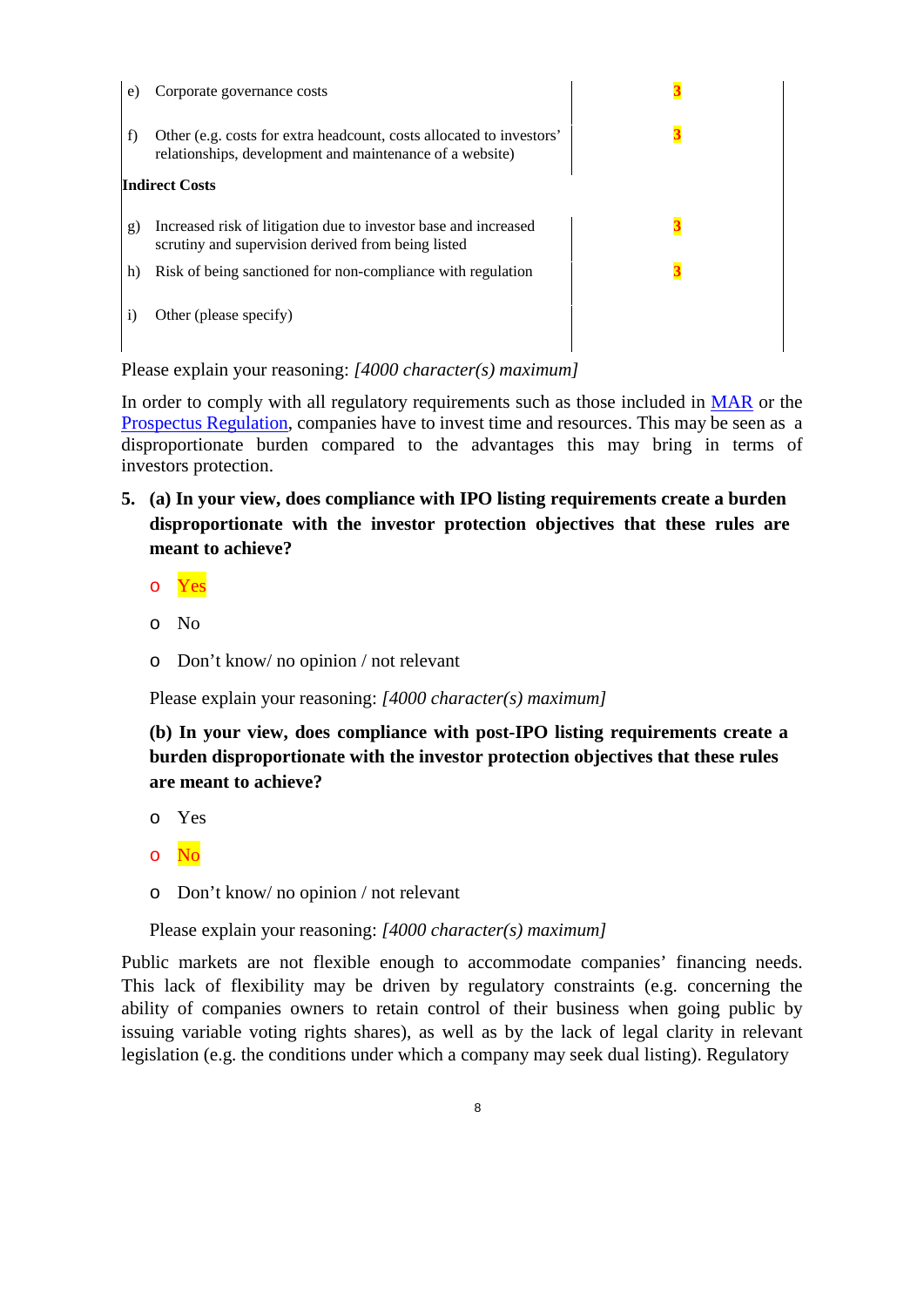constraints or legal uncertainty may discourage the use of public markets by firms that find requirements inadequate or unclear.

**6. In your view, would the below measures, aimed at improving the flexibility for issuers, increase EU companies' propensity to access public markets? Please put an X in the box corresponding to your chosen option for each measure listed on the table.** 

|    |                                                                                  | Yes | N <sub>0</sub>          | Don't Know / No Opinion /<br><b>Not Relevant</b> |
|----|----------------------------------------------------------------------------------|-----|-------------------------|--------------------------------------------------|
| a) | Allow issuers to use multiple voting right<br>share structures when going public |     | $\overline{\mathbf{X}}$ |                                                  |
| b) | Clarify conditions around dual listing                                           |     |                         | $\mathbf X$                                      |
| c) | Lower minimum free float requirements                                            |     | $\overline{\mathbf{X}}$ |                                                  |
| d) | Eliminate minimum free float requirements                                        |     | $\overline{\textbf{X}}$ |                                                  |
| e) | Other (please specify below)                                                     |     |                         |                                                  |

Please explain your reasoning: *[4000 character(s) maximum]*

The lack of available company research and insufficient liquidity discourage investors from investing in some listed securities. Many securities issued by SMEs in the EU are characterised by lower liquidity and higher illiquidity premium, which may be the direct result of how these companies are perceived by investors, in particular institutional investors, who do not find them sufficiently attractive. Furthermore, institutional investors may fear reputational risk when investing in companies listed on multilateral trading facilities, including SME growth markets, given the lack of minimum corporate governance requirements for issuers on those venues.

**7. In your view, what are the main factors that explain why the level of institutional and retail investments in SME shares and bonds remains low in the EU?** 

> **Please rate each below element from 1 to 5, 1 standing for "not important" and 5 for "very important"**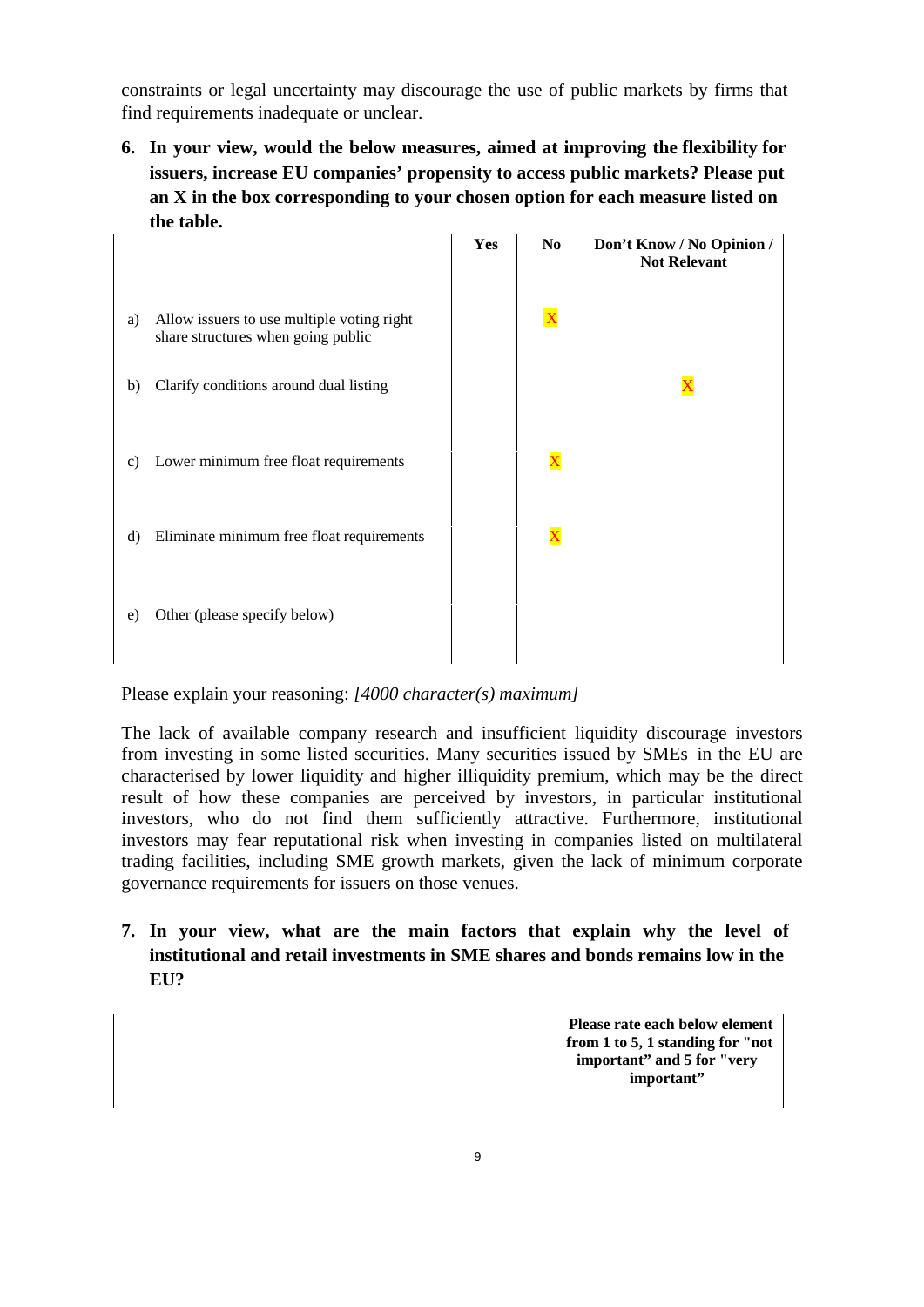| a) | Lack of visibility and attractiveness of SMEs towards<br>investors leading to a lack of liquidity for SME shares and<br>bonds |  |
|----|-------------------------------------------------------------------------------------------------------------------------------|--|
| b) | Lack of investor confidence in listed SMEs                                                                                    |  |
| C) | Lack of tax incentives                                                                                                        |  |
| d) | Lack of retail participation in public capital markets<br>(especially in SME growth markets)                                  |  |
| e) | Other (please specify below)                                                                                                  |  |

Please explain your reasoning: *[4000 character(s) maximum]*

### **2. SPECIFIC QUESTIONS ON THE EXISTING REGULATORY FRAMEWORK**

## **2.1. Prospectus Regulation (Regulation (EU) 2017/1129 of the European Parliament and of the Council of 14 June 2017 on the prospectus to be published when securities are offered to the public or admitted to trading on a regulated market)**

The Prospectus Regulation (Regulation (EU) 2017/1129), which started applying in July 2019, lays down the rules governing the prospectus that must be made available to the public when a company makes an offer to the public or an admission to trading of transferable securities on a regulated market in the EU. The prospectus is a legal document that contains information about the issuer (e.g. main line of business, finances and shareholding structure) and the securities offered to the public or to be admitted to trading on a regulated market. A prospectus has to be approved by the competent authority of the home Member State before the beginning of the offer or the admission to trading of the securities.

The Prospectus Regulation has been subject to targeted amendments:

- I. at the end of 2019 under the SME Listing Act
- II. in 2020 under the Crowdfunding Regulation
- III. and in 2021 under the capital markets recovery package

However, the prospectus regime remains to be seen by some as burdensome and unfit for attracting companies, in particular SMEs, to public markets. Both the CMU High Level Forum (HLF) and the TESG have highlighted that the process of drawing up a prospectus and getting it approved by the relevant national competent authority is expensive,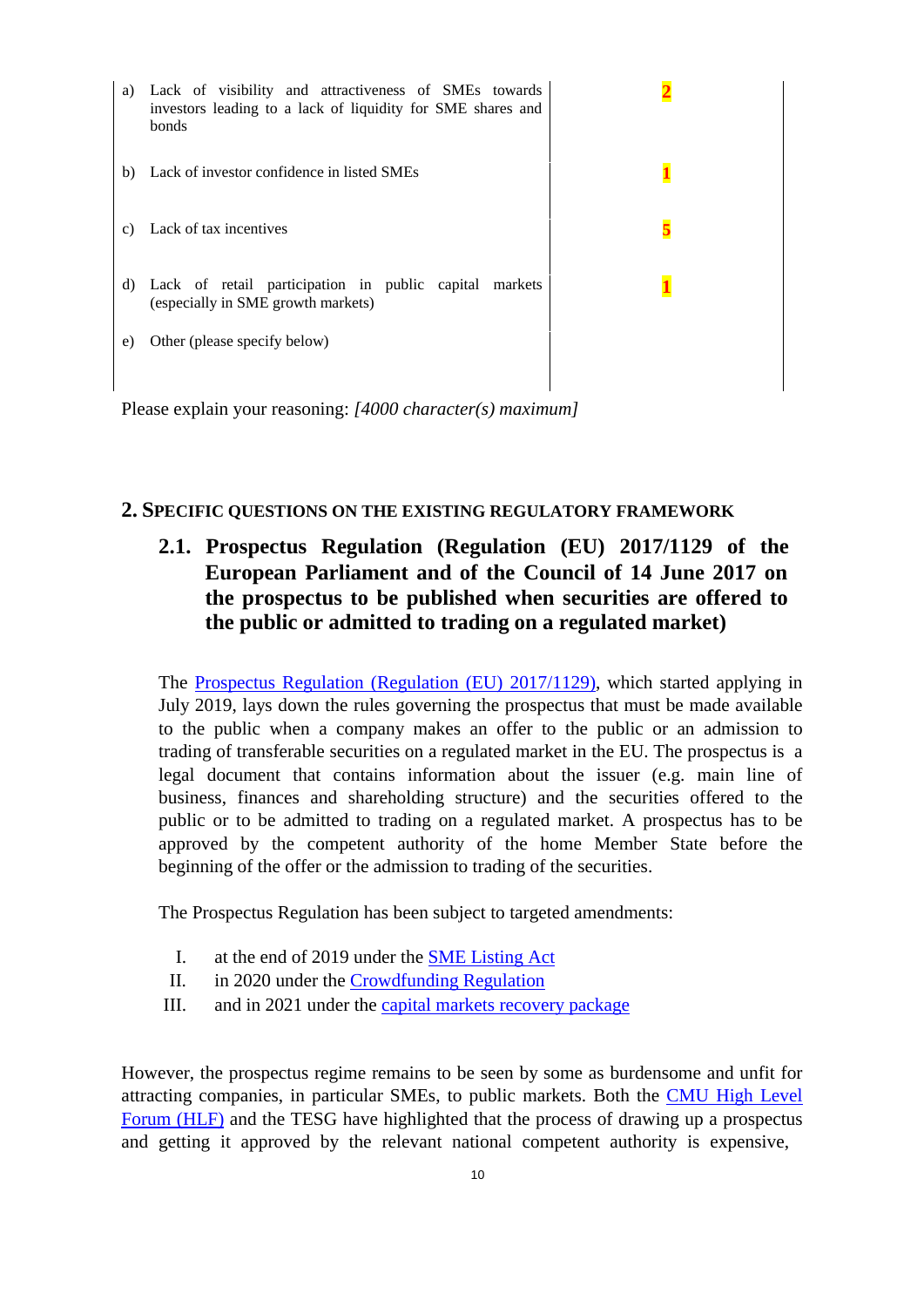complex and time-consuming and that targeted yet ambitious simplification of prospectus rules could reduce significantly compliance costs for companies and lower obstacles to tapping public markets.

This section aims at gathering respondents' views on the costs stemming from the application of the prospectus regime as well as on which requirements are most burdensome and how it would be possible to alleviate them without impairing investor protection and the overall transparency regime. Furthermore, this section aims to examine other aspects of the Prospectus Regulation, such as the functioning of the thresholds for exemptions from the obligation to publish a prospectus, the language regime and rules concerning the approval and publication of prospectuses.

## *2.1.1. Costs stemming from the drawing up of a prospectus*

Analysis conducted by Oxera highlights that the efforts required to comply with the regulatory requirements associated with the listing process, and the litigation risk that could emerge, are often cited by industry practitioners as the most significant indirect costs of listing. In particular, many issuers stressed, as a high and growing cost to listing, the increased length and complexity of the prospectus documentation.

**8. (a) As an issuer or an offeror, could you provide an estimation for the average cost of the prospectuses listed below (in EUR amount)? If necessary, please provide different estimations per type of prospectus (e.g. prospectus for an IPO, for a right issue, for a convertible bond, for a corporate bond, for an EMTN programme).** 

| <b>Prospectus Type</b>                                                 | Your answer |
|------------------------------------------------------------------------|-------------|
|                                                                        |             |
| Standard prospectus for equity securities                              |             |
|                                                                        |             |
| Standard prospectus for non-equity securities                          |             |
|                                                                        |             |
| Base prospectus for non-equity securities                              |             |
| EU Growth prospectus for equity securities                             |             |
|                                                                        |             |
| EU Growth prospectus for non-equity securities                         |             |
|                                                                        |             |
| Simplified prospectus for secondary issuances of equity securities     |             |
|                                                                        |             |
| Simplified prospectus for secondary issuances of non-equity securities |             |
|                                                                        |             |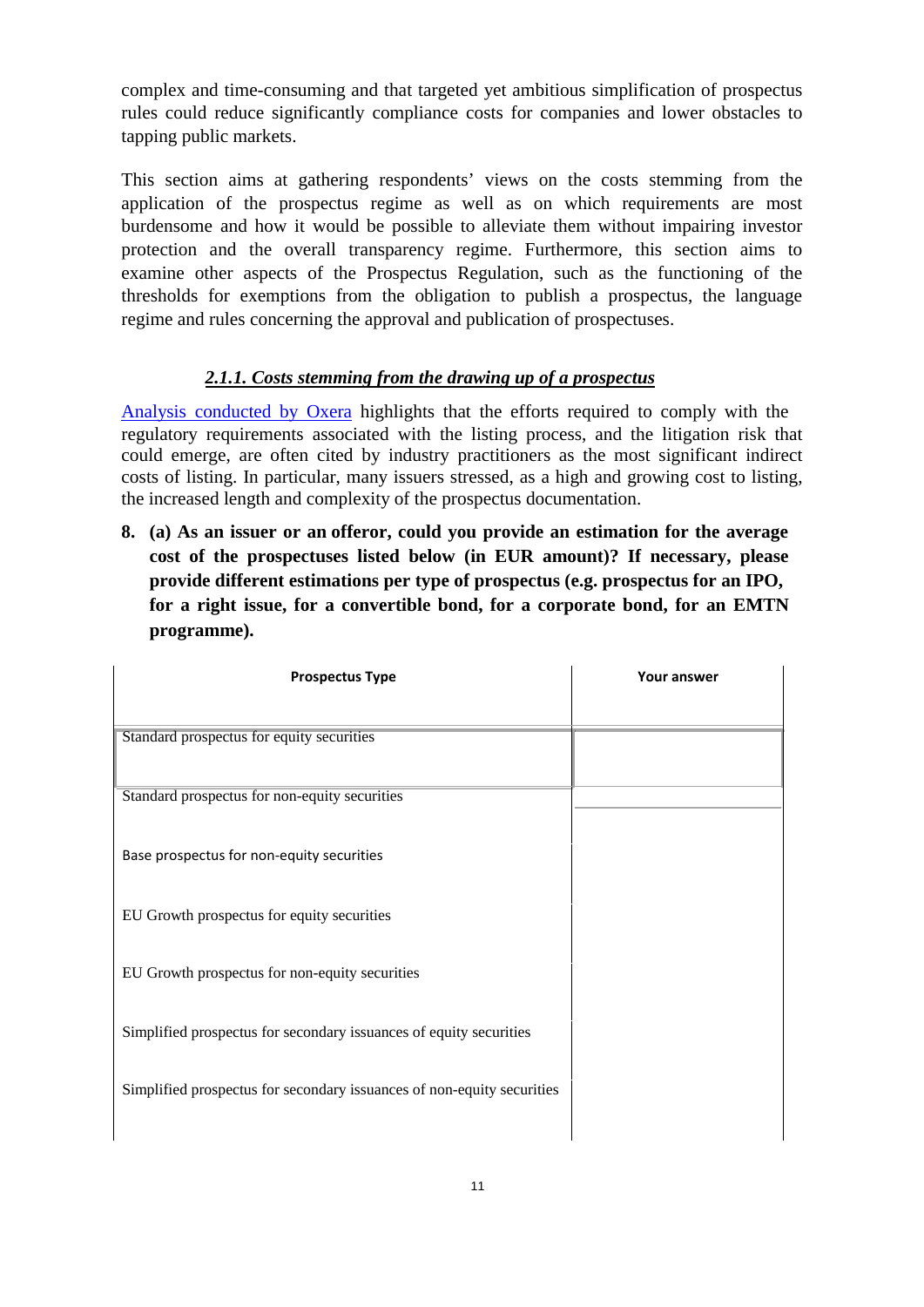Please

explain your reasoning: *[2000 character(s) maximum]* The cost is most affected by whether it is an IPO or a rights issue.

**(b) Considering the total costs incurred by an issuer for the drawing up of a prospectus, please indicate what is the relative importance of each of the below costs in respect to the overall costs.** 

### **a) IPO prospectus**

|    |                                                                                             | <b>Less</b><br>than or<br>equal<br>to $10\%$<br>of total<br>costs | More<br>than<br>10%<br>and<br><b>less</b><br>than or<br>equal<br>to $20\%$<br>of total<br>costs | More<br>than<br>$20%$ and<br>less than<br>or equal<br>to 40% of<br>total<br>costs | More<br>than<br>40%<br>and less<br>than or<br>equal to<br>50% of<br>total<br>costs | More<br>than<br>50%<br>of<br>total<br>costs | Don't<br>know /<br>no<br>opinion<br>/ not<br>relevant |
|----|---------------------------------------------------------------------------------------------|-------------------------------------------------------------------|-------------------------------------------------------------------------------------------------|-----------------------------------------------------------------------------------|------------------------------------------------------------------------------------|---------------------------------------------|-------------------------------------------------------|
| a) | Issuer's internal costs                                                                     | $\overline{\mathbf{X}}$                                           |                                                                                                 |                                                                                   |                                                                                    |                                             |                                                       |
| b) | Auditors costs                                                                              |                                                                   |                                                                                                 | $\mathbf{X}$                                                                      |                                                                                    |                                             |                                                       |
| c) | Legal fees (including legal fees borne<br>by underwriters for drawing-up the<br>prospectus) |                                                                   |                                                                                                 |                                                                                   | $\overline{\mathbf{X}}$                                                            |                                             |                                                       |
| d) | Competent authorities' fees                                                                 | $\mathbf{X}$                                                      |                                                                                                 |                                                                                   |                                                                                    |                                             |                                                       |
| e) | Other costs (please specify)                                                                |                                                                   |                                                                                                 |                                                                                   |                                                                                    |                                             |                                                       |
|    |                                                                                             |                                                                   |                                                                                                 |                                                                                   |                                                                                    |                                             |                                                       |

## **b) Right issue prospectus**

|    |                                                                                              | <b>Less</b><br>than or<br>equal<br>to $10\%$<br>of total<br>costs | More<br>than<br>10%<br>and less<br>than or<br>equal<br>to $20\%$<br>of total<br>costs | More<br>than<br>$20\%$ and<br>less than<br>or equal<br>to $40\%$ of<br>total<br>costs | More<br>than<br>$40\%$ and<br>less than<br>or equal<br>to $50\%$ of<br>total<br>costs | More<br>than<br>50%<br>of<br>total<br>costs | Don't<br>know/<br>no<br>opinion<br>/ not<br>relevant |
|----|----------------------------------------------------------------------------------------------|-------------------------------------------------------------------|---------------------------------------------------------------------------------------|---------------------------------------------------------------------------------------|---------------------------------------------------------------------------------------|---------------------------------------------|------------------------------------------------------|
| a) | Issuer's internal costs                                                                      | $\overline{\mathbf{X}}$                                           |                                                                                       |                                                                                       |                                                                                       |                                             |                                                      |
| b) | Auditors costs                                                                               |                                                                   | $\mathbf{X}$                                                                          |                                                                                       |                                                                                       |                                             |                                                      |
| C) | Legal fees (including legal fees<br>borne by underwriters for drawing-<br>up the prospectus) |                                                                   |                                                                                       |                                                                                       | $\overline{\text{X}}$                                                                 |                                             |                                                      |
| d) | Competent authorities' fees                                                                  | $\overline{\mathbf{X}}$                                           |                                                                                       |                                                                                       |                                                                                       |                                             |                                                      |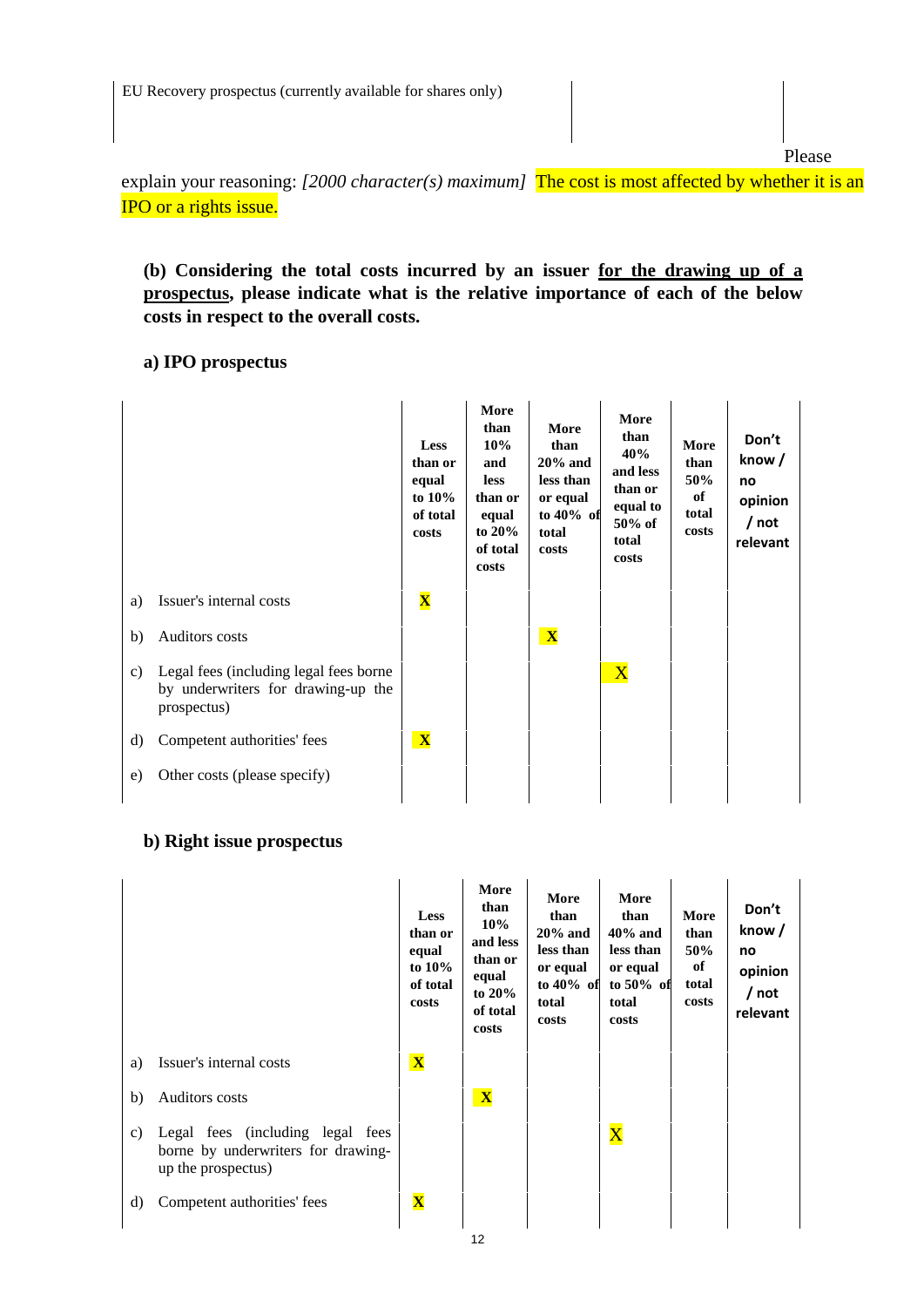| Other costs (please specify)<br>e) |  |
|------------------------------------|--|
|------------------------------------|--|

## **c) Bond issue prospectus**

|    |                                                                                              | <b>Less</b><br>than or<br>equal<br>to $10\%$<br>of total<br>costs | More<br>than<br>10%<br>and less<br>than or<br>equal<br>to $20\%$<br>of total<br>costs | More<br>than<br>$20\%$ and<br>less than<br>or equal<br>to $40\%$ of<br>total<br>costs | More<br>than<br>$40\%$ and<br>less than<br>or equal<br>to $50\%$ of<br>total<br>costs | More<br>than<br>50%<br>of<br>total<br>costs | Don't<br>know/<br>no<br>opinion<br>/ not<br>relevant |
|----|----------------------------------------------------------------------------------------------|-------------------------------------------------------------------|---------------------------------------------------------------------------------------|---------------------------------------------------------------------------------------|---------------------------------------------------------------------------------------|---------------------------------------------|------------------------------------------------------|
| a) | Issuer's internal costs                                                                      | $\mathbf{\overline{X}}$                                           |                                                                                       |                                                                                       |                                                                                       |                                             |                                                      |
| b) | Auditors costs                                                                               | $\overline{\mathbf{X}}$                                           |                                                                                       |                                                                                       |                                                                                       |                                             |                                                      |
| C) | Legal fees (including legal fees<br>borne by underwriters for drawing-<br>up the prospectus) |                                                                   |                                                                                       |                                                                                       |                                                                                       | $\overline{\text{X}}$                       |                                                      |
| d) | Competent authorities' fees                                                                  | $\mathbf{X}$                                                      |                                                                                       |                                                                                       |                                                                                       |                                             |                                                      |
| e) | Other costs (please specify)                                                                 |                                                                   |                                                                                       |                                                                                       |                                                                                       |                                             |                                                      |
|    |                                                                                              |                                                                   |                                                                                       |                                                                                       |                                                                                       |                                             |                                                      |

## **d) Convertible bond issue prospectus**

|    |                                                                                              | <b>Less</b><br>than or<br>equal<br>to $10\%$<br>of total<br>costs | More<br>than<br>$10\%$<br>and less<br>than or<br>equal<br>to $20\%$<br>of total<br>costs | More<br>than<br>$20%$ and<br>less than<br>or equal<br>to $40\%$ of<br>total<br>costs | More<br>than<br>$40\%$ and<br>less than<br>or equal<br>to $50\%$ of<br>total<br>costs | More<br>than<br>50%<br>of<br>total<br>costs | Don't<br>know/<br>no<br>opinion<br>/ not<br>relevant |
|----|----------------------------------------------------------------------------------------------|-------------------------------------------------------------------|------------------------------------------------------------------------------------------|--------------------------------------------------------------------------------------|---------------------------------------------------------------------------------------|---------------------------------------------|------------------------------------------------------|
| a) | Issuer's internal costs                                                                      | $\mathbf{X}$                                                      |                                                                                          |                                                                                      |                                                                                       |                                             |                                                      |
| b) | Auditors costs                                                                               |                                                                   | $\overline{\mathbf{X}}$                                                                  |                                                                                      |                                                                                       |                                             |                                                      |
| c) | Legal fees (including legal fees<br>borne by underwriters for drawing-<br>up the prospectus) |                                                                   |                                                                                          |                                                                                      |                                                                                       | $\overline{\text{X}}$                       |                                                      |
| d) | Competent authorities' fees                                                                  | $\mathbf{X}$                                                      |                                                                                          |                                                                                      |                                                                                       |                                             |                                                      |
| e) | Other costs (please specify)                                                                 |                                                                   |                                                                                          |                                                                                      |                                                                                       |                                             |                                                      |

# **e) EMTN program prospectus**

| 13 |  |  |  | Less   More   More   More   More   Don't |  |  |  |  |
|----|--|--|--|------------------------------------------|--|--|--|--|
|----|--|--|--|------------------------------------------|--|--|--|--|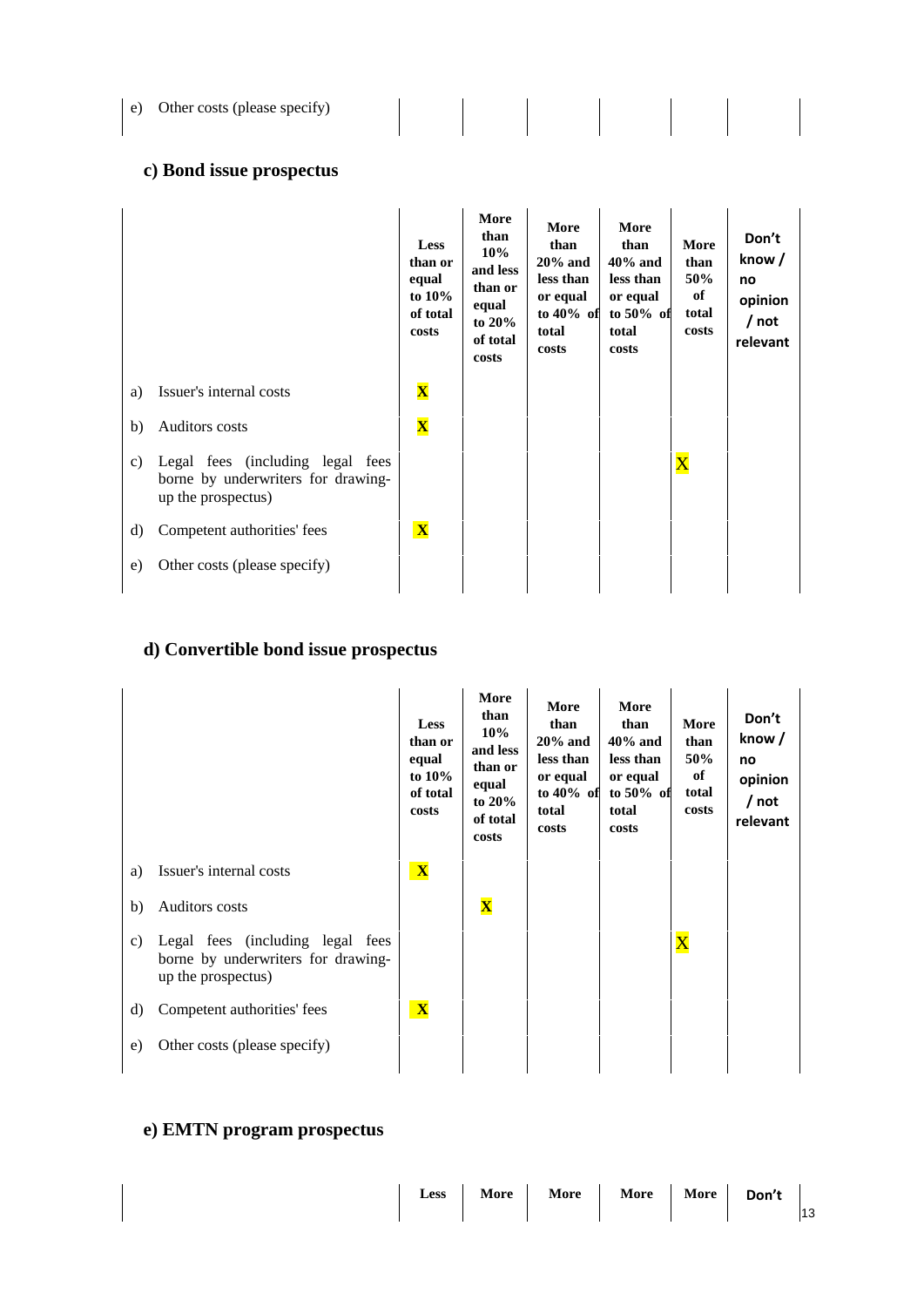|    |                                                                                              | than or<br>equal<br>to $10\%$<br>of total<br>costs | than<br>10%<br>and less<br>than or<br>equal<br>to $20\%$<br>of total<br>costs | than<br>$20\%$ and<br>less than<br>or equal<br>to $40\%$ of<br>total<br>costs | than<br>$40\%$ and<br>less than<br>or equal<br>to $50\%$ of<br>total<br>costs | than<br>50%<br>of<br>total<br>costs | know/<br>no<br>opinion<br>/ not<br>relevant |
|----|----------------------------------------------------------------------------------------------|----------------------------------------------------|-------------------------------------------------------------------------------|-------------------------------------------------------------------------------|-------------------------------------------------------------------------------|-------------------------------------|---------------------------------------------|
| a) | Issuer's internal costs                                                                      | $\overline{\mathbf{X}}$                            |                                                                               |                                                                               |                                                                               |                                     |                                             |
| b) | Auditors costs                                                                               |                                                    | $\overline{\mathbf{X}}$                                                       |                                                                               |                                                                               |                                     |                                             |
| c) | Legal fees (including legal fees<br>borne by underwriters for drawing-<br>up the prospectus) |                                                    |                                                                               |                                                                               |                                                                               | $\mathbf{\overline{X}}$             |                                             |
| d) | Competent authorities' fees                                                                  | $\overline{\mathbf{X}}$                            |                                                                               |                                                                               |                                                                               |                                     |                                             |
| e) | Other costs (please specify)                                                                 |                                                    |                                                                               |                                                                               |                                                                               |                                     |                                             |
|    |                                                                                              |                                                    |                                                                               |                                                                               |                                                                               |                                     |                                             |

Please explain your reasoning: *[5000 character(s) maximum]*

**9. What are the sections of a prospectus that you find the most cumbersome and costly to draft? Please rate each of the below sections from 1 to 5, 1 standing for "not burdensome at all" and 5 for "very burdensome".**

|                          | 1<br>(not  | $\overline{2}$<br>(rather not | 3<br>(neutral) | $\overline{4}$<br>(rather | 5<br>(very | Don't<br>$know -$ |
|--------------------------|------------|-------------------------------|----------------|---------------------------|------------|-------------------|
|                          | burdensome | burdensome)                   |                | burdensome                | burdensome | No                |
|                          | at all)    |                               |                |                           |            | $opinion -$       |
|                          |            |                               |                |                           |            | <b>Not</b>        |
|                          |            |                               |                |                           |            | applicable        |
| Summary                  |            |                               |                |                           |            |                   |
| <b>Risk factors</b>      |            |                               |                |                           |            |                   |
| <b>Business overview</b> |            |                               |                |                           |            |                   |
| Operating and            |            |                               |                |                           |            |                   |
| financial review         |            |                               |                |                           |            |                   |
| Regulatory               |            |                               |                |                           |            |                   |
| environment              |            |                               |                |                           |            |                   |
| Trend information        |            |                               |                |                           |            |                   |
| Profit forecasts or      |            |                               |                |                           |            |                   |
| estimates                |            |                               |                |                           |            |                   |
| Administrative,          |            |                               |                |                           |            |                   |
| management and           |            |                               |                |                           |            |                   |
| supervisory bodies       |            |                               |                |                           |            |                   |
| and senior               |            |                               |                |                           |            |                   |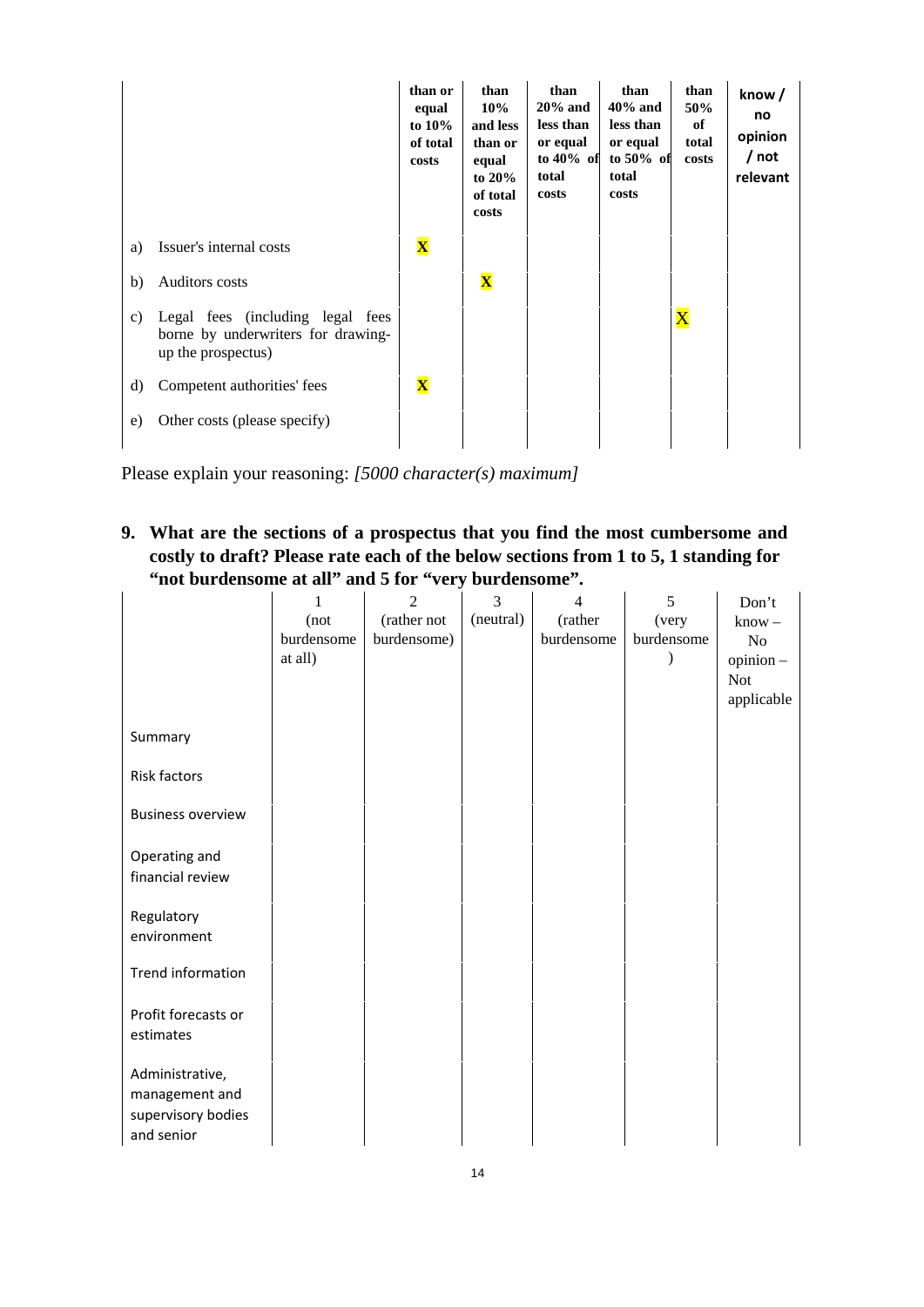| management                                                                                                                       |  |  |  |
|----------------------------------------------------------------------------------------------------------------------------------|--|--|--|
| Related party<br>transactions                                                                                                    |  |  |  |
| Financial<br>information<br>concerning the<br>issuer's assets and<br>liabilities, financial<br>position and profit<br>and losses |  |  |  |
| Working capital<br>statement                                                                                                     |  |  |  |
| Statement of<br>capitalisation and<br>indebtedness                                                                               |  |  |  |
| Others (please<br>specify below which<br>sections as well as<br>the rating)                                                      |  |  |  |

Please explain your reasoning: *[4000 character(s) maximum]*

## **10. As an issuer or an offeror, how much money do you consider saving with the EU Growth prospectus compared to a standard prospectus (in percentage)?**

|                                                                                                                                                                                                                                             | Less than<br>or equal<br>to $10\%$ | <b>Between</b><br>More than<br>$10\%$ and<br>less than<br>or equal to<br>20% | <b>Between</b><br>More than<br>$20\%$ and<br>less than<br>or equal to<br>40% | <b>Between</b><br>More than<br>$40\%$ and<br>less than or<br>equal to<br>50% | More<br>than $50\%$ | Don't<br>know $\sqrt{}$<br>no<br>opinion /<br>not<br>relevant |
|---------------------------------------------------------------------------------------------------------------------------------------------------------------------------------------------------------------------------------------------|------------------------------------|------------------------------------------------------------------------------|------------------------------------------------------------------------------|------------------------------------------------------------------------------|---------------------|---------------------------------------------------------------|
| EU Growth prospectus for<br>equity securities compared<br>to a Standard prospectus for<br>equity securities<br>EU Growth prospectus for<br>non-equity<br>securities<br>compared to a Standard<br>prospectus for<br>non-equity<br>securities |                                    |                                                                              |                                                                              |                                                                              |                     |                                                               |

Please explain your reasoning: *[2000 character(s) maximum]*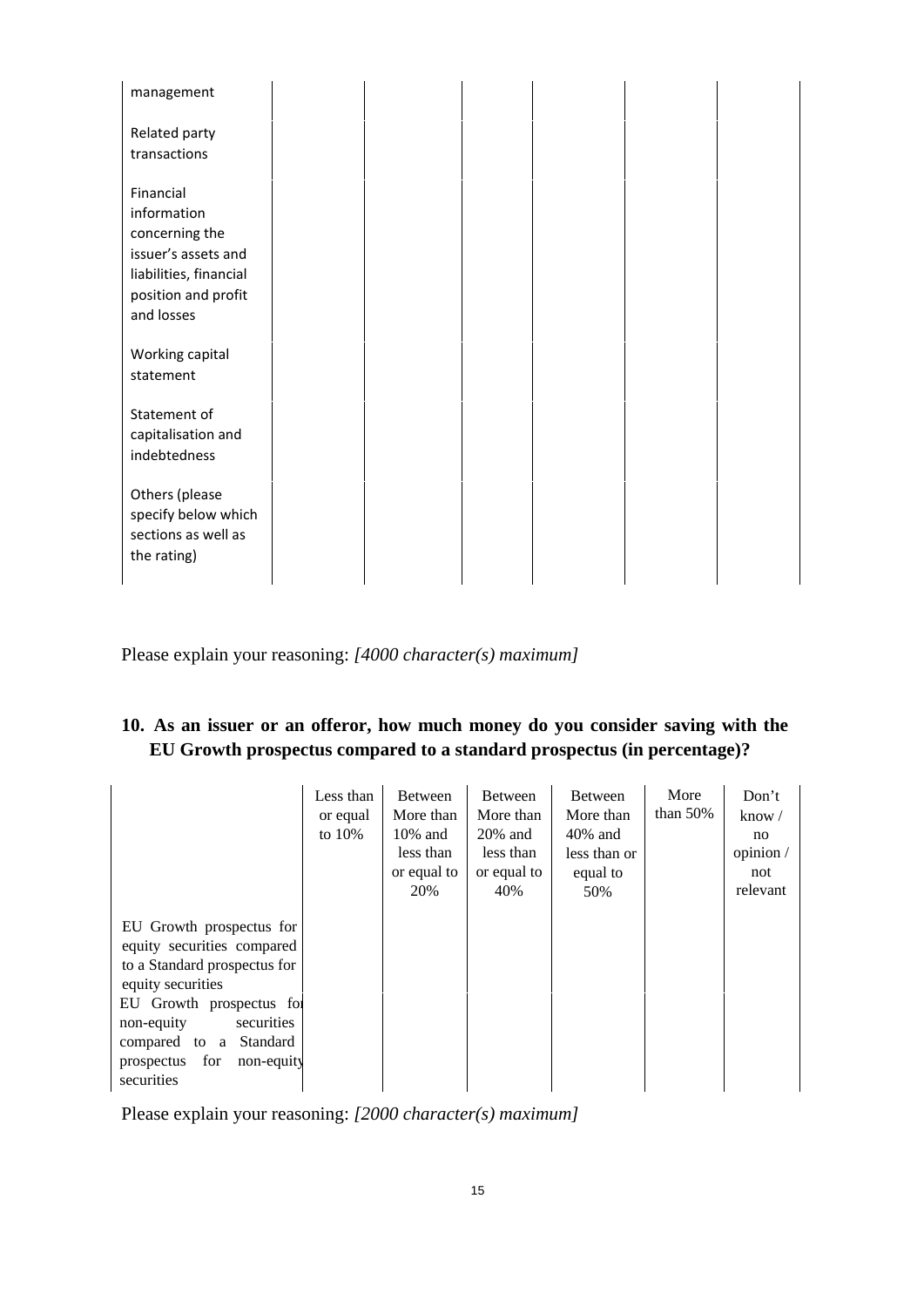**11. As an issuer or offeror, how much money do you consider saving with the EU Recovery prospectus, currently available only for shares, compared to a standard prospectus and a simplified prospectus for secondary issuances of equity securities (in percentage)? Please put an X in the box corresponding to your chosen option.** 

|                                                                                                                                                                                                                | Less than<br>or equal<br>to $10%$ | More than<br>$10\%$ and<br>less than<br>or equal<br>to 20% | More than<br>$20\%$ and<br>less than<br>or equal<br>to $40\%$ | More than<br>$40\%$ and<br>less than or<br>equal to<br>50% | More than<br>50% | Don't<br>know $\sqrt{}$<br>no<br>opinion /<br>not<br>relevant |
|----------------------------------------------------------------------------------------------------------------------------------------------------------------------------------------------------------------|-----------------------------------|------------------------------------------------------------|---------------------------------------------------------------|------------------------------------------------------------|------------------|---------------------------------------------------------------|
| EU Recovery prospectus<br>compared to a Standard<br>prospectus for equity<br>securities<br>EU Recovery prospectus<br>compared to a Simplified<br>prospectus for secondary<br>issuances of equity<br>securities |                                   |                                                            |                                                               |                                                            |                  |                                                               |

Please explain your reasoning: *[2000 character(s) maximum]*

### *2.1.2. Circumstances when a prospectus is not needed*

The Prospectus Regulation currently lays down several exemptions for the offer of securities to the public (Article  $1(4)$  and  $3(2)$ ) or the admission to trading of securities on a regulated market (Article 1(5)). Moreover, the Prospectus Regulation does not apply to offers of securities to the public below EUR 1 million, in accordance with the conditions laid down in Article 1(3).

**12. (a) Would you be in favour of adjusting the current prospectus exemptions so that a larger number of offers can be carried out without a prospectus? Please put an X in the box corresponding to the exemption(s) you would be in favour of adjusting and specify in the textbox what changes you would propose, including (where relevant) your preferred threshold.** 

**Exemptions for offers of securities to the public (Article 1(4) of the Prospectus Regulation)** 

1‐ An offer of securities addressed to fewer than 150 natural or legal persons per Member State, other than qualified investors (Article 1(4), point (b))

2 - An offer of securities whose denomination per unit amounts to at least EUR 100 000  $(Article 1(4), point (c))$ 

3 - An offer of securities addressed to investors who acquire securities for a total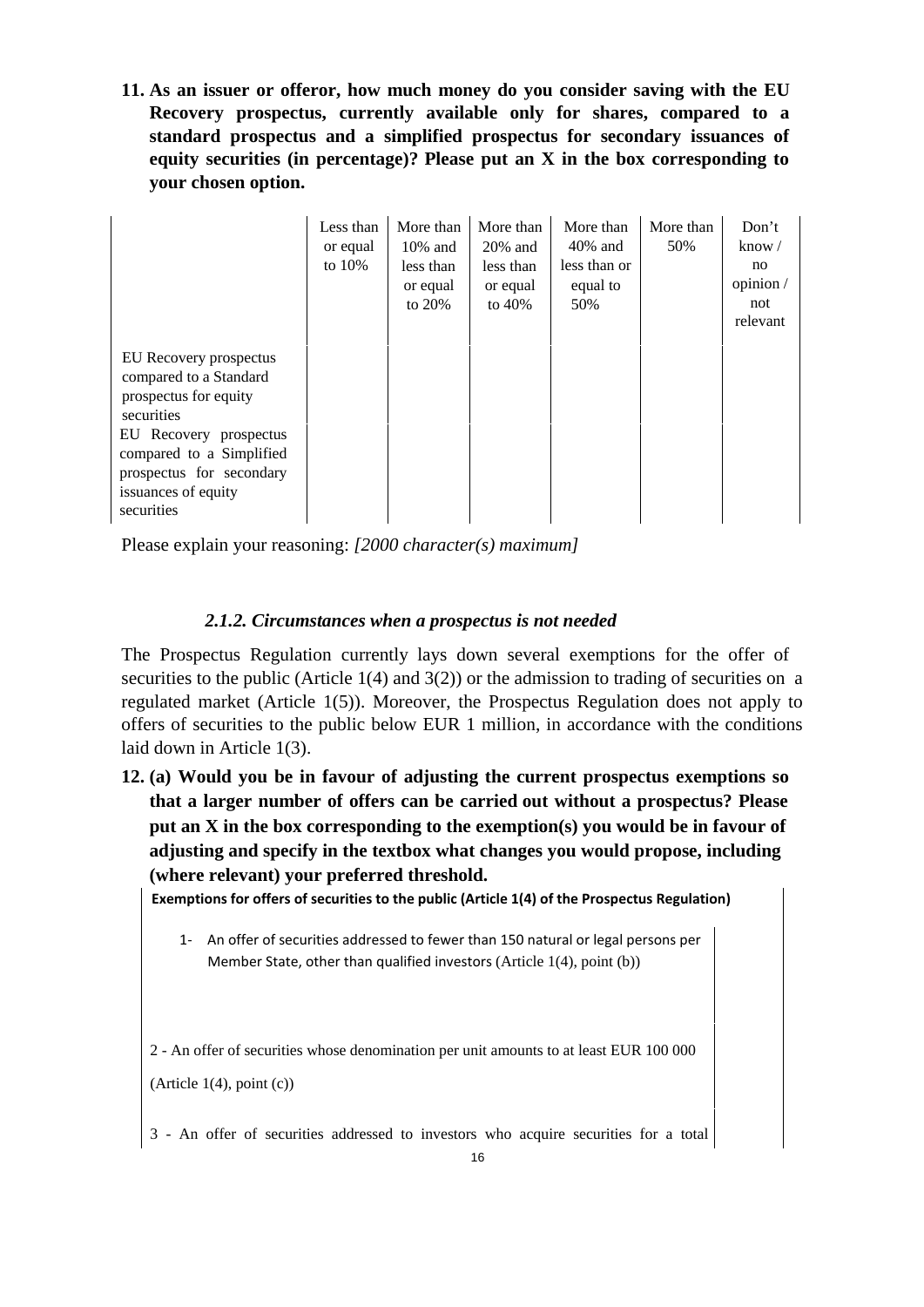consideration of at least EUR 100 000 per investor, for each separate offer

 $(Article 1(4), point (d))$ 

4 - Other exemptions – please specify

#### **Exemptions for the admission to trading on a regulated market (Article 1(5) of the Prospectus Regulation)**

5- Securities fungible with securities already admitted to trading on the same regulated market, provided that they represent, over a period of 12 months, less than 20 % of the number of securities already admitted to trading on the same regulated market

(Article 1(5), first subparagraph, point (a))

6 - Shares resulting from the conversion or exchange of other securities or from the exercise of the rights conferred by other securities, where the resulting shares are of the same class as the shares already admitted to trading on the same regulated market provided that the resulting shares represent, over a period of 12 months, less than 20 % of the number of shares of the same class already admitted to trading on the same regulated market, subject to the second subparagraph of this paragraph

(Article 1(5), first subparagraph, point (b))

7 - Other exemptions – please specify

#### **Exemptions applicable to both the offer of securities to the public and admission to trading on a regulated market**

8 - Non-equity securities issued in a continuous or repeated manner by a credit institution, where the total aggregated consideration in the Union for the securities offered is less than EUR 75 000 000 per credit institution calculated over a period of 12 months, provided that those securities:

- (i) are not subordinated, convertible or exchangeable; and
- (ii) do not give a right to subscribe for or acquire other types of securities and are not linked to a derivative instrument

(Article  $1(4)$ , point (i) and Article  $1(5)$ , first subparagraph, point (i))

9 - From 18 March 2021 to 31 December 2022, non-equity securities issued in a continuous or repeated manner by a credit institution, where the total aggregated consideration in the Union for the securities offered is less than EUR 150 000 000 per credit institution calculated over a period of 12 months, provided that those securities:

- (i) are not subordinated, convertible or exchangeable; and
- (ii) do not give a right to subscribe for or acquire other types of securities and are not linked to a derivative instrument

(Article 1(4), point (1), and Article 1(5), first subparagraph, point  $(k)$ )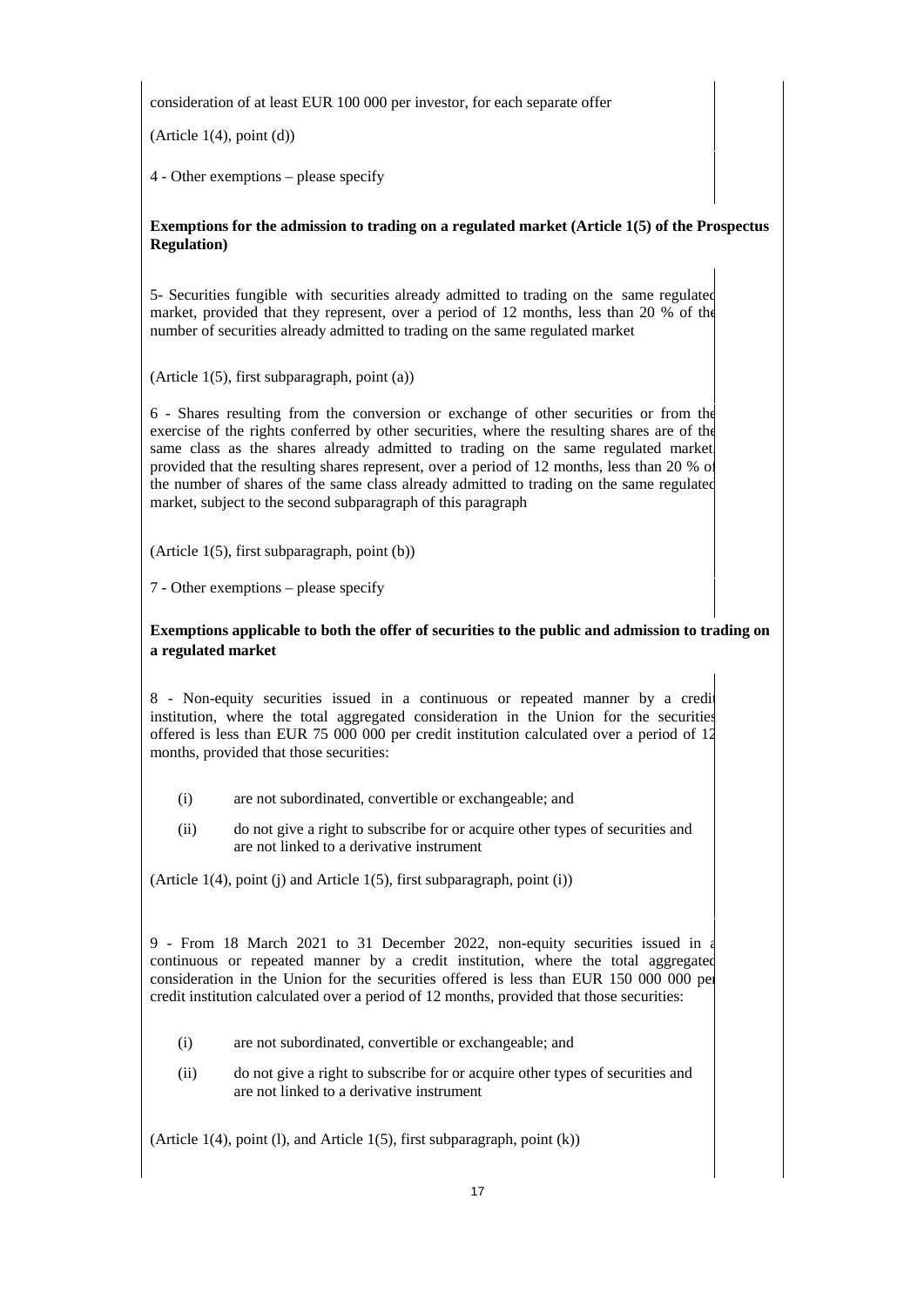explain your reasoning: *[2000 character(s) maximum]* 

**(b) Would you consider that more clarity should be provided on the application of the various thresholds below which no prospectus is required under the Prospectus Regulation (e.g. on total consideration of the offer and calculation of the 12 month-period)? If yes, please explain in the textbox below on which thresholds and on which elements more clarity is needed.** 

- o Yes
- o No
- o Don't know/ no opinion / not relevant

Please explain your reasoning: *[2000 character(s) maximum]*

(**c) Could any additional types of offers of securities to public and admissions to trading on a regulated market be carried out without a prospectus while maintaining adequate investor protection? If yes, please specify in the textbox below which additional exemptions you would propose.** 

- o Yes
- o No
- o Don't know/ no opinion / not relevant

Please explain your reasoning: *[2000 character(s) maximum]* 

**13. (a) The exemption thresholds in Articles 1(3) and 3(2) are designed to strike an appropriate balance between investor protection and alleviating the administrative burden on small issuers for small offers. If you consider that these thresholds should be adjusted so that a larger number of offers can be carried out without a prospectus, please indicate your preferred threshold in the table below.** 

| Provision                                                                                                                                                                                                                                       | <b>Existing Threshold</b> | Preferred<br><b>Threshold</b> |
|-------------------------------------------------------------------------------------------------------------------------------------------------------------------------------------------------------------------------------------------------|---------------------------|-------------------------------|
| Article 1(3) of the Prospectus Regulation                                                                                                                                                                                                       | EUR 1 000 000             | EUR 2 -3 m $\in$              |
| Explanation: Offer of securities to the public with a total<br>consideration in the Union of less than EUR 1 000 000,<br>which shall be calculated over a period of 12 months, are<br>out of scope of the Prospectus Regulation.                |                           |                               |
| Article $3(2)$                                                                                                                                                                                                                                  | EUR 8 000 000             |                               |
| Explanation: Member States may decide to exempt offers of<br>securities to the public from the obligation to publish a<br>prospectus provided that such offers do not require<br>notification (passporting) and the total consideration of each | (Upper threshold)         |                               |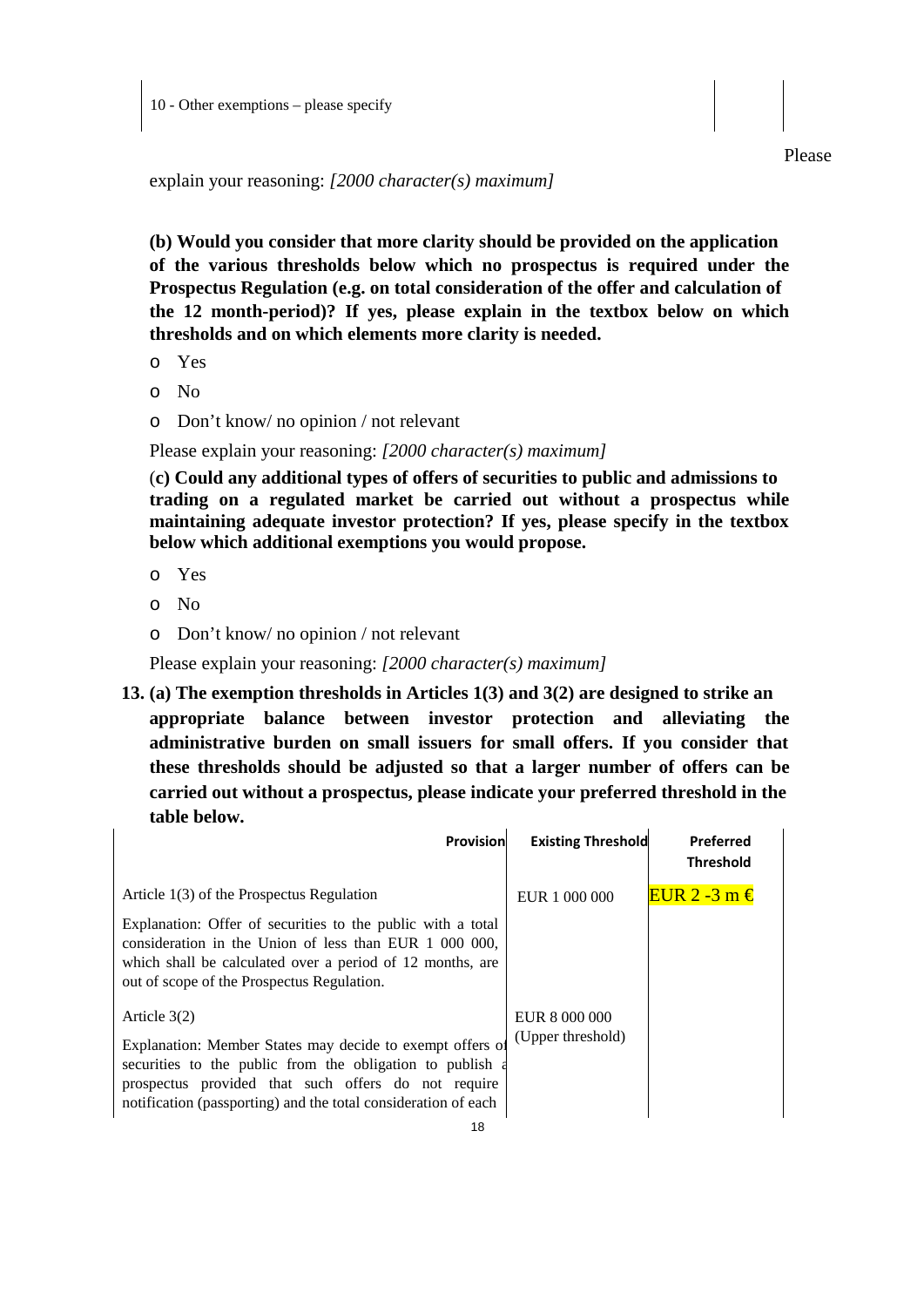such offer in the Union is less than a monetary amount calculated over a period of 12 months which shall no exceed EUR 8 000 000. 

Please

explain your reasoning: *[2000 character(s) maximum]*

**(b) Do you agree with Member States exercising their discretion over the threshold set out in Article 3(2) of the Prospectus Regulation with a view to tailoring it to national specificities of their markets?**

- o Yes
- o No (please make an alternative proposal)
- o Don't know/ no opinion / not relevant

Please explain your reasoning: *[2000 character(s) maximum]*

### *2.1.3 The standard prospectus for offers of securities to the public or admission to trading of securities on a regulated market (primary issuances)*

Several industry practitioners have stressed that the increasing length and complexity of the prospectus documentation is one of the most important costs associated to the listing process. According to a survey which analysed the average length of the IPO prospectus for the 10 most recent IPOs in the main EU markets as of March 2019, the median length of an IPO prospectus was 400 pages in Europe, with significant divergence among countries, ranging from 250 pages in the Netherlands to over 800 pages in Italy.

The excessive length – and thus high cost – of a prospectus is deemed particularly challenging for smaller issuers of both equity and non-equity securities. Data show that there is currently little proportionality with respect to the length of the IPO prospectus based on the size of the issuer: the mean number of pages for issuers with a market capitalisation between EUR 150 million and EUR 1 billion is even higher than for issuers with a market capitalisation above EUR 1 billion (577 versus 514 pages, respectively).

General issues

- **14. (a) Do you think that the standard prospectus for an offer of securities to the public or an admission to trading of securities on a regulated market in its current form strikes an appropriate balance between effective investor protection and the proportionate administrative burden for issuers?** 
	- o Yes
	- o No
	- o Don't know/ no opinion / not relevant

**(b) If you answered "No" to question 14(a), please indicate whether you consider that (please put an X in the box corresponding to your chosen option and provide details):**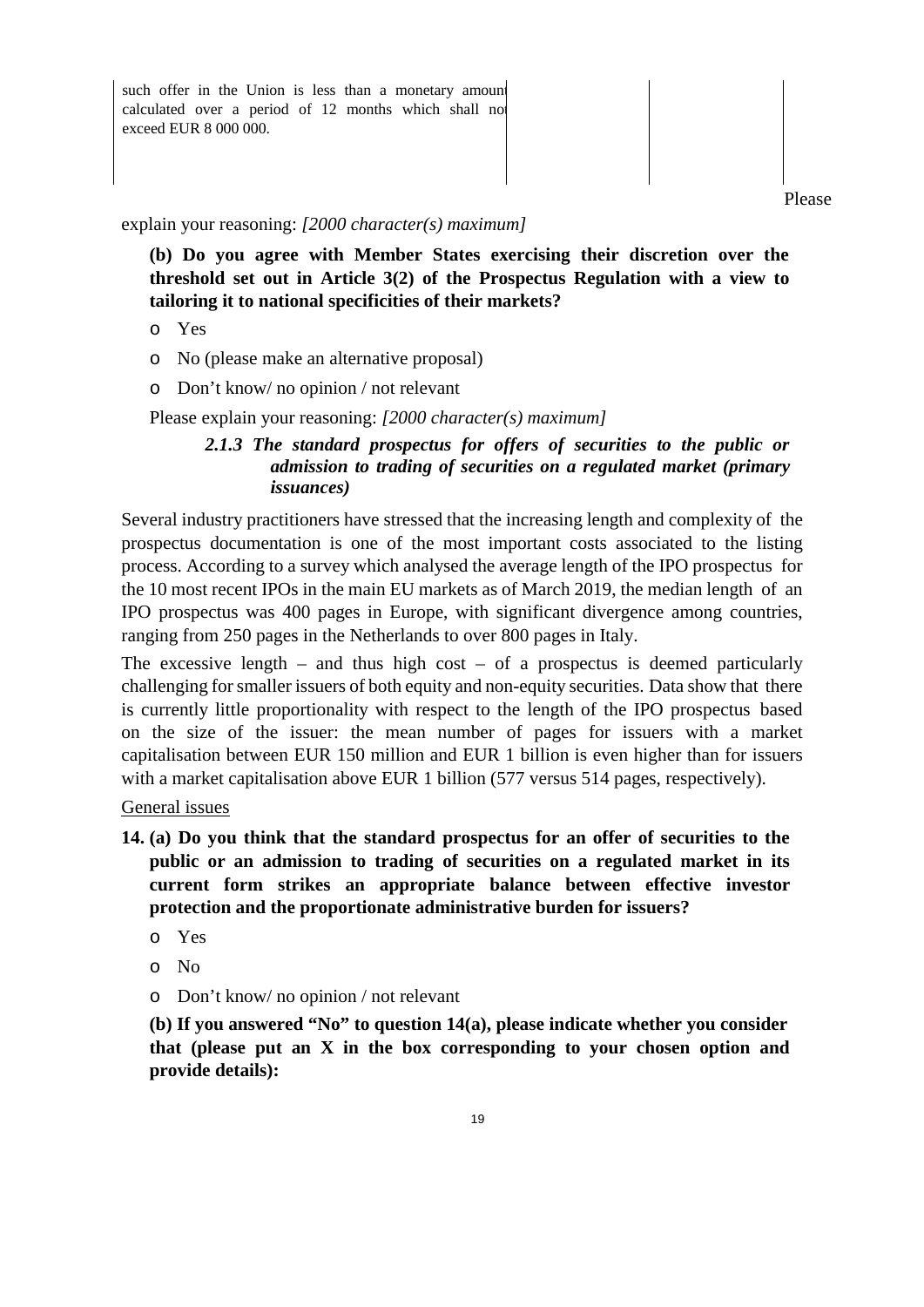- 1. The standard prospectus should be replaced by a more streamlined and efficient type of prospectus (e.g. EU Growth prospectus)
- 2. The standard prospectus should be significantly alleviated
- 3. The standard prospectus for the admission to trading on a regulated market should be replaced by another document (e.g. an admission document)
- 4. Other (please specify)

**(c) If you chose 14(b)(1), how should this more streamlined and efficient type of prospectus look like (or, if you refer to an existing type of prospectus, which one)?** 

Please explain your reasoning: *[2000 character(s) maximum]* 

**(d) If you chose 14(b)(2), what are the disclosures that could be removed or alleviated from a standard prospectus? (You may take as reference the disclosures outlined in the table on question 9)** 

Please explain your reasoning: *[4000 character(s) maximum]* 

#### **(e) If you chose 14(b)(3), how should this document look like?**

Please explain your reasoning: *[2000 character(s) maximum]* 

## **15. (a) Would you support introducing a maximum page limit to the standard prospectus?**

o Yes

#### o No

o Don't know/ no opinion / not relevant

**(b) If you answered "Yes" to question 15(a), how should such a limit be defined? Please distinguish between a standard prospectus for equity and a standard prospectus for non-equity securities and clarify if you would consider any exceptions (e.g. complex type of securities, issuers with complex financial history).** 

Please explain your reasoning: *[2000 character(s) maximum Putting restrictions on the issuer when describing the company and the risk factors is not in the interest of investors and issuers*. *]* 

#### Prospectus summary

The prospectus summary is one of the three components of a prospectus (alongside the registration document and the securities note). Its purpose is to provide, in a concise manner and in non-technical language, the key information that investors need in order to understand the nature and the risks of the issuer, the guarantor and the securities that are being offered to the public or admitted to trading on a regulated market. The prospectus summary is to be read together with the other parts of the prospectus, to aid investors, particularly retail investors, when considering whether to invest in such securities. Views are welcome as to whether room for improvement exists.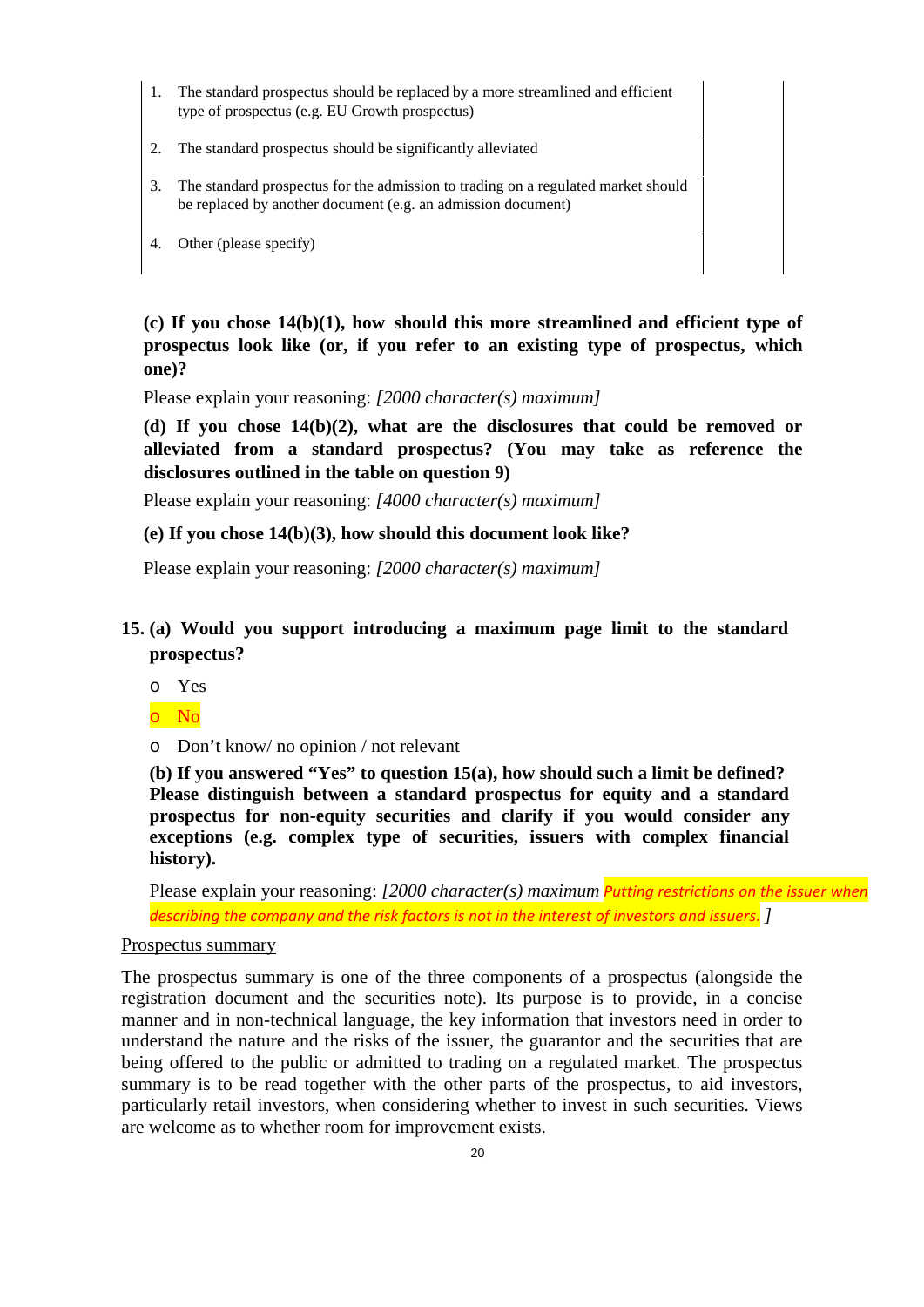**16. (a) Do you believe that the prospectus summary regime has achieved its objectives (i.e. make the summary short, simple, clear and easy for investors to understand)? Please put an X in the box corresponding to your chosen option for each type of summary listed on the table.** 

|    | Type of prospectus summary                                                                              | <b>Yes</b> | <b>No</b> | Don't<br>know/no<br>opinion/not<br>relevant |
|----|---------------------------------------------------------------------------------------------------------|------------|-----------|---------------------------------------------|
| 1. | Summary of the standard prospectus (Article 7 of the<br>Prospectus Regulation, excluding paragraph 12a) |            |           |                                             |
| 2. | Summary of the EU Growth prospectus (Article 33 of<br>Commission Delegated Regulation (EU) 2019/980)    |            |           |                                             |
| 3. | Summary of the EU Recovery prospectus (Article 7(12a)<br>of the Prospectus Regulation)                  |            |           |                                             |

## **(b) if you answered in the negative to question 16(a), could you please explain how could it be further improved?**

Please explain your reasoning: *[2000 character(s) maximum]*

### Incorporation by reference

The "incorporation by reference" mechanism allows the information contained in one of the documents listed in Article 19(1) of the Prospectus Regulation to be incorporated into a prospectus by including a reference. However, this information must have already been previously or simultaneously published electronically and drawn up in a language fulfilling the language requirements laid down in Article 27 of the Prospectus Regulation. Incorporation by reference facilitates the procedure of drawing up a prospectus and lowers the costs for issuers.

- **17. Would you suggest any improvement to the existing rules on incorporation by reference, including amending or expanding the list of information that can be incorporated by reference?** 
	- o Yes
	- o No
	- o Don't know/ no opinion / not relevant

Please explain your reasoning: *[2000 character(s) maximum* We would like to propose the possibility of incorporating future information as a reference into the **base prospectus** as an alternative to the drafting of a supplement, for example by including future financial reports automatically into the base prospectus. *]*

## The standard prospectus for non-equity securities

In the Prospectus Regulation non-equity securities are subject to specific rules, such as the possibility to draw up a base prospectus (normally for offering programs) and the dual regime for retail non-equity securities versus wholesale non-equity securities. The latter are non-equity securities that have a denomination per unit of at least EUR 100 000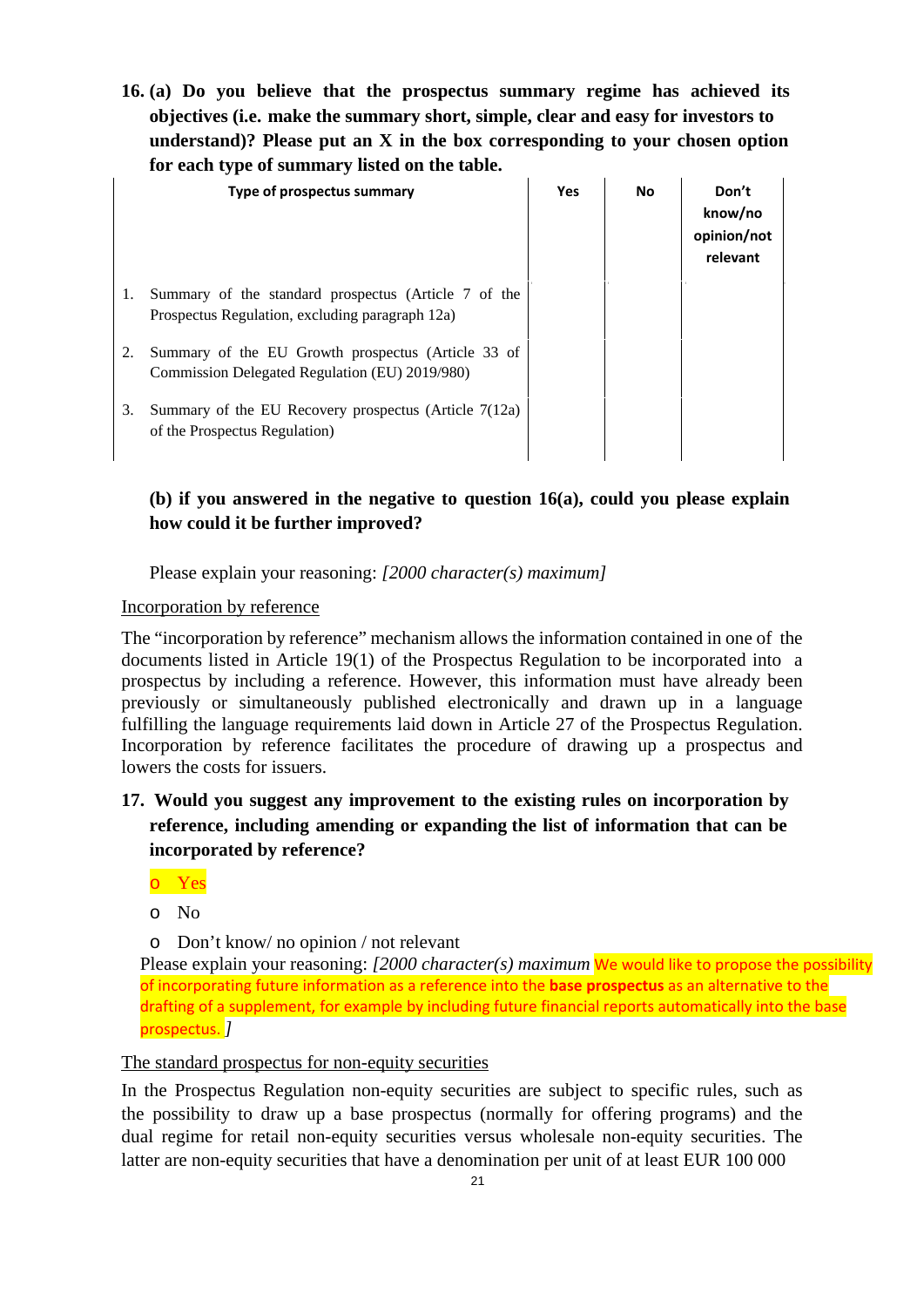or that are to be traded only on a regulated market, or a specific segment thereof, to which only qualified investors can have access for the purposes of trading in those securities. Wholesale non-equity securities are exempted from the prospectus for the offer to the public and are entitled to a lighter prospectus for the admission to trading on a regulated market (e.g. no prospectus summary, flexible language requirement, lighter disclosures), as set out in Commission Delegated Regulation (EU) 2019/980.

- **18. (a) Do you think that the prospectus (including the base prospectus) for nonequity securities, with differentiated rules for the admission to trading on a regulated market of retail and wholesale non-equity securities, has been successful in facilitating fundraising through capital markets?** 
	- o Yes
	- o No
	- o Don't know/ no opinion / not relevant

Please explain your reasoning: *[2000 character(s) maximum]*

**(b) Would you be in favour of further aligning the prospectus for retail nonequity securities with the prospectus for wholesale non–equity securities, to make the retail prospectus lighter and easier to be read?** 

- o Yes
- o No
- o Don't know/ no opinion / not relevant

Please explain your reasoning: *[2000 character(s) maximum]*

#### **(c) Would you consider any other amendment to the existing rules?**

Please explain your reasoning: *[2000 character(s) maximum]* 

#### *2.1.4. Prospectus for SMEs*

SMEs and other categories of beneficiaries (e.g. mid-caps listed on an SME growth market) defined in Article 15(1) of the Prospectus Regulation, can choose to draw up an EU Growth prospectus for offers of securities to the public, provided that they have no securities admitted to trading on a regulated market. The EU Growth prospectus is more alleviated than a standard prospectus, as it contains less disclosures (e.g. board practices, employees, important events in the development of the issuer's business, operating and financial review) and in some cases more alleviated ones (e.g. principal activities, principal markets, organisational structure, investments, trend information, historical financial information, dividend policy). As this development is relatively recent, there is limited data available to assess whether the introduction of the EU Growth prospectus has affected the average length of prospectuses for SMEs. However, feedback from market participants indicates that there has not been a substantial decrease in the length of documents submitted after July 2019.

## **19. Do you believe that the EU Growth prospectus strikes a proper balance between investor protection and the reduction of administrative burdens for SMEs?**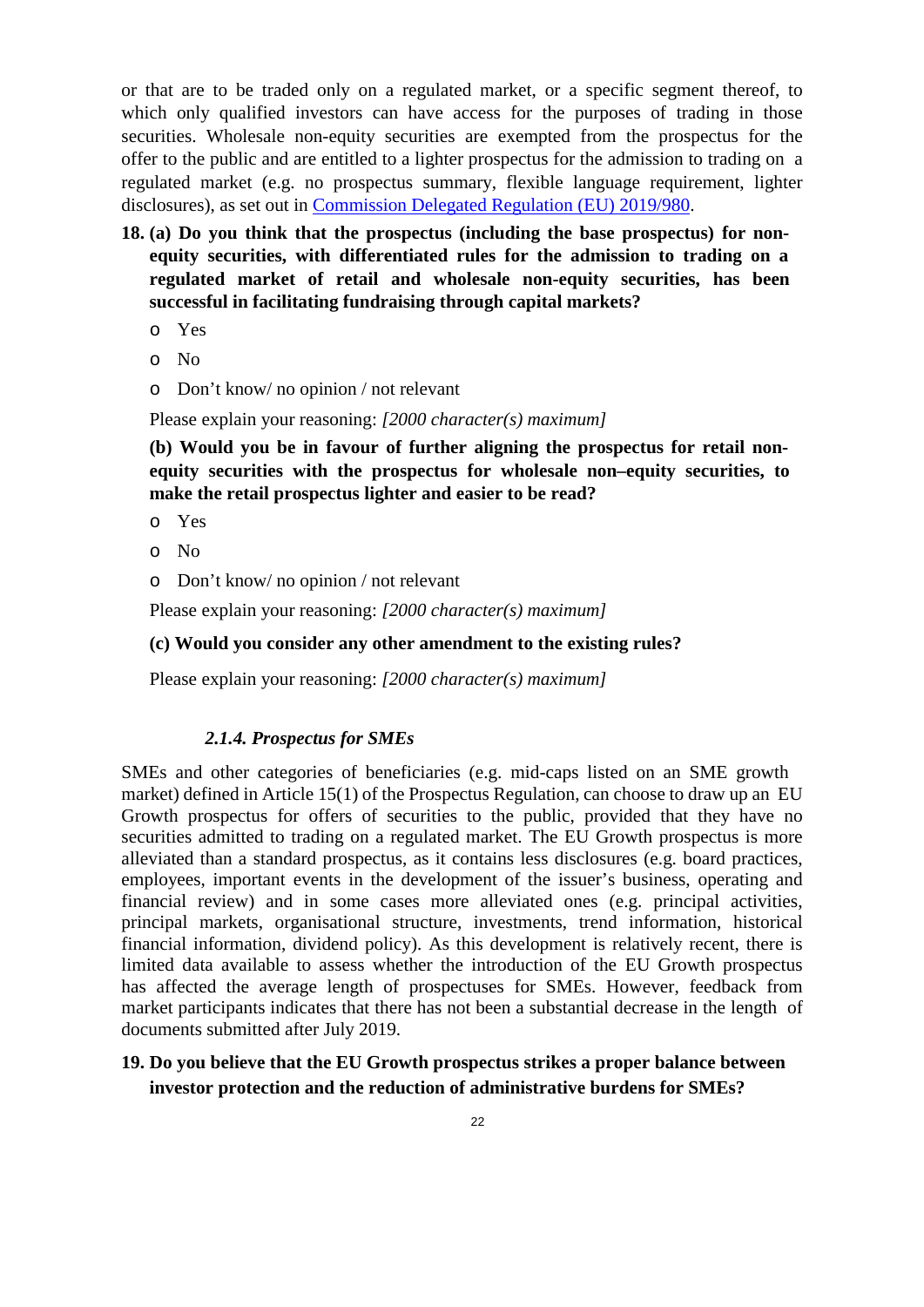- o Yes
- o No
- o Don't know/ no opinion / not relevant

Please explain your reasoning: *[2000 character(s) maximum]*

## **19.1 (a) If you responded "No" to question 19, how could the regime for SMEs be amended? Please put an X in the box corresponding to your chosen option.**

1. The EU Growth prospectus should remain the prospectus for SMEs but should be alleviated and / or a page size limit be introduced (please specify)

2. A new prospectus for SMEs should be introduced and aligned to the level of disclosures required for admission or listing by MTFs, including SME growth markets

3. Instead of a prospectus, another form of admission or listing document should be introduced (please specify)

4. Other (please specify)

Please explain your reasoning: *[2000 character(s) maximum]*

## **(b) If you selected option 19(a)(2) or 19(a)(3), which MTFs, including SME growth markets, in the EU do you consider having the most appropriate admission or listing documents?**

Please explain your reasoning: *[2000 character(s) maximum]* 

## *2.1.5. The format and language of the prospectus*

Electronic Prospectus

The Prospectus Regulation sets out an obligation for issuers to provide a copy of the prospectus on either a durable medium or printed upon request of any potential investor. It has been noted that, due to the current prevalence of digital mediums, this may be an unnecessary cost and administrative burden for issuers.

## **20. Do you agree that the above mentioned obligation should be deleted and that a prospectus should only be provided in an electronic format as long as it is published in accordance with Article 21 of the Prospectus Regulation?**

- o **Yes**
- o No
- o Don't know/ no opinion / not relevant

Please explain your reasoning: *[2000 character(s) maximum* Drafting up a prospectus is both time consuming and expensive*]*

Language rules for the prospectus

The TESG in its final report argued that publishing a prospectus only in English, as the customary language in the sphere of international finance, independently from the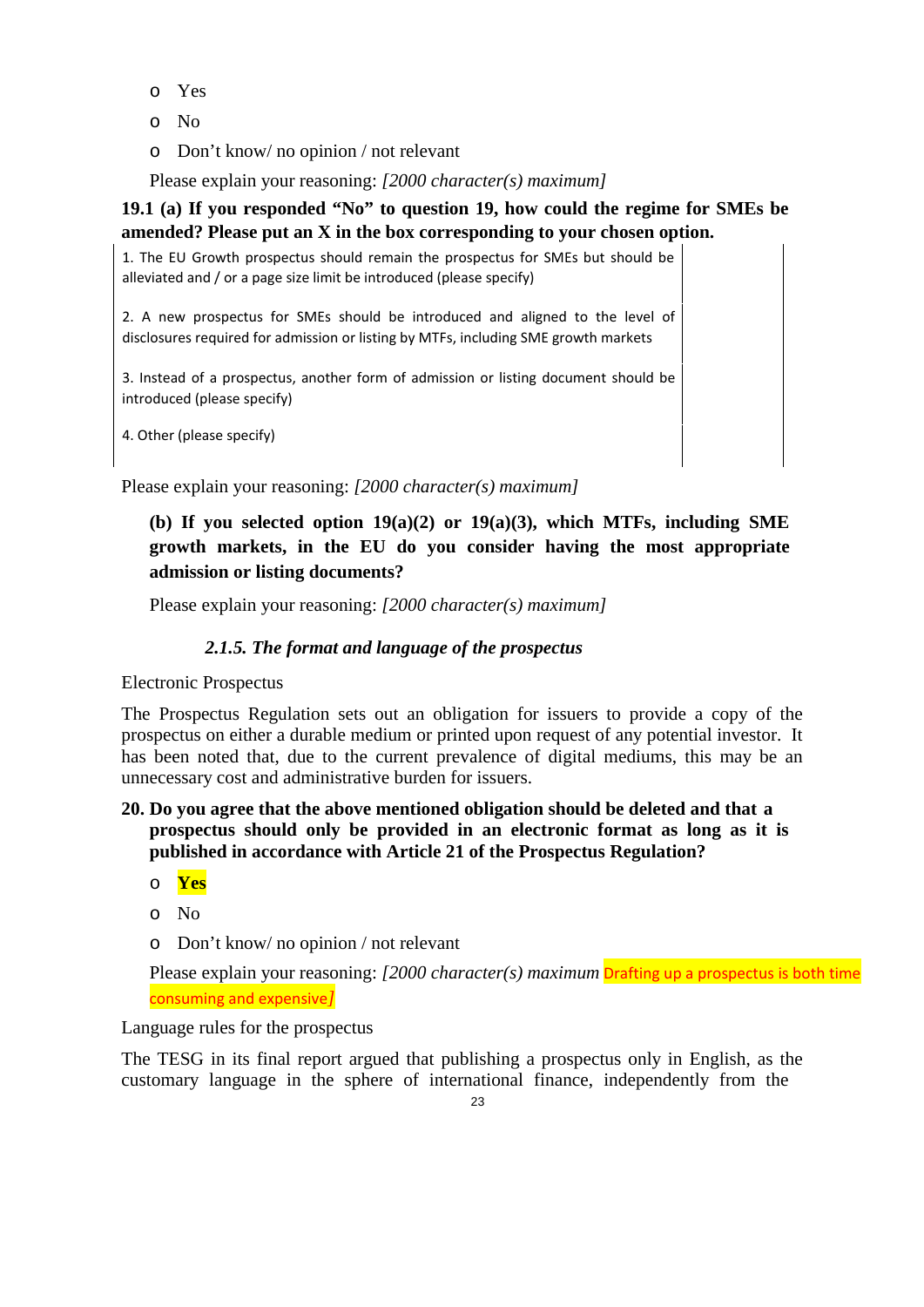official language of the home or host Member States could reduce the burden on companies offering securities in several Member States and contribute to creating a level playing field amongst market participants.

### **21. Concerning the language rules laid down in Article 27 of the Prospectus Regulation, with which of the following statements do you agree? Please put an X in the box corresponding to your chosen option.**

 $\overline{\phantom{a}}$ 

It should be allowed to publish a prospectus **only** in English, as the customary language in the sphere of international finance.

It should be allowed to publish a prospectus **only** in English, as the customary language in the sphere of international finance, except for the prospectus summary.

It should be allowed to publish a prospectus **only** in English, as the customary language in the sphere of international finance, for any cross-border offer or admission to trading on a regulated market, including when a security is offered/admitted to trading in the home Member State.

It should be allowed to publish a prospectus **only** in English, as the customary language in the sphere of international finance, for any cross-border offer or admission to trading on a regulated market, including when a security is offered/admitted to trading in the home Member State, except for the prospectus summary.

There is no need to change the current language rules laid down in Article 27 of the Prospectus Regulation.

Don't know/ no opinion / not relevant

## *2.1.6. The prospectus for secondary issuances of issuers already listed on a regulated market or an SME growth market and/or for transfer from a SME growth market to a regulated market*

The Prospectus Regulation currently lays down a simplified regime for secondary issuances of companies whose securities have already been admitted to trading on a regulated market or on an SME growth market continuously and for at least the last 18 months. Such companies are already subject to periodic and ongoing disclosure requirements, such as under the Transparency Directive and the Market Abuse Regulation. It can therefore be argued that there is less of a need to require a prospectus for secondary issuances. A simplified prospectus for secondary issuances can also be used, in accordance with the conditions laid down in Article 14(1), point (d), of the Prospectus Regulation, to transfer from an SME growth market to a regulated market (aka "transfer prospectus").

Furthermore, the capital markets recovery package introduced the new EU Recovery prospectus regime (Article 14a of the Prospectus Regulation) to allow for a rapid recapitalisation of EU companies affected by the economic shock of the COVID-19 pandemic. The EU Recovery prospectus consists on a single document, of only 30 pages and includes a 2 page-summary (neither the summary nor the information incorporated by reference are taken into account to determine the page-size limit), focusing on essential information that investors need to make an informed decision. This new short- form prospectus is meant to be easy to produce for issuers, easy to read for investors and easy to scrutinise for national competent authorities. The EU Recovery prospectus is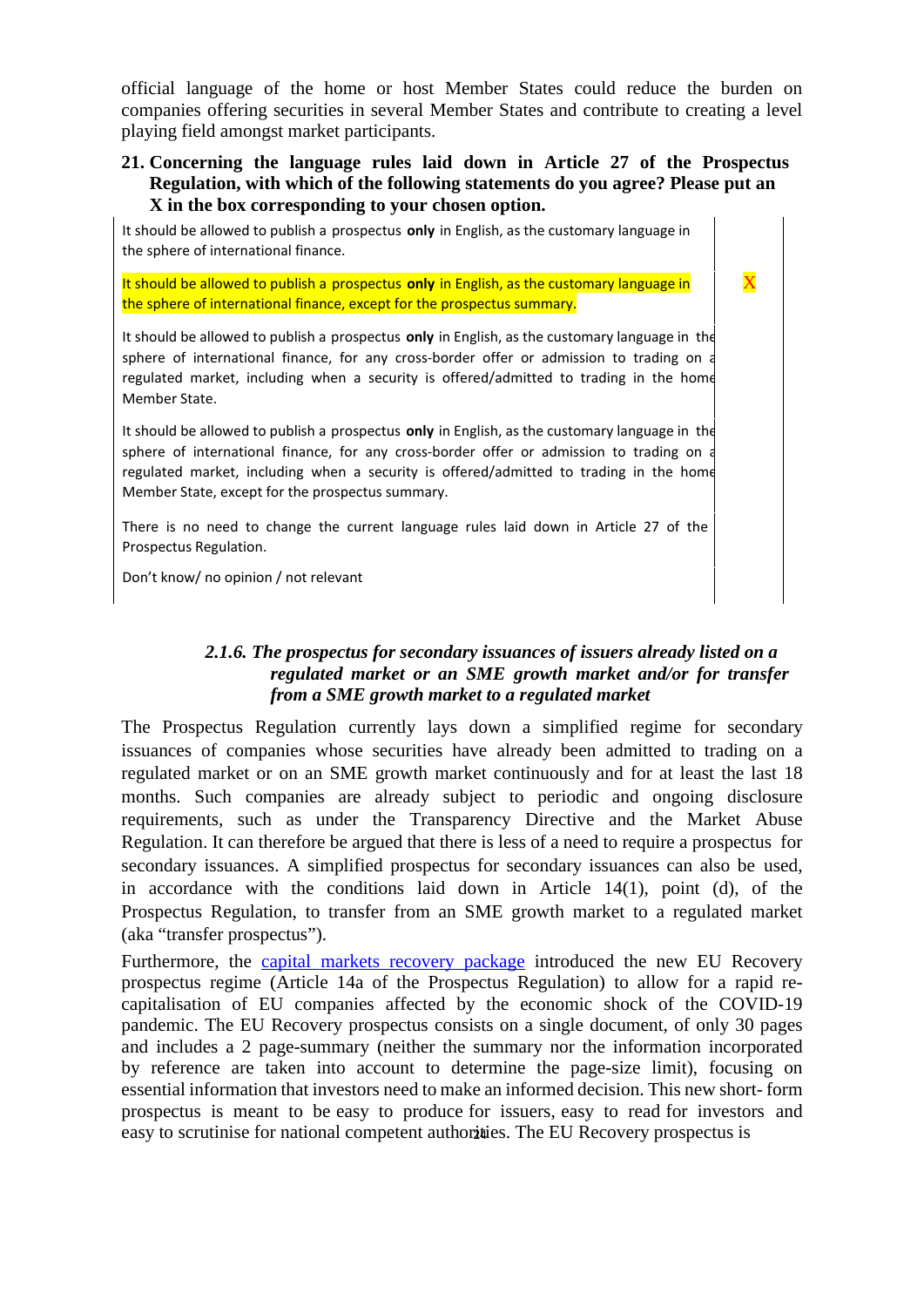only available for secondary issuances of shares of issuers listed on a regulated market or an SME growth market continuously and for at least the last 18 months. It is currently intended as a temporary regime.

The TESG in its final report highlighted the need to further simplify the prospectus burden for subsequent admissions to trading or offers of fungible securities and recommended that a new simplified prospectus (replacing the current simplified prospectus for secondary issuances), similar in its form to the EU Recovery prospectus, be adopted on a permanent basis for secondary issuances and for transfers from an SME growth market to a regulated market, provided that specific conditions are satisfied.

- **22. Do you agree that, for issuers that have already been listed continuously and for at least the last 18 months on a regulated market or an SME growth market, the obligation to publish a prospectus could be lifted for any subsequent offer to the public and/or admission to trading of securities fungible with existing securities already issued (with a prospectus) without impairing investors' protection?** 
	- o Yes
	- o No
	- o Don't know/ no opinion / not relevant

Please explain your reasoning: *[2000 character(s) maximum]* 

## **22.1 If you responded "No" to question 22, do you think that the regime for secondary issuances could nevertheless be simplified? Please put an X in the box corresponding to your chosen option.**

- 1. The obligation to draw up a prospectus should, for both the offer to the public and the admission to trading on a regulated market of securities fungible with existing securities which have been previously issued, be replaced with the obligation to publish a statement confirming compliance with continuous disclosure and financial reporting obligations.
- 2. The obligation to draw up a prospectus should, for both the offer to the public and the admission to trading on a regulated market of securities fungible with existing securities which have been previously issued, be replaced with the obligation to publish an alternative admission or listing document (content to be defined at EU level). Such document should only be filed with the relevant national competent authority (i.e. neither subject to the scrutiny nor to the approval of the latter).
- 3. The obligation to publish a prospectus should remain applicable (unless one of the existing exemptions apply) but only a prospectus significantly simplified and focusing on essential information should be required.
- 4. Other (please specify)
- 5. Don't know/ no opinion / not relevant

Please explain your reasoning: *[2000 character(s) maximum]*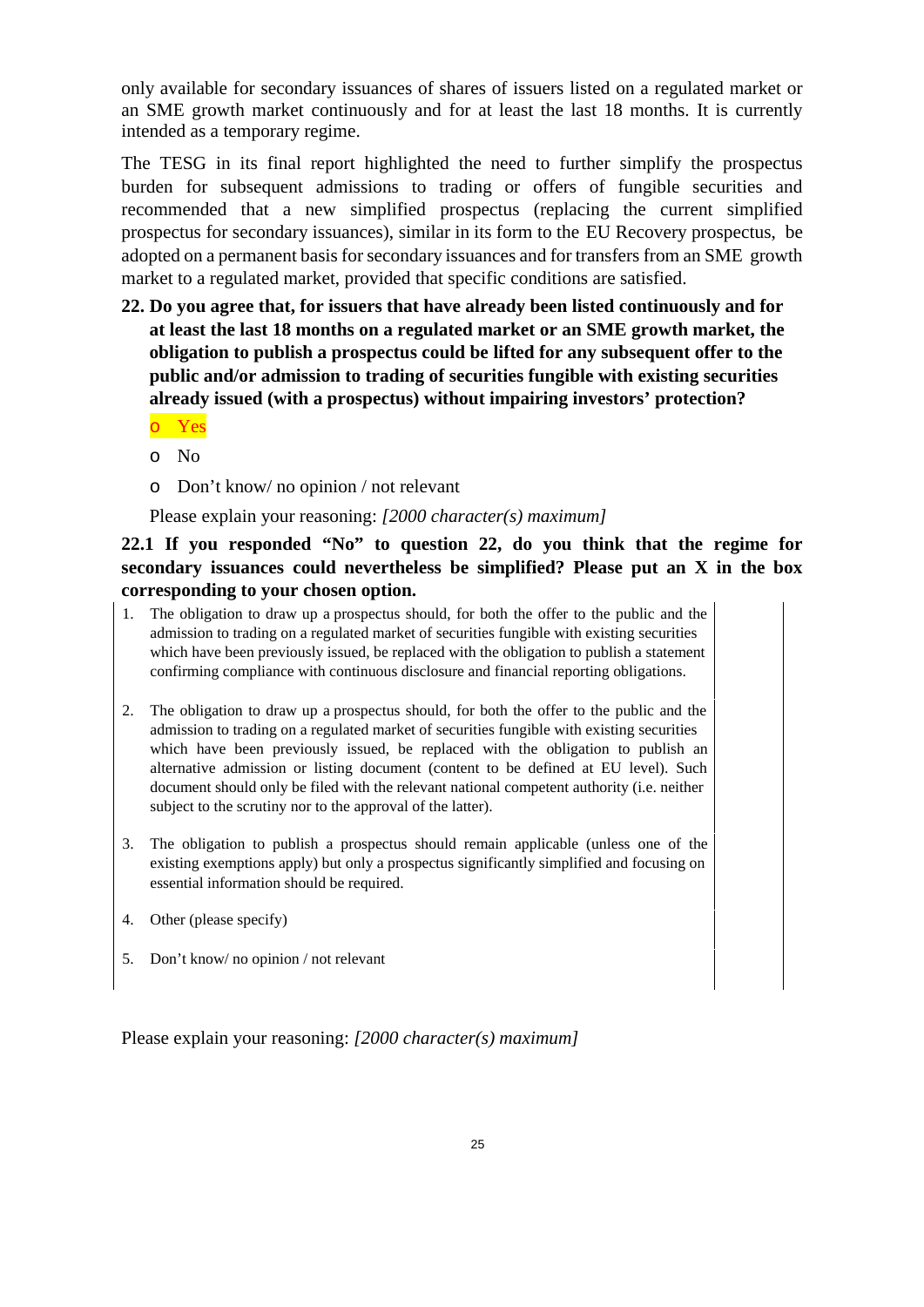## **22.2 If you chose option 22(2), could you please indicate what could be the main characteristics and content of such admission or listing document and how it would compare to the already existing ones?**

Please explain your reasoning: *[4000 character(s) maximum]*

### **22.3 If you chose option 24(3), could you please indicate what the main simplifications should be?**

Please explain your reasoning: *[4000 character(s) maximum]*

## **23. Since the application of the capital markets recovery package, have you seen the uptake in the use of the EU Recovery prospectus?**

- o Yes
- o No
- o Don't know/ no opinion / not relevant

Please explain your reasoning: *[2000 character(s) maximum]*

## **24. Do you think that the EU Recovery prospectus should (please put an X in the box corresponding to your chosen option for every point listed on the table):**

|             |                                                                                                                                     | Yes | No | Don't know / no<br>opinion / not<br><b>Relevant</b> |
|-------------|-------------------------------------------------------------------------------------------------------------------------------------|-----|----|-----------------------------------------------------|
| a.          | Be extended on a permanent basis for secondary<br>issuances of shares                                                               |     |    |                                                     |
| b.          | Be introduced on a permanent basis for secondary<br>issuances of all types of securities (both equity and<br>non-equity securities) |     |    |                                                     |
| $c_{\cdot}$ | Be used as a simplified prospectus for all cases set out<br>in Article $14(1)$                                                      |     |    |                                                     |
| d.          | Other (please specify)                                                                                                              |     |    |                                                     |

Please explain your reasoning: *[2000 character(s) maximum]*

## **24.1 If you replied in the affirmative to question 24(a), which changes, if any, would be necessary to the EU Recovery prospectus?**

Please explain your reasoning: *[4000 character(s) maximum]*

**24.2 If you replied in the affirmative to question 24(b), which changes would be necessary to the EU Recovery prospectus, also to adapt it to the secondary issuance of non-equity securities?**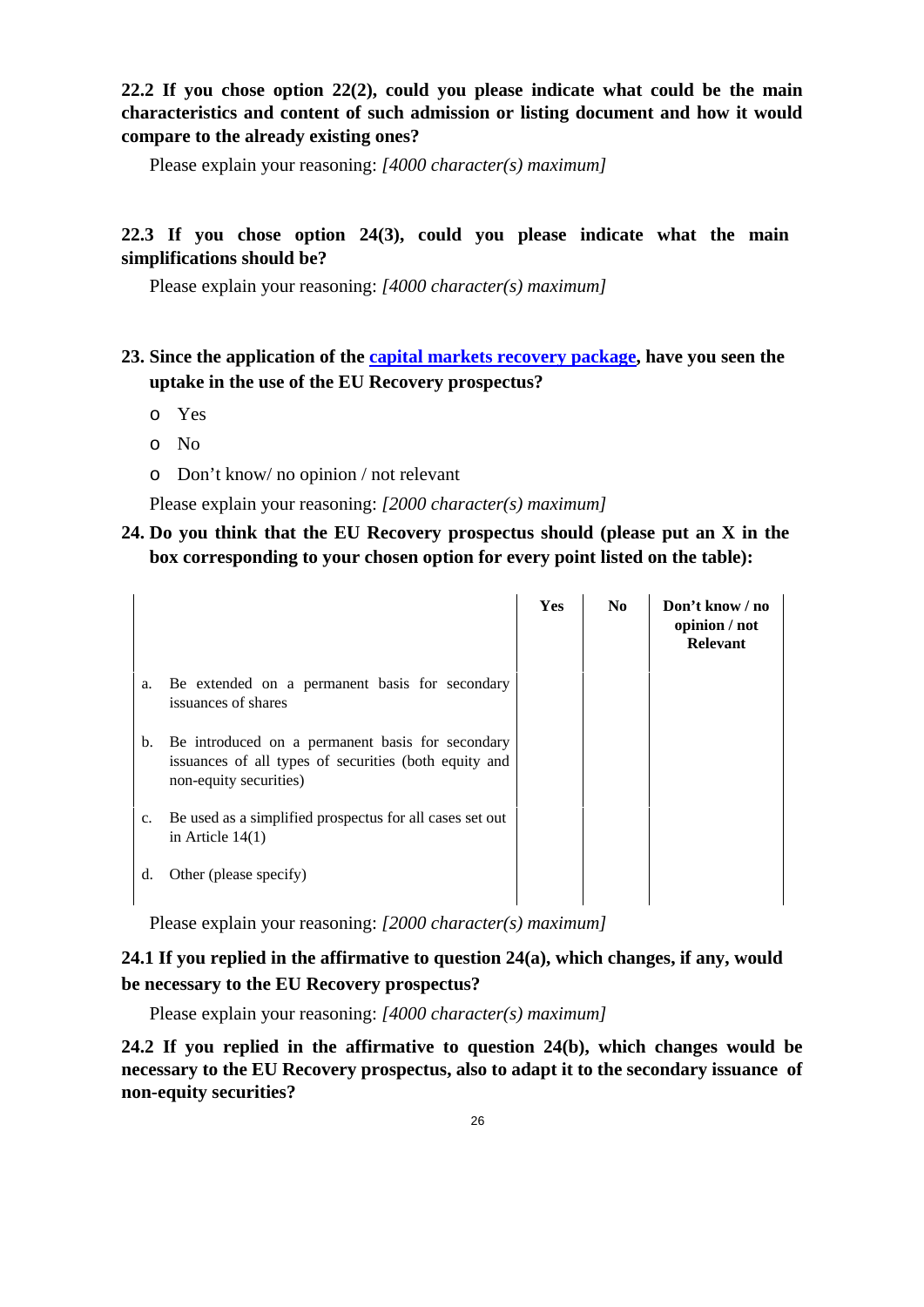## **24.3 If you replied in the affirmative to question 24(c), which changes, if any, would be necessary to the EU Recovery prospectus to adapt it to all cases under Article 14(1)?**

Please explain your reasoning: *[4000 character(s) maximum].*

## **2.1.7. Liability regime**

The obligation to publish a prospectus entails a civil liability regime for issuers. Infringements to the provisions of the Prospectus Regulation may lead to administrative sanctions and other administrative measures, in accordance with Article 38 of that Regulation and, depending on national law, criminal sanctions. The prospectus is sometimes referred to as a document that serves to shield from liability issues (i.e. the more information the better) rather than to support investors in taking informed investment decisions.

## **25. Do you think that the current punitive regime under the Prospectus Regulation is proportionate to the objectives sought by legislation as well as the type and size of entities potentially covered by that regime?**

- o Yes
- o No
- o Don't know/ no opinion / not relevant

Please explain your reasoning, notably in terms of costs: [2000 character(s) maximum]

## **26. (a) Do you believe that the current civil liability regime under the Prospectus Regulation is adequately calibrated?**

- o Yes
- o No
- o Don't know/ no opinion / not relevant

**(b) If you responded negatively to question 26(a), which changes would you propose in the context of this initiative?** 

Please explain your reasoning: *[4000 character(s) maximum].* 

## **27. (a) Do you consider that the liability of national competent authorities' (NCAs) in relation to the prospectus approval process is adequately calibrated and consistent throughout the EU?**

- o Yes
- o No
- o Don't know/ no opinion / not relevant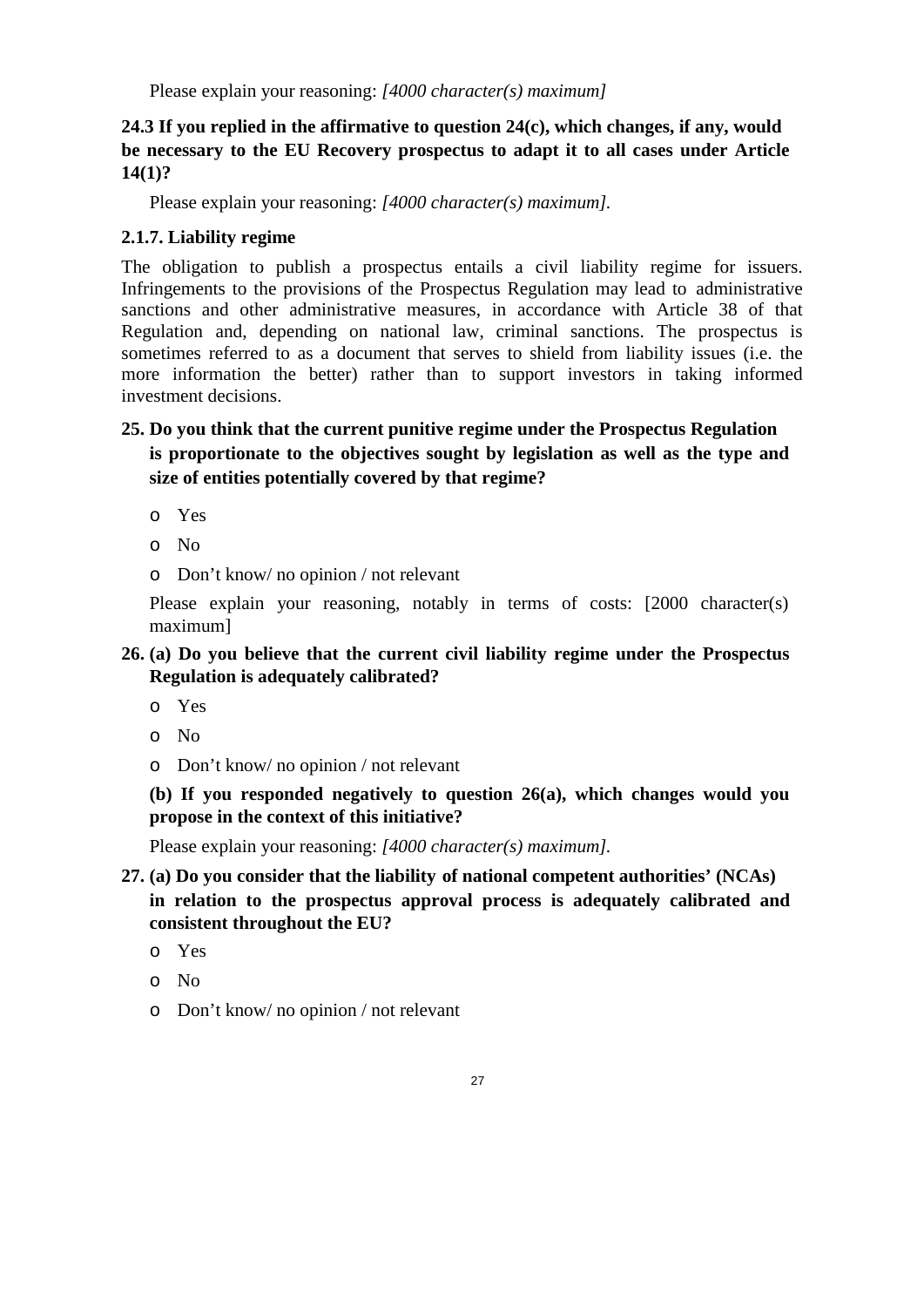**(b) If you responded negatively to question 27(a), which changes would you propose in the context of this initiative?** 

Please explain your reasoning: *[4000 character(s) maximum].* 

**28. According to your opinion, which administrative pecuniary sanctions (as prescribed in Article 38(2) of the Prospectus Regulation) have a higher impact on an issuer's decision to list? Please put an X in the in the box corresponding to your choice for each type of issuers listed on the table.** 

|                                                    | <b>Pecuniary sanctions in respect</b><br>of natural persons | <b>Pecuniary sanctions in respect</b><br>of legal persons |
|----------------------------------------------------|-------------------------------------------------------------|-----------------------------------------------------------|
| Issuers listed on SME growth<br>markets            |                                                             |                                                           |
| listed<br>other<br><b>Issuers</b><br>on<br>markets |                                                             |                                                           |

Please explain your reasoning: *[2000 character(s) maximum].* 

**29. (a) Do you think that the maximum administrative pecuniary sanction for infringements laid down in Article 38(2) of the Prospectus Regulation in respect of legal persons should be decreased? Please put an X in the in the box corresponding to your choice for each type of issuers listed on the table. If you respond in the affirmative, please specify in the textbox below to what level sanctions should be decreased.** 

|                                      | Yes | No | Don't know / no<br>opinion / not<br>relevant |
|--------------------------------------|-----|----|----------------------------------------------|
| Issuers listed on SME growth markets |     |    |                                              |
| Issuers listed on other markets      |     |    |                                              |

Please explain your reasoning: *[2000 character(s) maximum]*

**(b) Do you think that the maximum administrative pecuniary sanction for infringements laid down in Article 38(2) of the Prospectus Regulation in respect of natural persons should be decreased? Please put an X in the in the box corresponding to your choice for each type of issuers listed on the table. If you respond in the affirmative, please specify in the textbox below to what level sanctions should be decreased.** 

| Yes | No | Don't know / no<br>opinion / not<br>relevant |
|-----|----|----------------------------------------------|
|     |    |                                              |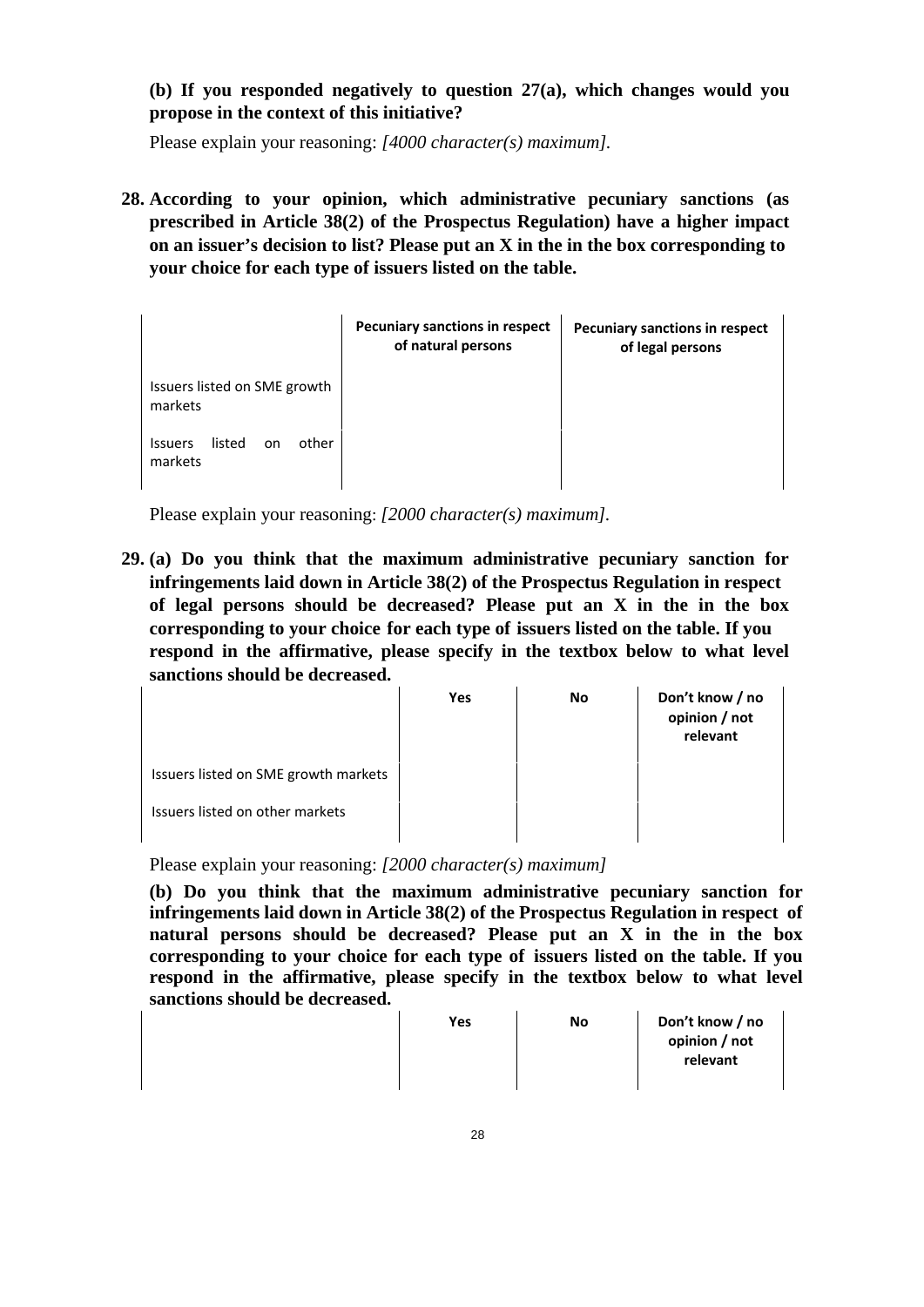| Issuers listed on SME growth markets |  |  |
|--------------------------------------|--|--|
| Issuers listed on other markets      |  |  |

Please explain your reasoning: *[2000 character(s) maximum]* 

- **30. (a) Do you think that the possibility of applying criminal sanctions in the case of non-compliance with any of the requirements specified in Article 38(1) of the Prospectus Regulation should be removed?** 
	- o Yes
	- o No
	- o Don't know/ no opinion / not relevant

**(b) If you responded positively to question 30(a), could you please specify for which requirements.** 

Please explain your reasoning: *[4000 character(s) maximum]*

### *2.1.8. Scrutiny and approval of the prospectus*

Article 20 of the Prospectus Regulation lays down harmonised rules for the scrutiny and approval of the prospectus, with a view to fostering supervisory convergence throughout the EU. Article 20 also sets out the timelines for approving the prospectus, depending on the circumstances and type of document (e.g. prospectus for a first time offer of unlisted issuers, prospectus for issuers already listed or that have already offered securities to the public, EU Recovery prospectus, prospectus which includes a URD). The criteria for the scrutiny

 of prospectuses, in particular the completeness, comprehensibility and consistency of the information contained therein, and the procedures for the approval of the prospectus are further specified in Chapter V of Commission Delegated Regulation (EU) 2019/980.

- **31. a) Do you consider that there is alignment in the way national competent authorities assess the completeness, comprehensibility and consistency of the draft prospectuses that are submitted to them for approval?** 
	- o Yes
	- o No
	- o Don't know/ no opinion / not relevant

**(b) If you answered "No" to question 31(a), which material differences do you see across EU Member States (e.g. extra requirements and extra guidance being provided by certain national competent authorities)?**

Please explain your reasoning: *[4000 character(s) maximum]* 

### **32. (a) Do you consider the timelines for approval of the prospectus as prescribed in**

## **Article 20 of the Prospectus Regulation adequate?**

o **Yes**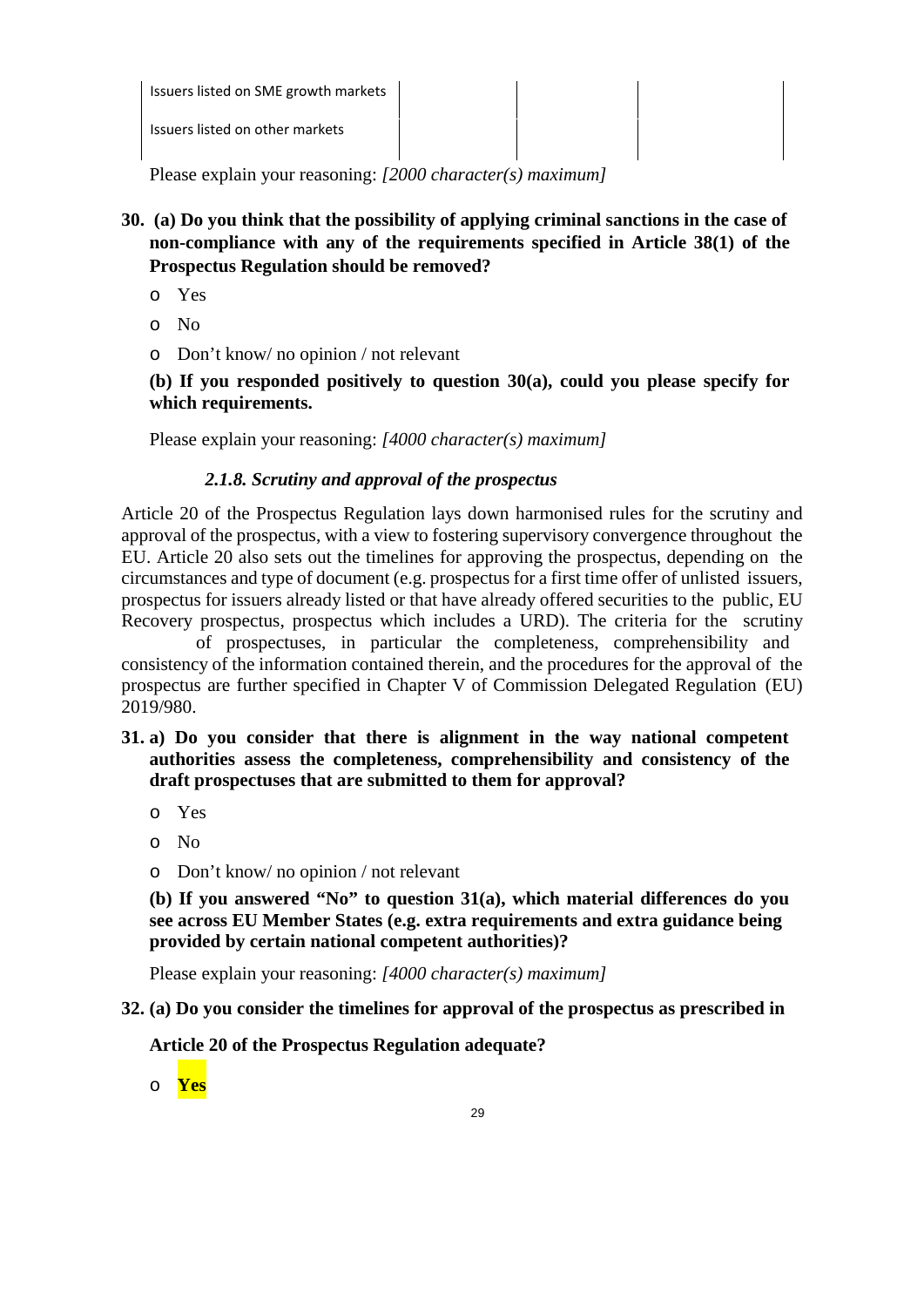- o No
- o Don't know/ no opinion / not relevant

**(b) If you answered "No" to question 32, please provide concrete suggestions on how to improve the process.**

Please explain your reasoning: *[4000 character(s) maximum]*

- **33. (a) In its June 2020 report, the CMU HLF suggested that prospectuses could be made available to the public closer to the offer (e.g. in three working days). Should the minimum period of six working days between the publication of the prospectus and the end of an offer of shares (Article 21(1) of the Prospectus Regulation) be relaxed in order to facilitate swift book-building processes?** 
	- o Yes
	- o No
	- o Don't know/ no opinion / not relevant

Please explain your reasoning: *[4000 character(s) maximum]*

**(b) Should a minimum period of days between the publication of a prospectus and the end of an offer be set out also for offer of non-equity securities, in particular to favour more retail participation?** 

- o Yes
- o No
- o Don't know/ no opinion / not relevant

Please explain your reasoning: *[2000 character(s) maximum]*

Determination of the "Home Member State"

The Prospectus Regulation, Article 2(m), sets out rules for the determination of the home Member State. As a general rule, for issuers established in the EU, the home Member State corresponds to the Member State where the issue has its registered office. However, different rules apply for non-equity securities with a denomination per unit above EUR 1 000 and for certain non-equity hybrid securities for which the 'Home Member State' means the Member State where the issuer has its registered office, or where the securities were or are to be admitted to trading on a regulated market or where the securities are offered to the public, at the choice of the issuer, the offeror or the person asking for admission to trading on a regulated market.

Equity issuers established in the EU are therefore currently not able to choose their home Member State, while non-equity issuers established in the EU are allowed to do so, subject to the conditions laid down in Article  $2(m)$ , point (iii), of the Prospectus Regulation.

**34. (a) Should the dual regime for the determination of the home Member State for non-equity and equity securities featured in Article 2(m) of the Prospectus Regulation be amended?**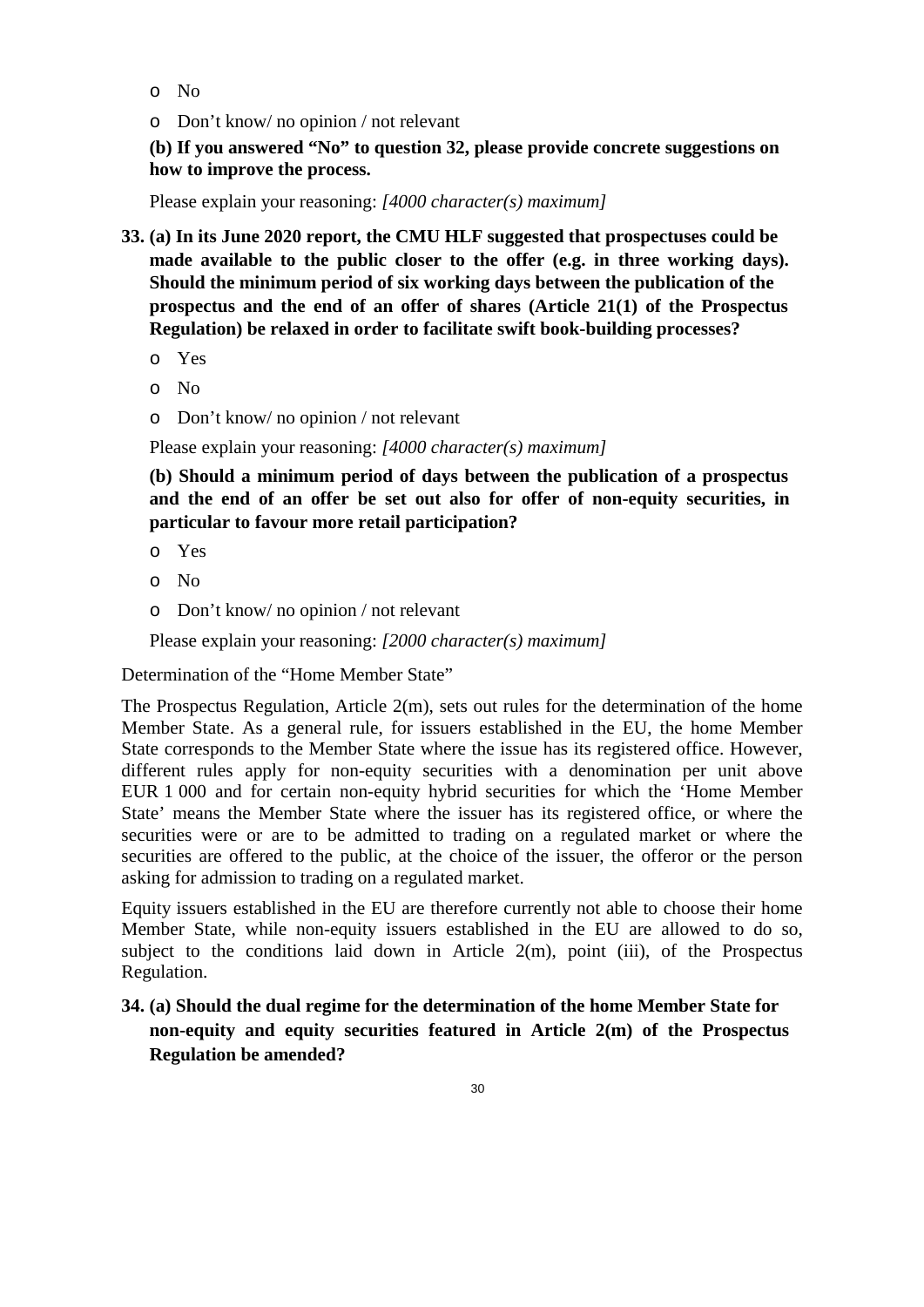- o Yes
- o No
- o Don't know/ no opinion / not relevant

### **(b) If you answered "Yes" to question 34, which national competent authority should be the relevant authority due to approve the prospectus? Please put an X in the box corresponding to your chosen option(s).**

For all issuers established in the Union, whatever the securities to be issued, the national competent authority of the Member State where the issuer has its register office

For all issuers established in the Union, whatever the securities to be issued, the national competent authority of the Member State where the issuer has its registered office, or where the securities were or are to be admitted to trading on a regulated market or where the securities are offered to the public, at the choice of the issuer, the offeror or the person asking for admission to trading on a regulated market

Other (please explain below)

Don't know/ no opinion / not relevant

Please explain your reasoning: *[2000 character(s) maximum]* 

### *2.1.9. The Universal Registration Document (URD)*

Effective as of 2019, the co-legislators introduced a URD in the Prospectus Regulation, in line with the shelf registration principles already well-established in other financial markets, particularly in the US. A URD is a document that, after being approved for two consecutive years, is only to be filed each year (i.e. kept 'in the shelf') by *frequent issuers.* A URD contains information about company's organisation, business, financial position, earnings, etc., and facilitates the approval process of prospectuses of these issuers (e.g. approval time reduced by half) by national competent authorities. As a URD can be used for offers of both equity and non-equity securities, it is currently built on the more comprehensive registration document for equity securities.

The TESG in their Final Report highlighted that the URD regime, as currently designed, does not deliver on its objective, as only a very low number of issuers, and mostly in one Member State, have resorted to it.

## **35. In your view, what are the main reasons for the lack of use of the URD among issuers across the EU? Please put an X in the box corresponding to your chosen option(s).**

- (a) The time period necessary to benefit from the status of frequent issuer is too lengthy
- (b) The URD supervisory approval process is too lengthy
- (c) The costs of regularly updating, supplementing and filing the URD are not outweighed by its benefits
- (d) The URD content requirements are too burdensome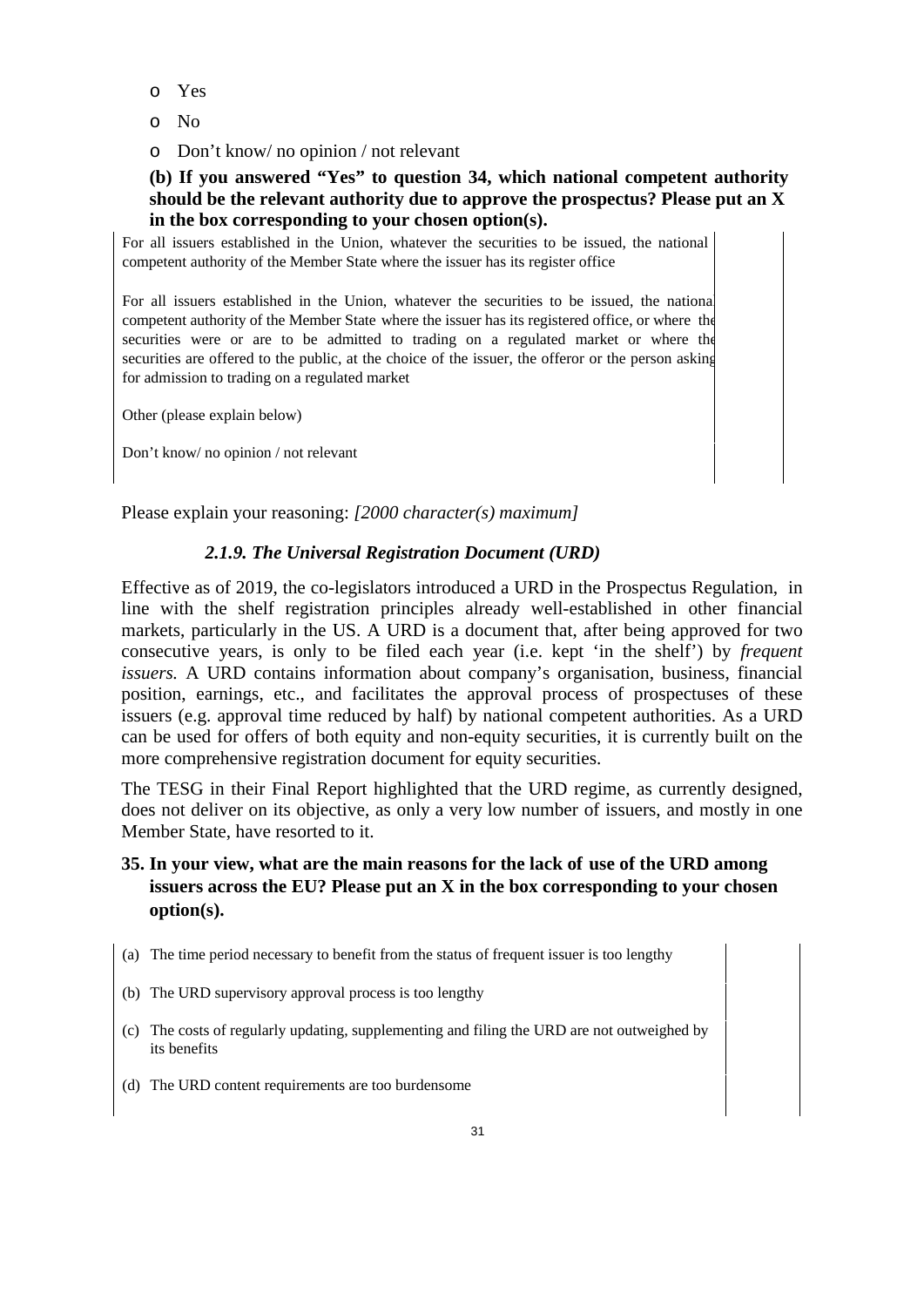- (e) The URD is not suitable for non-equity securities as it is built on the more comprehensive registration document for equity securities
- (f) The URD language requirements are too burdensome
- (g) Other (please explain below)

Please explain your reasoning: *[2000 character(s) maximum]*

- **36. As the URD can only be used by companies already listed, should its content be aligned to the level of disclosures for secondary issuances (instead of primary issuances as currently) to increase its take up by both equity and non-equity issuers?** 
	- o Yes
	- o No
	- o Don't know/ no opinion / not relevant

Please explain your reasoning: *[2000 character(s) maximum]*

- **37. Should the approval of a URD be required only for the first year (with a filing every year after)?** 
	- o Yes
	- o No
	- o Don't know/ no opinion / not relevant

Please explain your reasoning: *[2000 character(s) maximum]*

- **38. Should a URD that has been approved or filed with the national competent authority be exempted from the scrutiny and approval process of the latter when it is used as a constituent part of a prospectus (i.e. the scrutiny and approval should be limited to the securities note and the summary)?** 
	- o Yes
	- o No
	- o Don't know/ no opinion / not relevant

Please explain your reasoning: *[2000 character(s) maximum]* 

- **39. Should issuers be granted the possibility to draw up the URD only in English for passporting purposes, notwithstanding the specific language requirements of the relevant home Member State?** 
	- o Yes
	- o No
	- o Don't know/ no opinion / not relevant

Please explain your reasoning: *[2000 character(s) maximum]*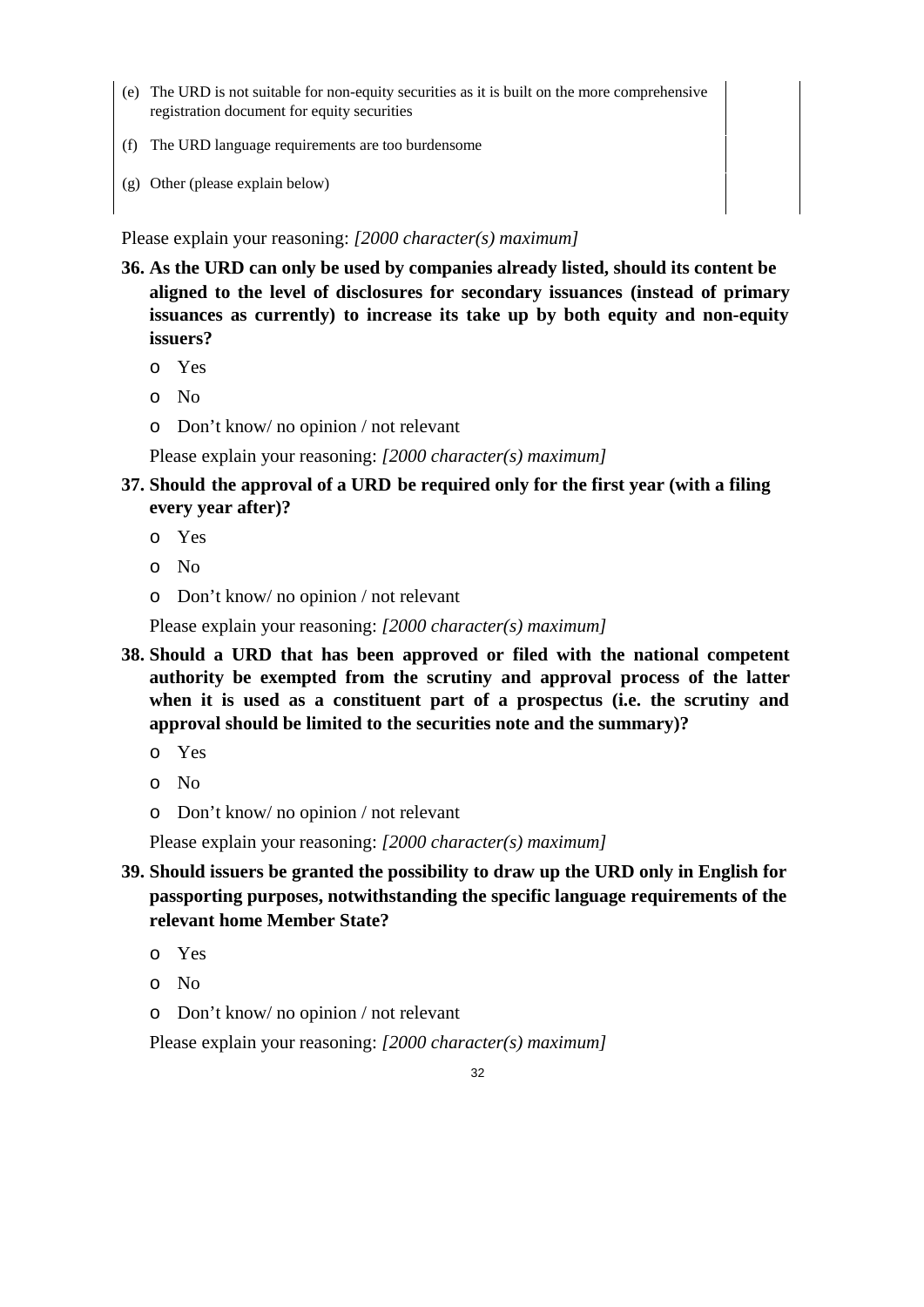## **40. How could the URD regime be further simplified to make it more attractive to issuers across the EU?**

Please explain your reasoning: *[4000 character(s) maximum]*

### **2.1.10. Other possible areas for improvement**

Supplements to the prospectus

Article 23 of the Prospectus Regulation lays down rules for the supplement to the prospectus. As part of the capital market recovery package, the new paragraphs (2a) and (3a) were introduced with a view to providing more clarity on the obligation for financial intermediary to contact investors when a supplement is published, to increase the time window to do so and also to increase the time window for investors to exercise their withdrawal rights, where applicable. These new rules are only temporary and due to expire on 31 December 2022.

## **41. (a) Has the temporary regime for supplements laid down in Articles 23(2a) and 23(3a) of the Prospectus Regulation provided additional clarity and flexibility to both financial intermediaries and investors and should it be made permanent?**

- o Yes
- o No
- o Don't know/ no opinion / not relevant

Please explain your reasoning: *[2000 character(s) maximum]*

### **(b) Would you propose additional improvements?**

Please explain your reasoning: *[2000 character(s) maximum]* 

#### Equivalence regime

Article 29 of the Prospectus Regulation enables third country issuers to offer securities to the public in the EU or seek admission to trading on an EU regulated market made under a prospectus drawn up in accordance with the laws of third country, subject to the approval of the national competent authority of the EU home Member State, and provided that (i) the information requirements imposed by those third country laws are equivalent to the requirements under the Prospectus Regulation and (ii) the competent authority of the home Member State has concluded cooperation arrangements with the relevant supervisory authorities of the third country issuer in accordance with Article 30.

The Commission is empowered to adopt Delegated Acts to establish general equivalence criteria, based on the requirements laid down in Article 6, 7, 8 and 13 (essentially disclosure requirements only). The current rules are considered not workable, including the rules to adopt general equivalence criteria.

**42. (a) Do you believe that the equivalence regime set out in Article 29 of the Prospectus Regulation, which is difficult to implement in its current version, should be amended to make it possible for the Commission to take equivalence decisions in order to allow third country issuers to access EU markets more**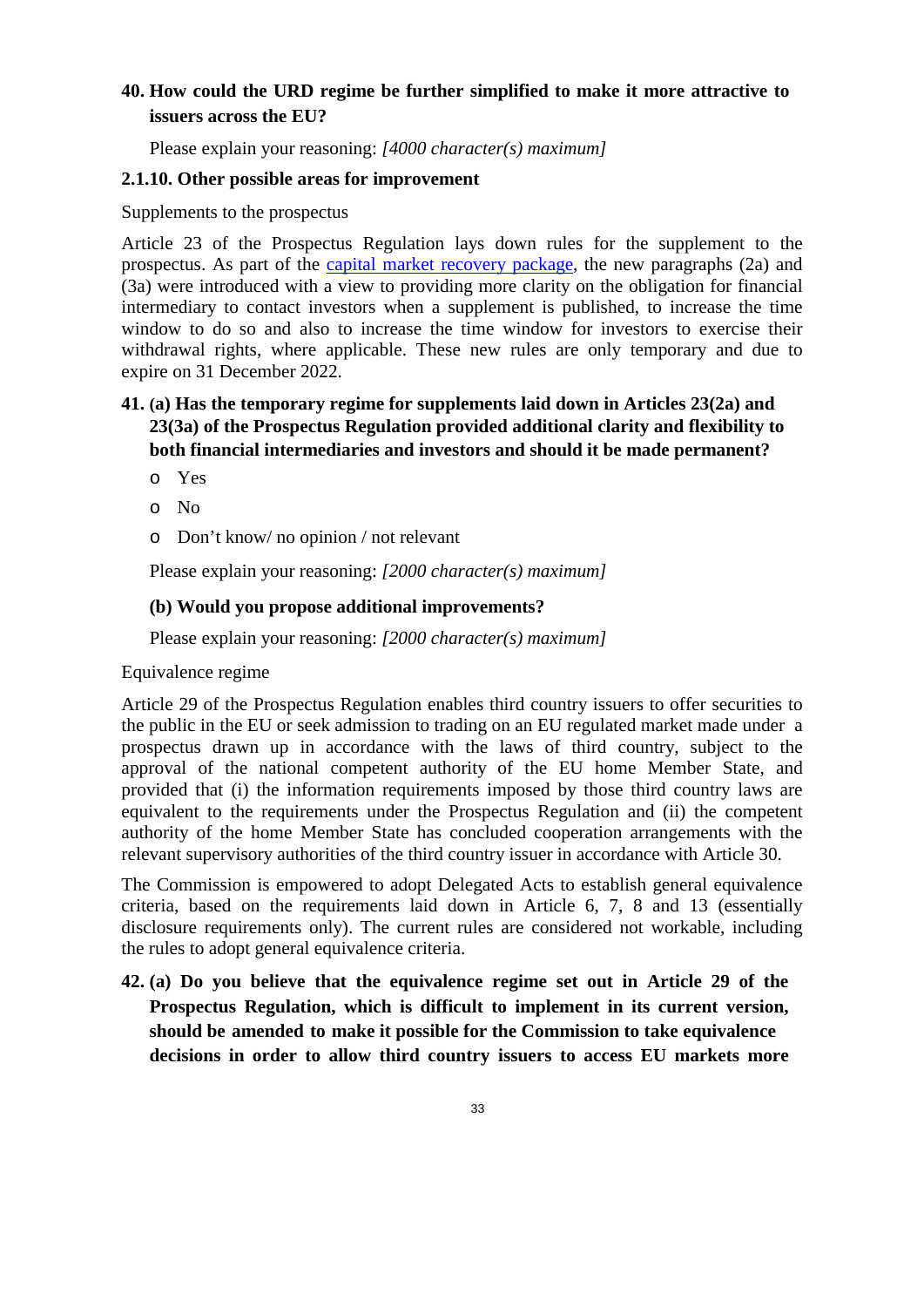**easily with a prospectus drawn up in accordance with the law of a third country?** 

- o Yes
- o No
- o Don't know/ no opinion / not relevant

## **(b) If you answered positively to question 42(a), how would you propose to amend Article 29 of the Prospectus Regulation?**

Please explain your reasoning: *[4000 character(s) maximum]* 

**Other** 

### **43. Would you have any other suggestions on possible improvements to the current**

#### **prospectus rules laid down in the Prospectus Regulation?**

Please explain your reasoning: *[4000 character(s) maximum]* 

## **2.2. Market Abuse Regulation (Regulation (EU) No 596/2014 of the European Parliament and of the Council of 16 April 2014 on market abuse)**

The Market Abuse Regulation ('MAR') entered into full application in 2016, it provides requirements for market participants to ensure the integrity of the financial markets.

In view of the periodic review of MAR, the European Commission, in March 2019, requested ESMA to provide a technical advice on the review of MAR on a number of topics (including the notion of inside information, the conditions for delaying the disclosure of inside information, insider lists, managers' transactions and sanctions). On 3 October 2019, ESMA publicly consulted the market on its preliminary view of the technical advice. The consultation ended on 29 November 2019 and received 97 responses. In September 2020, ESMA published its technical advice addressing all the topics on which the Commission asked advice on and identified several other provisions which were considered important to review in MAR ('ESMA TA'). According to ESMA, both the feedback to the consultation and NCAs experience indicate that, overall, the regime introduced by MAR works well. Accordingly, only a few targeted changes to the legislative framework have been recommended, sometimes to provide guidance at level 3 (e.g. on inside information and delayed disclosure of inside information). However, according to the CMU HLF and the TESG reports, there are a number of MAR provisions and requirements that may sometimes act as a disincentive for companies to list and remain listed on regulated markets and/or MTFs. The cost of complying with these requirements is deemed high, especially for SMEs. The legal uncertainty arising from certain provisions is indicated as an additional source of costs. Finally, the sanctioning regime is considered not proportionate and a discouraging factor for going and remaining public.

While the market abuse regime is crucial to safeguard market integrity and investor confidence, the Commission aims to assess if there is room for some targeted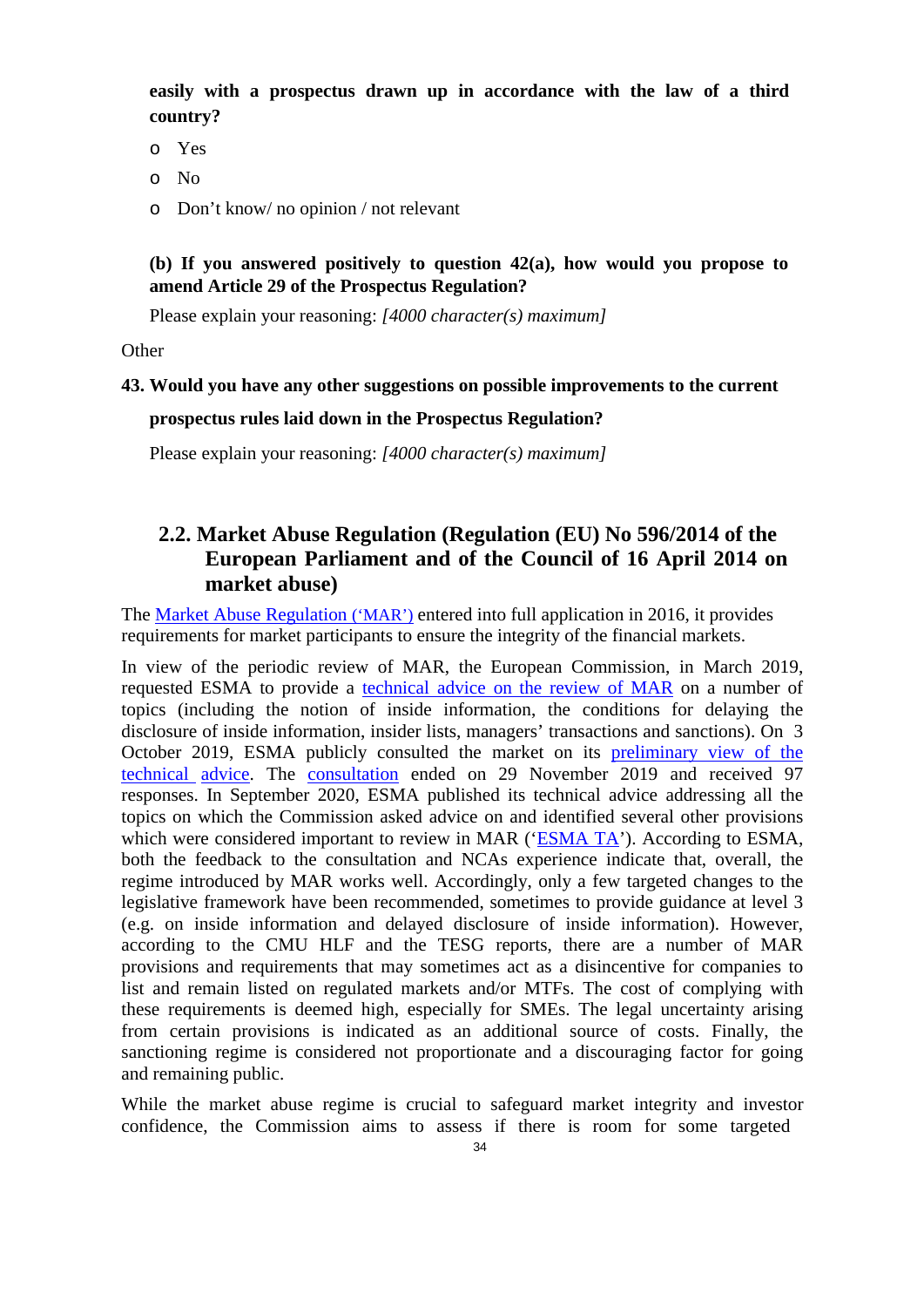amendments and alleviations in the requirements laid down by MAR, in order to ensure proportionality and reduce burdens.

# *2.2.1. Costs and burden stemming from MAR*

**44. (a) For each of the MAR provisions listed below, please indicate how burdensome the EU regulation is for listed companies (please rate each of them from 1 to 5, 1 standing for "not burdensome at all" and 5 for "very burdensome"):** 

|                                                                                       | $\mathbf{1}$ | $\overline{2}$ | 3 | 4 | 5 | Don't<br>know/<br>no<br>opinion /<br>not<br>relevant |
|---------------------------------------------------------------------------------------|--------------|----------------|---|---|---|------------------------------------------------------|
| Definition of "inside information"                                                    |              |                |   |   |   |                                                      |
| For all companies                                                                     |              |                |   |   |   |                                                      |
| For issuers listed on SME growth markets                                              |              |                |   |   |   |                                                      |
| Disclosure of inside information                                                      |              |                |   |   |   |                                                      |
| For all companies                                                                     |              |                |   |   |   |                                                      |
| For issuers listed on SME growth markets                                              |              |                |   |   |   |                                                      |
| Conditions to delay disclosure of inside information                                  |              |                |   |   |   |                                                      |
| For all companies                                                                     |              |                |   |   |   |                                                      |
| For issuers listed on SME growth markets<br>Drawing up and maintaining insiders lists |              |                |   |   |   |                                                      |
| For all companies                                                                     |              |                |   |   |   |                                                      |
| For issuers listed on SME growth markets                                              |              |                |   |   |   |                                                      |
| Market sounding                                                                       |              |                |   |   |   |                                                      |
| For all companies                                                                     |              |                |   |   |   |                                                      |
| For issuers listed on SME growth markets<br>Disclosure of managers' transactions      |              |                |   |   |   |                                                      |
| For all companies                                                                     |              |                |   |   |   |                                                      |
| For issuers listed on SME growth markets                                              |              |                |   |   |   |                                                      |
| Enforcement                                                                           |              |                |   |   |   |                                                      |
| For all companies                                                                     |              |                |   |   |   |                                                      |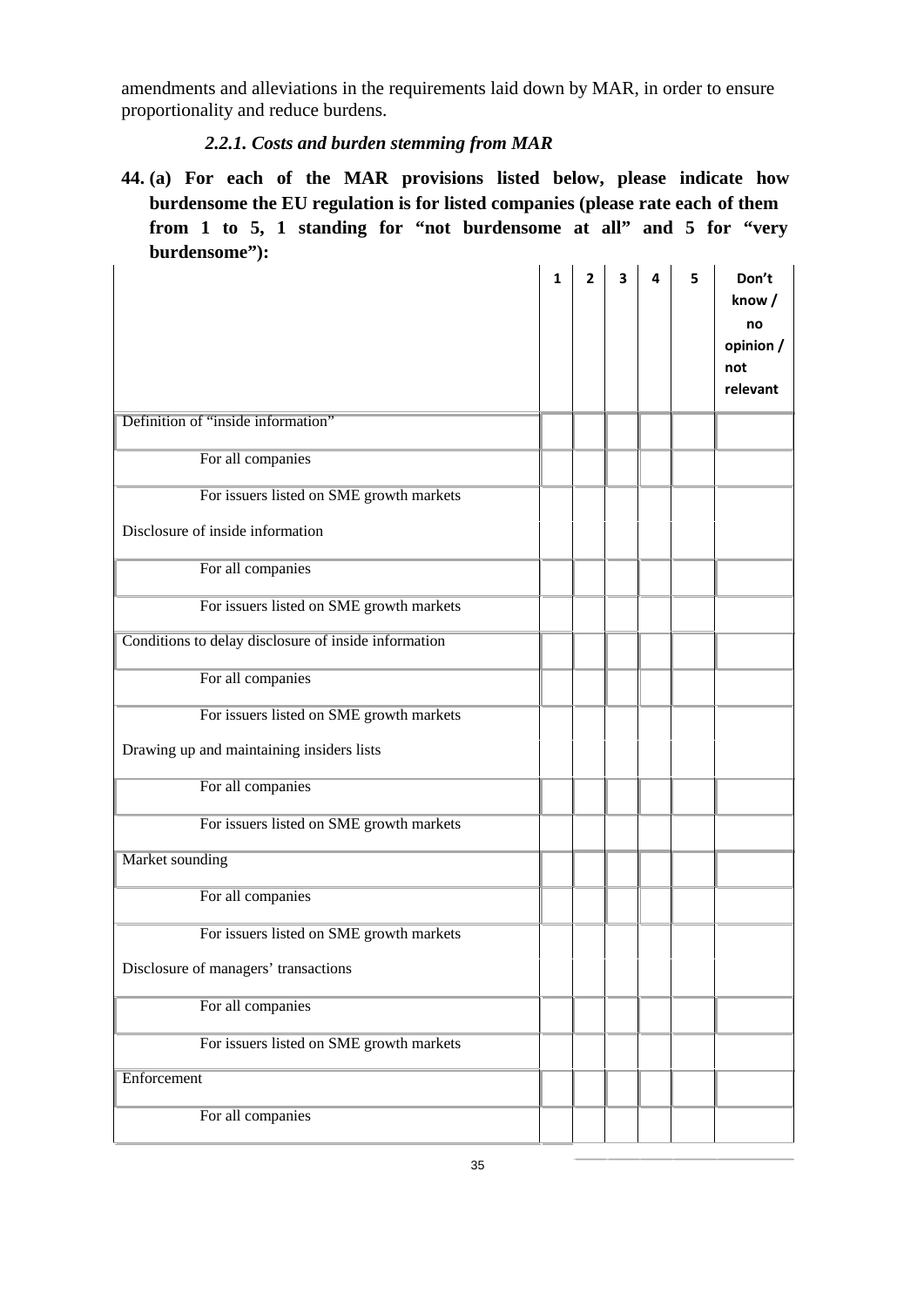| For issuers listed on SME growth markets    |  |  |  |
|---------------------------------------------|--|--|--|
| Other (please specify in the textbox below) |  |  |  |

If there are other MAR provisions that you find burdensome for listed companies, please specify which ones and indicate to what extent they are burdensome for listed companies: *[4000 character(s) maximum]*

### **(b) Please explain your reasoning and, if possible, provide supporting evidence, notably in terms of costs (one-off and ongoing costs)** *[4000 character(s) maximum]*

## *2.2.2. Scope of application of MAR*

According to Article 2(1)(b), MAR applies to financial instruments traded or admitted to trading on a multilateral trading facility (MTF) or for which a request for admission to trading on an MTF has been made. In the latter case, MAR would start to apply with respect to companies that have only submitted a request but are not yet trading on an MTF. Some stakeholders underline that, as securities are not yet traded at the moment of the submission of a request, investors cannot acquire them and hence the protections under MAR are not necessary.

# **45. In your opinion, if MAR requirements started applying only as of the moment of trading, would there be potential cases of market abuse between the submission of the request for admission to trading and the actual first day of trading?**

- o Yes
- o No
- o Don't know/ no opinion / not relevant

Please explain your reasoning: *[2000 character(s) maximum]*

## *2.2.3. The definition of "inside information" and the conditions to delay its disclosure*

Currently the notion of inside information makes no distinction between its application in the context, on the one hand, of market abuse and, on the other hand, of the obligation to publicly disclose inside information. However, inside information can undergo different levels of maturity and degree of precision through its lifecycle and therefore it might be argued that in certain situations inside information is mature enough to trigger a prohibition of market abuse but insufficiently mature to be disclosed to the public.

According to stakeholders, the current definition of inside information may raise problems, notably (i) for the issuer, the problem of identification of when the information becomes "inside information" and (ii) for the market, the risk of relying on published information which is not yet mature enough to make investment decisions.

ESMA, however, considers that the current definition of inside information "*strikes a good balance between being sufficiently comprehensive to cater for a variety of market abuse behaviours, and sufficiently prescriptive to enable market participants, in most cases, to identify when information becomes inside information*" and recommended to leave the definition unchanged. ESMA however acknowledged that clarifications were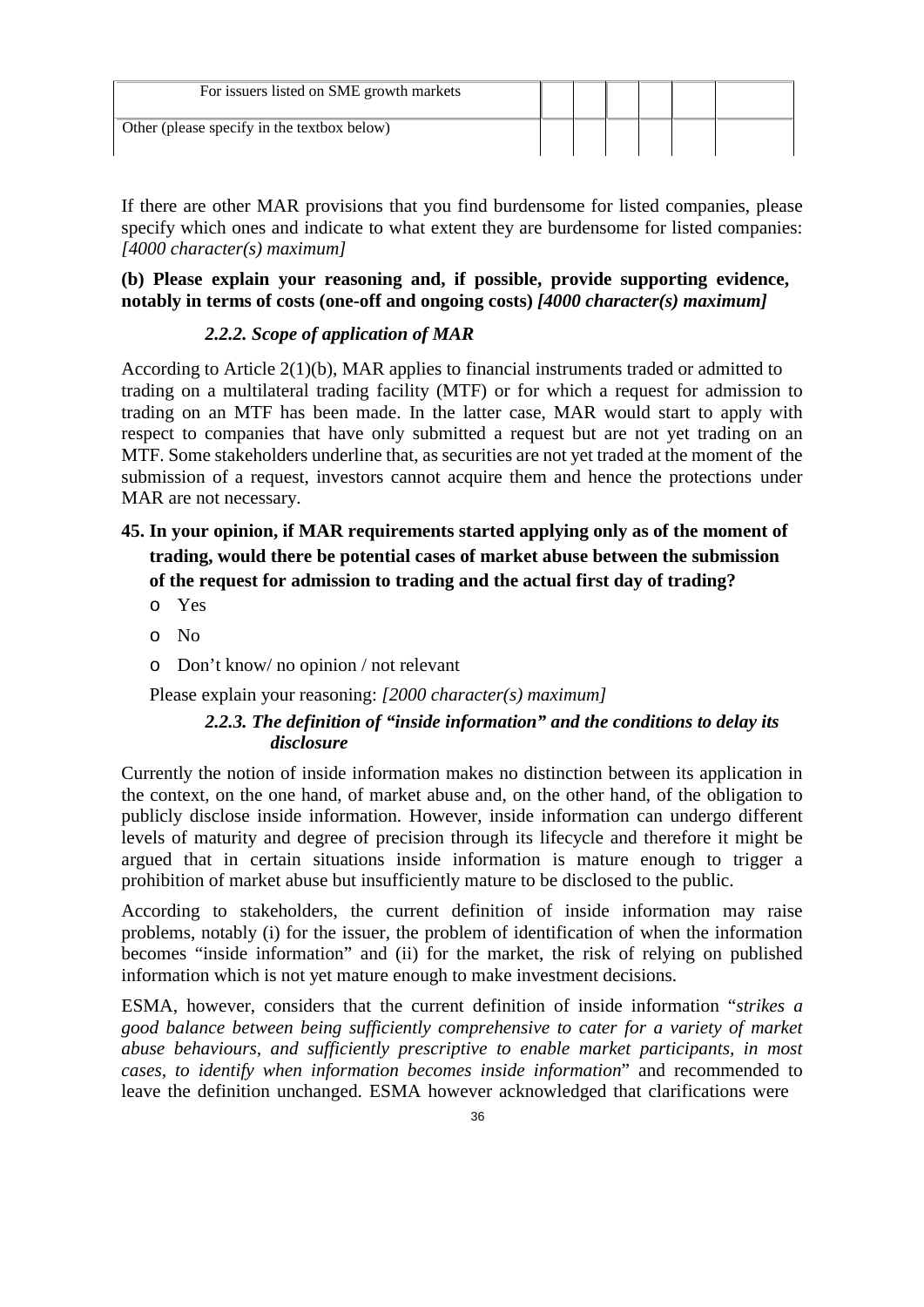sought by stakeholders both on the general interpretation of certain paragraphs of Article 7 of MAR (for instance, as regards intermediate steps, or the level of certainty needed to consider the information as precise), and on concrete scenarios. Therefore, ESMA stands ready to issue guidance on the definition of inside information under MAR.

# **46. (a) Do you consider that clarifications provided by ESMA in the form of guidance would be sufficient to provide the necessary clarifications around the notion of inside information?**

o Yes

- o No
- o Don't know/ no opinion / not relevant

Please explain your reasoning: *[2000 character(s) maximum]* 

**(b) If you answered "No" to question 46(a), please indicate if you would support the following changes or clarifications to the current definition of "inside information" under MAR, by putting X in the box corresponding to your chosen option(s):** 

|                                                                                                                                                                                                                                                                                                                                                          | I support | I don't<br>support | Don't<br>know/no<br>opinion/<br>not<br>relevant |
|----------------------------------------------------------------------------------------------------------------------------------------------------------------------------------------------------------------------------------------------------------------------------------------------------------------------------------------------------------|-----------|--------------------|-------------------------------------------------|
| a) MAR should distinguish between a definition of inside<br>information for the purposes of market abuse<br>prohibition and a notion of inside information triggering<br>the disclosure obligation.                                                                                                                                                      |           |                    |                                                 |
| b) The definition of inside information with a significant<br>price effect should be refined to clarify that "significant<br>price effect" shall mean "information a rational investor<br>would be likely to consider relevant for the long-term<br>fundamental value of the issuer and use as part of the<br>basis of his or her investment decisions". |           |                    |                                                 |
| c) It should be clarified that inside information relating<br>to a multi-stage process need only be made public once<br>the end stage is reached, unless a leakage has occurred.                                                                                                                                                                         |           |                    |                                                 |
| e) Other (please specify below)                                                                                                                                                                                                                                                                                                                          |           |                    |                                                 |

Please explain your reasoning: *[2000 character(s) maximum]*

In some jurisdictions outside the EU, in addition to regulatory quarterly reports, issuers are only under the obligation to publicly disclose, on a rapid and current basis, information about material changes that might take place between quarterly reports, in relation to a pre-determined number of events. Those events are predefined and include the entry into (or termination of) a material definitive agreement, the issuer filing for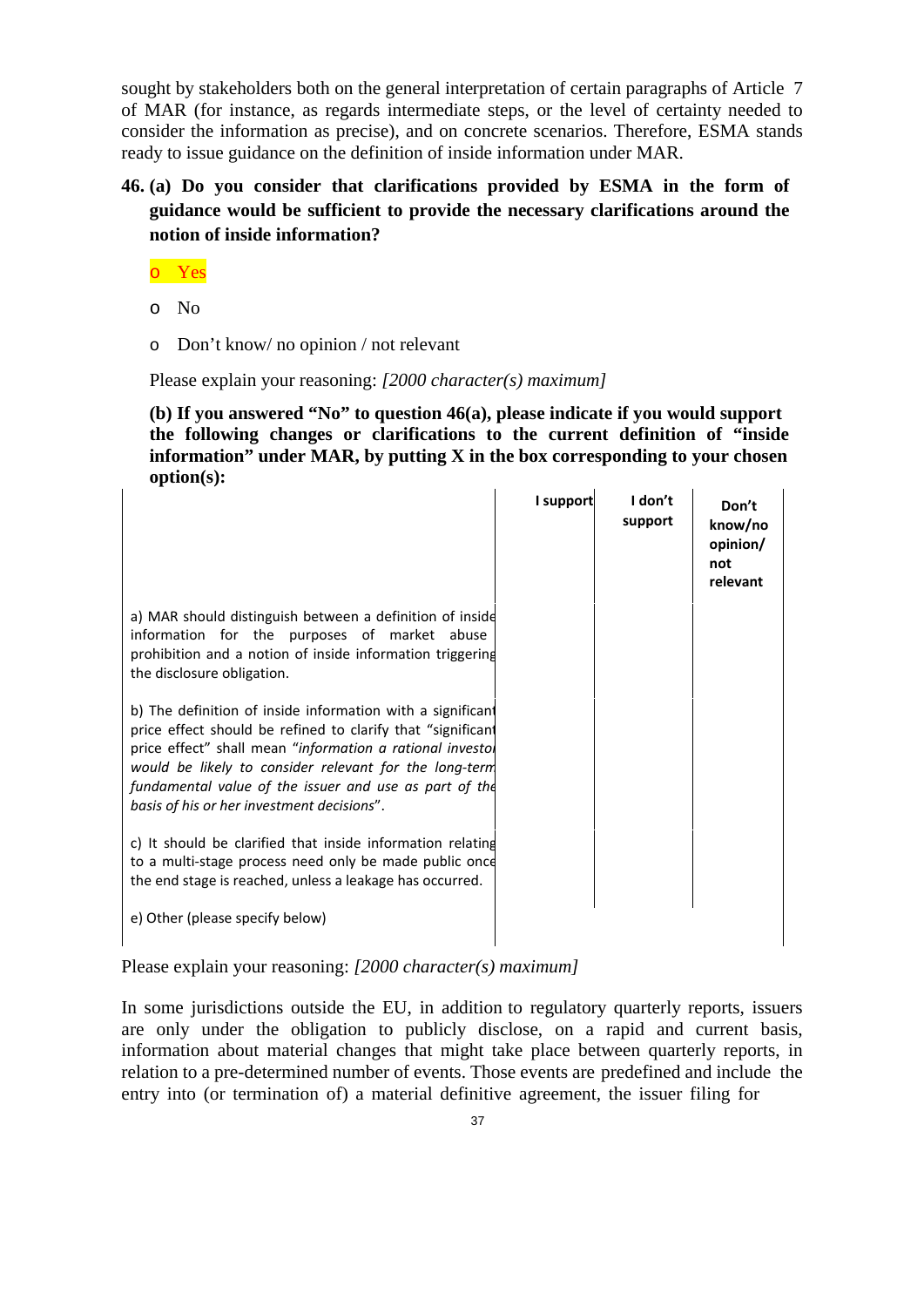bankruptcy or receivership, a material acquisition or disposition, a modification of the rights of security holders or the appointment or departure of directors or key managers. There may also be other types of inside information that the company would not be obliged to disclose publicly but may decide to do so nevertheless on a voluntary basis.

# **47. (a) Do you consider that a system relying on the concept of material events for the disclosure of inside information would provide more clarity?**

- o Yes
- o No
- o Don't know/ no opinion / not relevant

Please explain your reasoning: *[2000 character(s) maximum]*

### **(b) In your opinion, would such a system pose any challenge to the integrity of the market?**

- o Yes
- o No
- o Don't know/ no opinion / not relevant

Please explain your reasoning: *[2000 character(s) maximum]*

Article 17(4) of MAR allows, under specified conditions, to delay the disclosure of inside information. The regime of delayed disclosure of inside information is intimately interconnected with the definition of inside information. Any clarifications provided on delayed disclosures would thus have *de facto* an impact on when the information has to be considered as inside information.

Some stakeholders underline that there are currently interpretative challenges around the conditions to delay disclosure, especially in relation to when the delay is not likely to mislead the public. ESMA in its final report acknowledged the existence of interpretative challenges, but did not consider it necessary to amend the conditions for the application of the delay finding them reasonable and aligned with the overall market abuse regime. However ESMA engaged into revising its guidelines on delay in the disclosure of inside information.

# **48. (a) Do you consider that the revision of ESMA's Guidelines on delay in the disclosure of inside information would be sufficient to provide the necessary clarifications?**

- o Yes
- o No
- o Don't know/ no opinion / not relevant

Please explain your reasoning: *[2000 character(s) maximum]*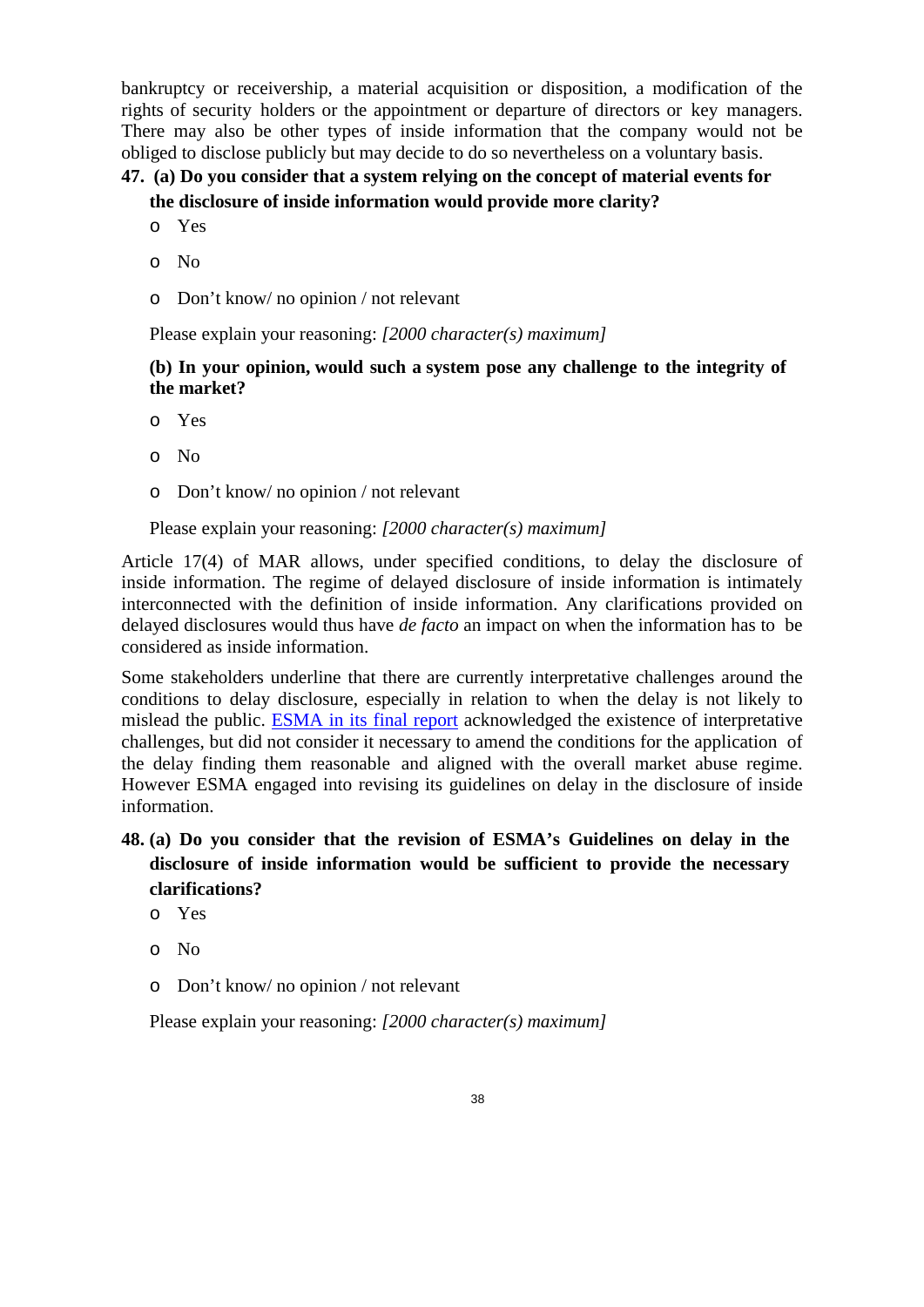#### **(b) If you answered "No" to question 48(a), what changes would you propose to Article 17(4) MAR?**

Please explain your reasoning: *[2000 character(s) maximum]*

#### *2.2.4. Disclosure of inside information for issuers of bonds only*

The TESG underlines that plain vanilla bonds are less exposed to risks of market abuse due to the nature of the instrument and, as a consequence, argues that the disclosure of all inside information for debt issuers (either positive or negative) only would be burdensome and not justified.

# **49. Please specify whether you agree with the following statements (please put an X in the box corresponding to the chosen option for each requirement listed on the table):**

| Issuers that only issue plain vanilla bonds should                                             | Yes | No | Don't<br>know/no<br>opinion/not<br>relevant |
|------------------------------------------------------------------------------------------------|-----|----|---------------------------------------------|
| have the same disclosure requirements as equity issuers<br>(a)                                 |     |    |                                             |
| disclose only information that is likely to impair their ability to<br>(b)<br>repay their debt |     |    |                                             |

Please explain and illustrate your reasoning, notably in terms of costs (one-off and ongoing costs). *[4000 character(s) maximum]*

#### *2.2.5. Managers' transactions (Article 19 MAR)*

Under MAR, the Person Discharging Managerial Responsibilities (PDMR) or associated person must notify the issuer (either on a regulated market or a MTF, including SME growth market) and the competent authority of every transaction conducted for their own account relating to those financial instruments, no later than three business days after the transaction. The obligation to disclose a manager's transaction only applies once the PDMR's transactions have reached a cumulative EUR 5 000 within a calendar year (with no netting). A national competent authority may decide to increase the threshold to EUR 20 000. Issuers must ensure that transactions by PDMRs and persons closely associated with are publicly disclosed promptly and no later than two business days after the transaction.

Most respondents to the consultation launched by ESMA in the context of the technical advice for the review of MAR (ESMA final report on MAR review, paragraph 8.2) considered that the current threshold (EUR 5 000) for managers' transaction is too low and that it could result in disclosing not meaningful transactions. Those respondents prefer a higher thresholds harmonised within the EU (possibly at the optional threshold of EUR 20 000). ESMA, however, recommended not to amend such requirement considering that the current threshold is appropriate in several Member States to provide for a fair picture of managers transactions. ESMA also recommended not to amend the reporting methodology for subsequent transactions or the regime for the disclosure of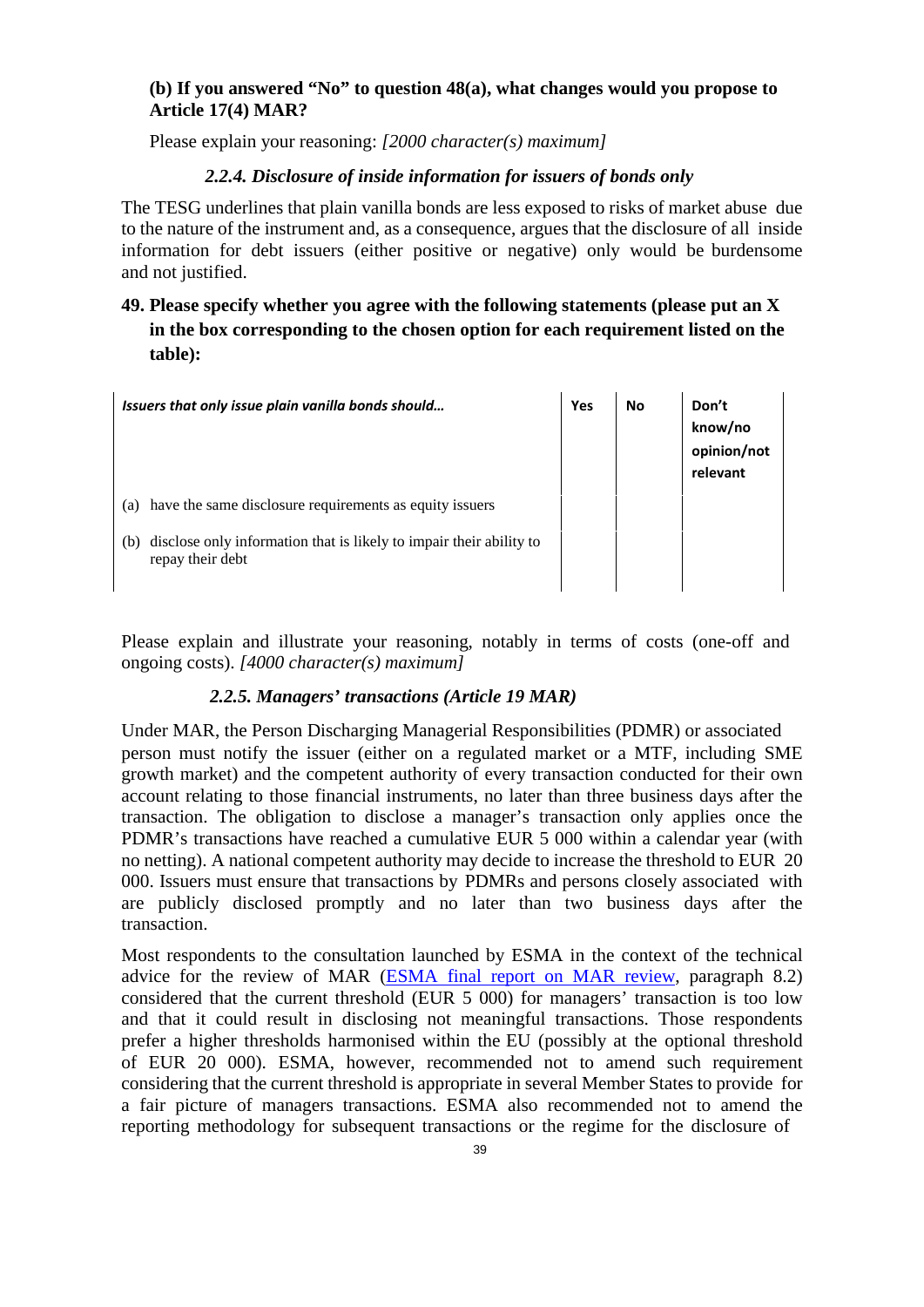closely associated persons. On the contrary, both the TESG final report and the CMU HLF final report propose to increase the threshold for managers' transactions. Moreover, the TESG holds that the requirement to keep a list of closely associated persons should be repealed, as it entails costs that are disproportionate to the benefits offered.

In order for the Commission to strike the right balance between the burden associated with these requirements and the specific need for an efficient supervision of the integrity of the financial markets it is useful to gather quantitative data on how much those requirements weight on issuers.

**50. (a) Do you believe that the minimum amount of EUR 5 000 provided in Article 19(8) MAR can be increased without harming the market integrity and investor confidence?** 

o Yes

- o No
- o Don't know/No opinion/not relevant

Please explain your reasoning: *[2000 character(s) maximum]*

**(b) If you answered "Yes" to question 50(a), please specify to what level the minimum amount set out in Article 19(8) should be increased and for which groups of issuers.** 

|                                                                   | <b>EUR 10 000</b> | <b>EUR 15 000</b> | <b>EUR 20 000</b> | <b>EUR 50 000</b> | <b>Other (please</b><br>indicate<br>threshold) |
|-------------------------------------------------------------------|-------------------|-------------------|-------------------|-------------------|------------------------------------------------|
| listed<br><b>Issuers</b><br>on<br>growth<br><b>SME</b><br>markets |                   |                   |                   |                   |                                                |
| Issuers listed on all<br>markets                                  |                   |                   |                   |                   |                                                |

Please explain your reasoning: *[2000 character(s) maximum]*

### **51. Do you agree with maintaining the discretion for national competent authorities to increase the threshold set out in Article 19(8)?**

o Yes

o No

o Don't know/No opinion/not relevant

Please explain your reasoning: *[2000 character(s) maximum]*

## **51.1 If you answered in the affirmative to question 51, what should be the maximum amount that national competent authorities can increase the threshold to?**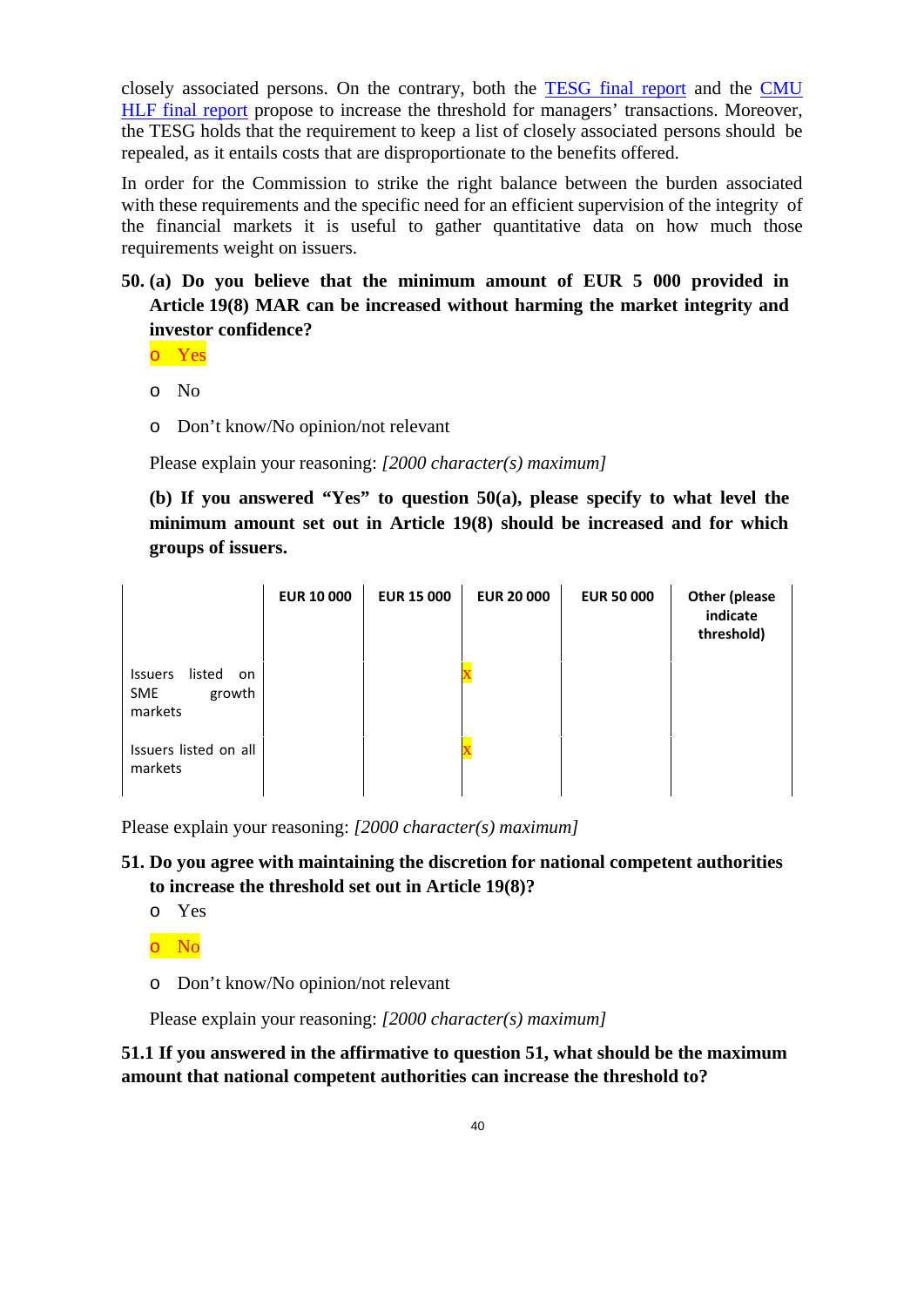|                                         | <b>EUR 25 000</b> | <b>EUR 35 000</b> | <b>EUR 40 000</b> | <b>EUR 50 000</b> | Other (please<br>indicate<br>threshold) |
|-----------------------------------------|-------------------|-------------------|-------------------|-------------------|-----------------------------------------|
| Issuers listed on SME<br>growth markets |                   |                   |                   |                   |                                         |
| Issuers listed on all<br>markets        |                   |                   |                   |                   |                                         |

**52. (a) If you are an issuer to whom MAR applies or an NCA, please specify how many notifications you have received in the last 2 years according to Article 19(1):** 

| Year | Number of notifications (threshold of EUR<br>5 000) | Number of notifications (threshold of EUR<br>20 000) |
|------|-----------------------------------------------------|------------------------------------------------------|
| 2019 |                                                     |                                                      |
| 2020 |                                                     |                                                      |

**(b) How would the above figures change in case of an increased threshold under Article 19(8) of MAR? Please insert a X in the box corresponding to your choice of the estimated percentage value:** 

| How many less<br>notifications (in %<br>terms) would you<br>receive in case of an<br>increased threshold<br>under Article 19(8) to | <b>EUR 10 000</b> | <b>EUR 15 000</b> | <b>EUR 20 000</b> | <b>EUR 50 000</b> | Other<br>(please<br>specify<br>threshold) |
|------------------------------------------------------------------------------------------------------------------------------------|-------------------|-------------------|-------------------|-------------------|-------------------------------------------|
| $0 - 10%$                                                                                                                          |                   |                   |                   |                   |                                           |
| 11-20%                                                                                                                             |                   |                   |                   |                   |                                           |
| 21-35%                                                                                                                             |                   |                   |                   |                   |                                           |
| 36-50%                                                                                                                             |                   |                   |                   |                   |                                           |
| more than 50%                                                                                                                      |                   |                   |                   |                   |                                           |

Please explain your reasoning: *[2000 character(s) maximum]*

**53. (a) Please provide the approximate level of costs related to disclosure of managers' transactions in the last 2 years:**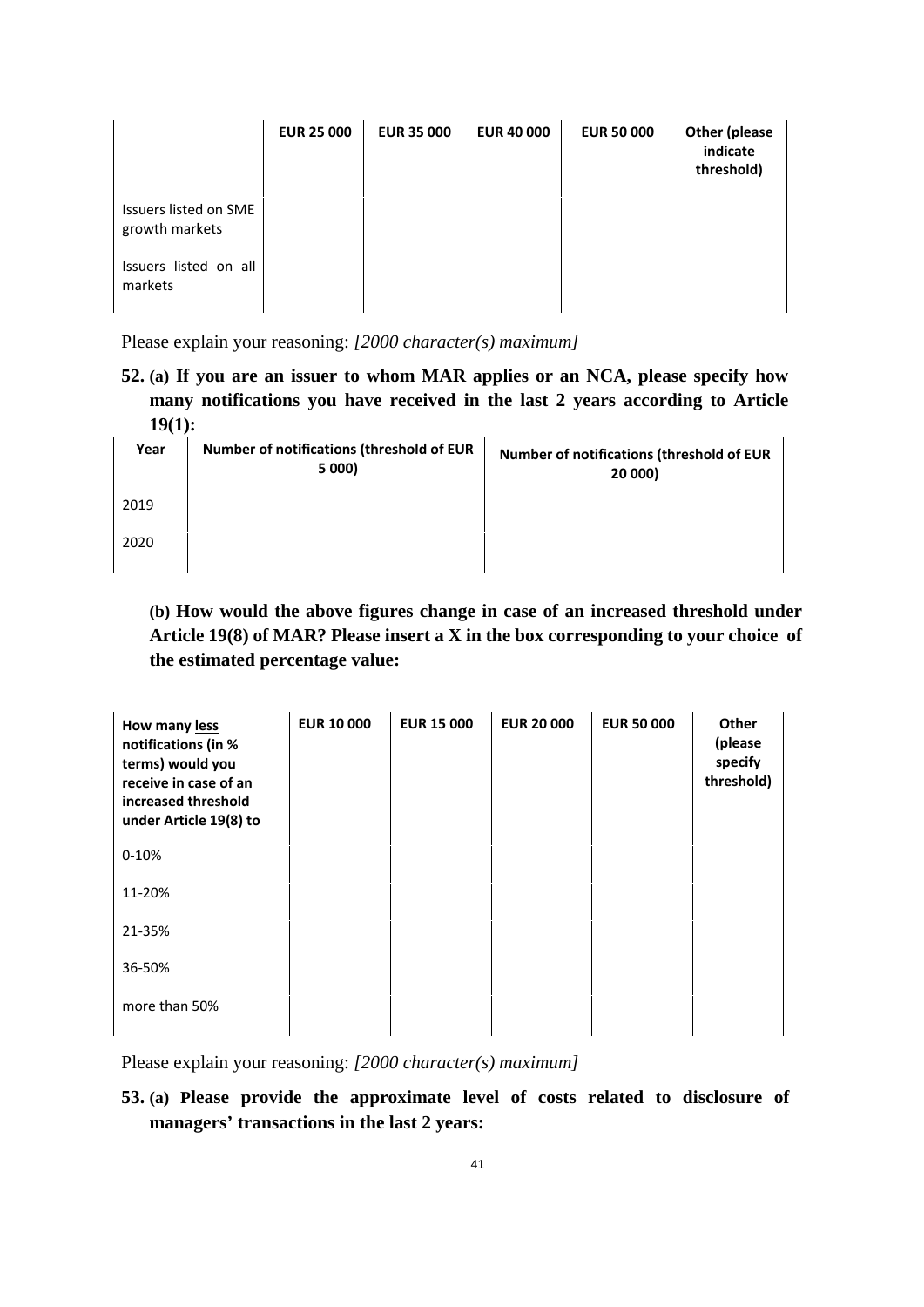| Year                                                               | Costs (threshold of EUR 5 000) | Costs (threshold of EUR 20 000) |  |  |  |
|--------------------------------------------------------------------|--------------------------------|---------------------------------|--|--|--|
| 2019                                                               |                                |                                 |  |  |  |
| 2020                                                               |                                |                                 |  |  |  |
| Please explain your reasoning: $[2000 \; character(s) \; maximum]$ |                                |                                 |  |  |  |

**(b) Please provide the estimated level of cost savings (in % terms) in case of an increased threshold under Article 19(8). Please insert a X in the box corresponding to your choice of the estimated percentage value:** 

**EUR 10 000 EUR 15 000 EUR 20 000 EUR 50 000 Other (please specify threshold)**  0‐10% 11‐20% 21‐35% 36‐50% **The estimated cost savings (in % terms) in case of an increased threshold in Article 19 (8) to** 

Please explain your reasoning: *[2000 character(s) maximum]*

# **54. Would you consider that public disclosure of managers' transactions should always be done by:**

o Issuer

more than 50%

- o National competent authority
- o Either by issuer or National competent authority, depending on national law (status quo)
- o Don't know/No opinion/not relevant

Please explain your reasoning: *[2000 character(s) maximum]* 

# **55. (a) Do you consider that ESMA's proposed targeted amendments to Article 19(12) MAR are sufficient to alleviate the managers' transactions regime?**

- o Yes
- o No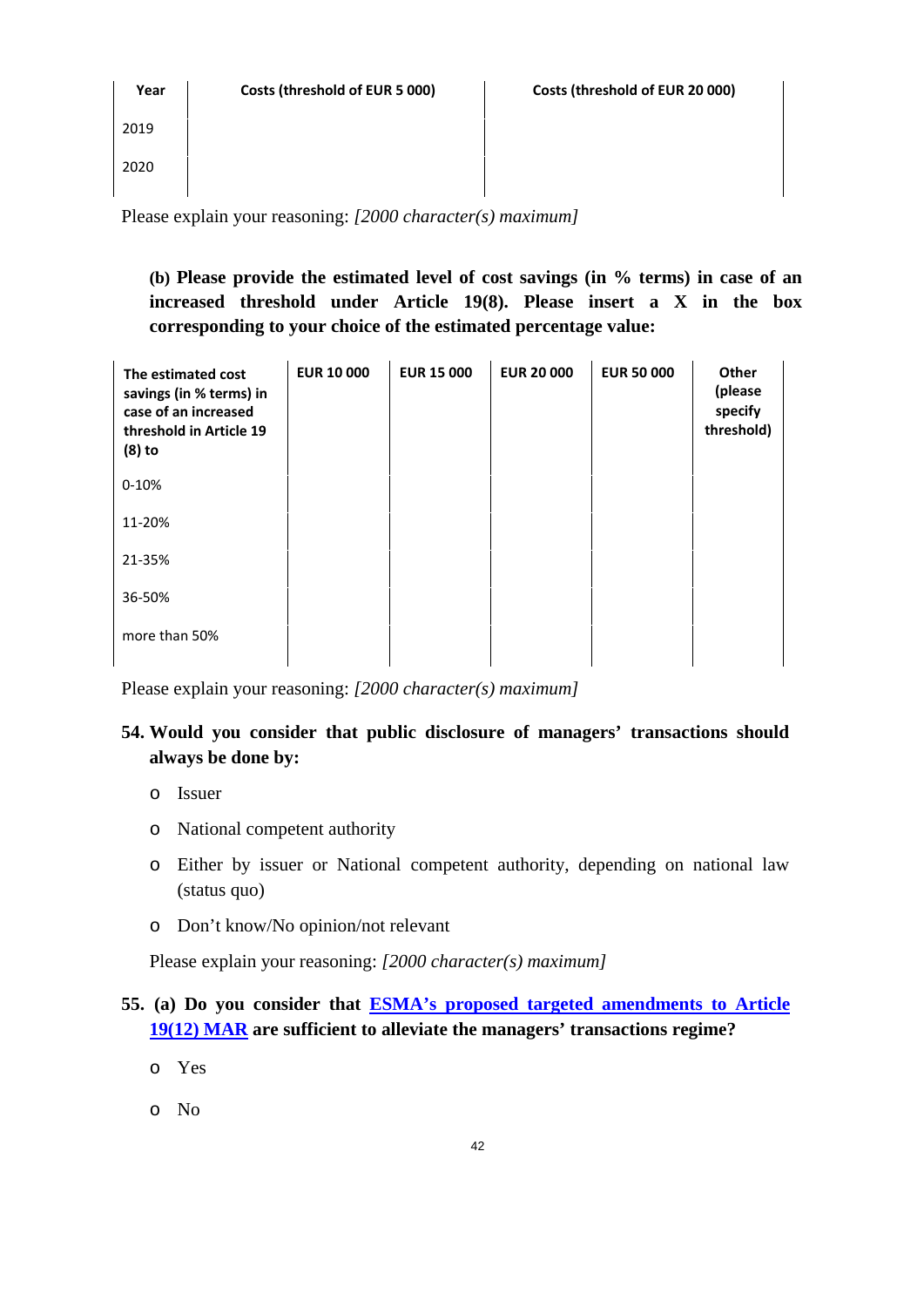o Don't know/No opinion/not relevant

Please explain your reasoning: *[2000 character(s) maximum]*

#### **(b) If you answered "no" to question 55(a), please indicate if you would support the following changes or clarifications to the managers' transactions regime:**

|                                                                                                                                                                                                                                                                              | I support | I don't support | No opinion |
|------------------------------------------------------------------------------------------------------------------------------------------------------------------------------------------------------------------------------------------------------------------------------|-----------|-----------------|------------|
| a) The thresholds should be applied in a non-<br>cumulative way (i.e. each transaction is to be<br>assessed against the threshold).                                                                                                                                          |           |                 |            |
| b) Clear guidance should be provided on what<br>types of managers' transactions need to be<br>disclosed, as well as the scope of the relevant<br>provisions in the context of different types of<br>transaction, beyond the targeted amendments<br>already proposed by ESMA. |           |                 |            |
| c) The requirement of keeping a list of closely<br>associated persons should be repealed.                                                                                                                                                                                    |           |                 |            |
| d) Other (please specify)                                                                                                                                                                                                                                                    |           |                 |            |

Please explain your reasoning: *[2000 character(s) maximum]*

#### *2.2.6. Insider lists (Article 18)*

While insider lists are supposed to assist NCAs in investigating cases of insider trading, stakeholders underline that the maintenance of insiders list require regular monitoring and adjustment and are particularly burdensome. As a result of the SME Listing Act, issuers whose financial instruments are admitted to trading on an SME growth market have been entitled to include in their lists only those persons who, due to the nature of their function or position within the issuer, have regular access to inside information. At the same time, Member States may opt out from such regime and require more information.

In light of the fact that national competent authorities consider the insider lists to be a key tool in market abuse investigations, in its final report on the review of the Market Abuse Regulation, ESMA did not suggest extensive alleviations to the insiders list rules, proposing only minor adaptations to the current regime.

The TESG however found the costs of the insiders list for smaller issuers too high and recommended to remove the obligation for issuers with a market capitalisation below EUR 1 billion to keep an insider list, and to further reduce and simplify the content of the insider list for other issuers.

**56. What is the impact (or if not available – expected impact) of the recent alleviations (under the SME Listing Act) for SME growth market issuers as regards insider lists? Please illustrate and quantify, notably in terms of (expected) reduction in costs.**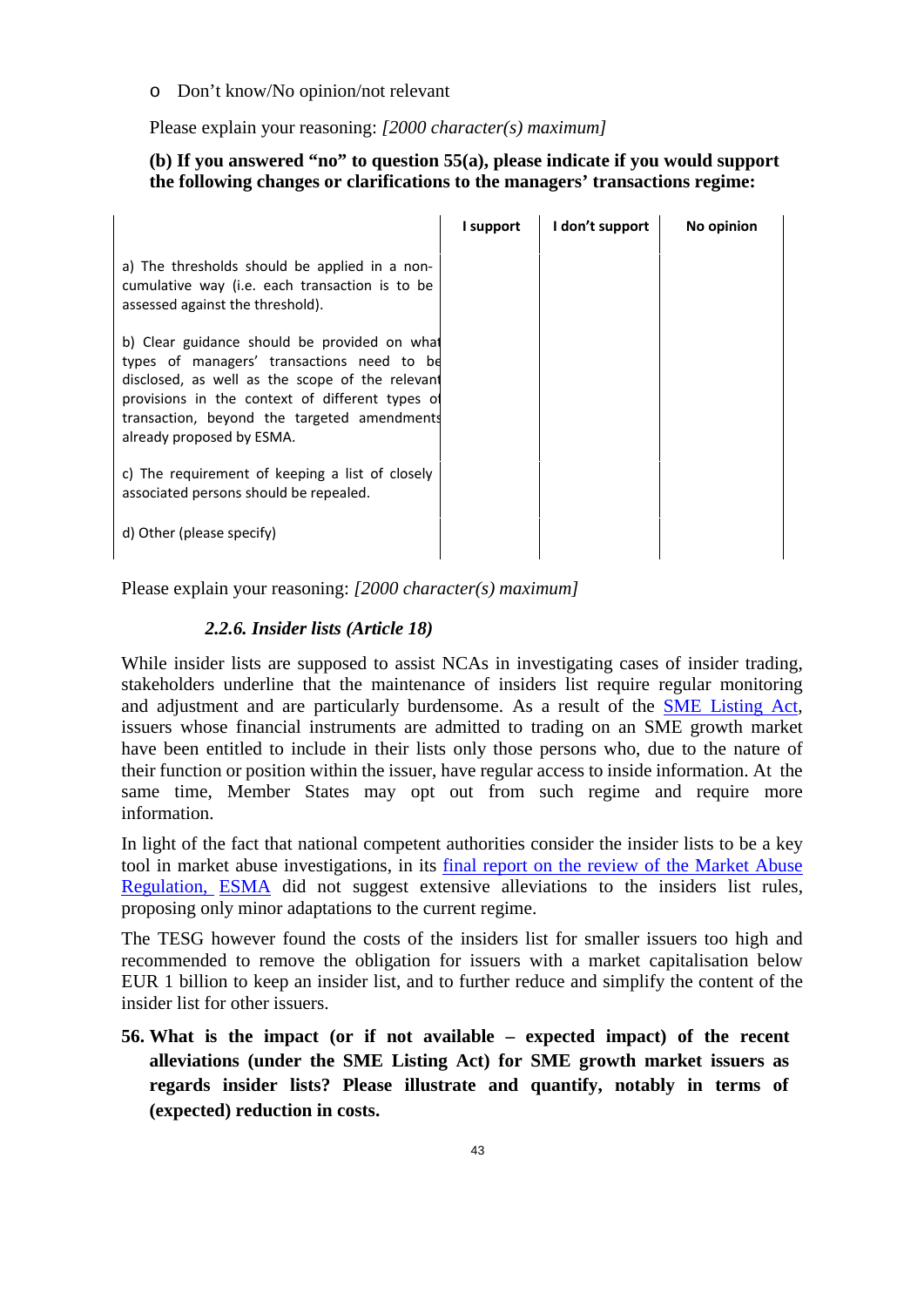#### **57. (a) Please indicate whether you agree with the statements below:**

| The insider list regime should                                                                                                             | Yes | No | Don't know -No<br>opinion |
|--------------------------------------------------------------------------------------------------------------------------------------------|-----|----|---------------------------|
| be simplified for all issuers to ensure that only the most $\frac{1}{x}$<br>essential information for identification purposes is included. |     |    |                           |
| be simplified further for issuers listed on SME growth<br>markets                                                                          |     |    |                           |
| be repealed for issuers listed on SME growth markets                                                                                       |     |    | $\overline{\mathbf{X}}$   |
| Other (please specify)                                                                                                                     |     |    |                           |

#### **(b) Please explain your reasoning and provide supporting arguments/evidence, in particular in terms of savings/reduction in costs: [2000 character(s) maximum]**

#### *2.2.7. Market sounding*

Conducting market soundings may require disclosure to potential investors of inside information. However, market soundings are a highly valuable tool for the proper functioning of financial markets, and, as such, they should not be regarded as market abuse. The current regime requires the disclosing market participant, before engaging in a market sounding, to i) assesses whether that market sounding involves the disclosure of inside information; ii) inform the person to whom the disclosure is made of the possibility of receiving inside information and of all the consequential requirements; and iii) maintain records of the disclosure.

In the context of the public consultation launched in 2017 for the preparation of the SME Listing Act, several stakeholders described the requirements for conducting market sounding as burdensome, particularly in connection with private placements. Due to concerns on the risk of unlawful dissemination of inside information, market sounding rules were then only alleviated for private placements of debt instruments. The TESG, in its final report, however proposed to extend the exemption from market sounding rules to private equity placements.

The public consultation carried out by ESMA in 2020 for the MAR review final report confirmed stakeholders' concerns on the complexity of the market sounding regime and their request to reduce the scope of the market sounding regime. Nonetheless, ESMA recommended to keep the current scope of the market sounding regime unchanged and rather look into ways to simplify the market sounding procedures (ESMA final report paragraphs 6.3.3 and ff.).

**58. (a) Do you consider that the ESMA's limited proposals to amend the market sounding procedure are sufficient, while providing a balanced solution to the need to simplify the burden and maintaining the market integrity?** 

o Yes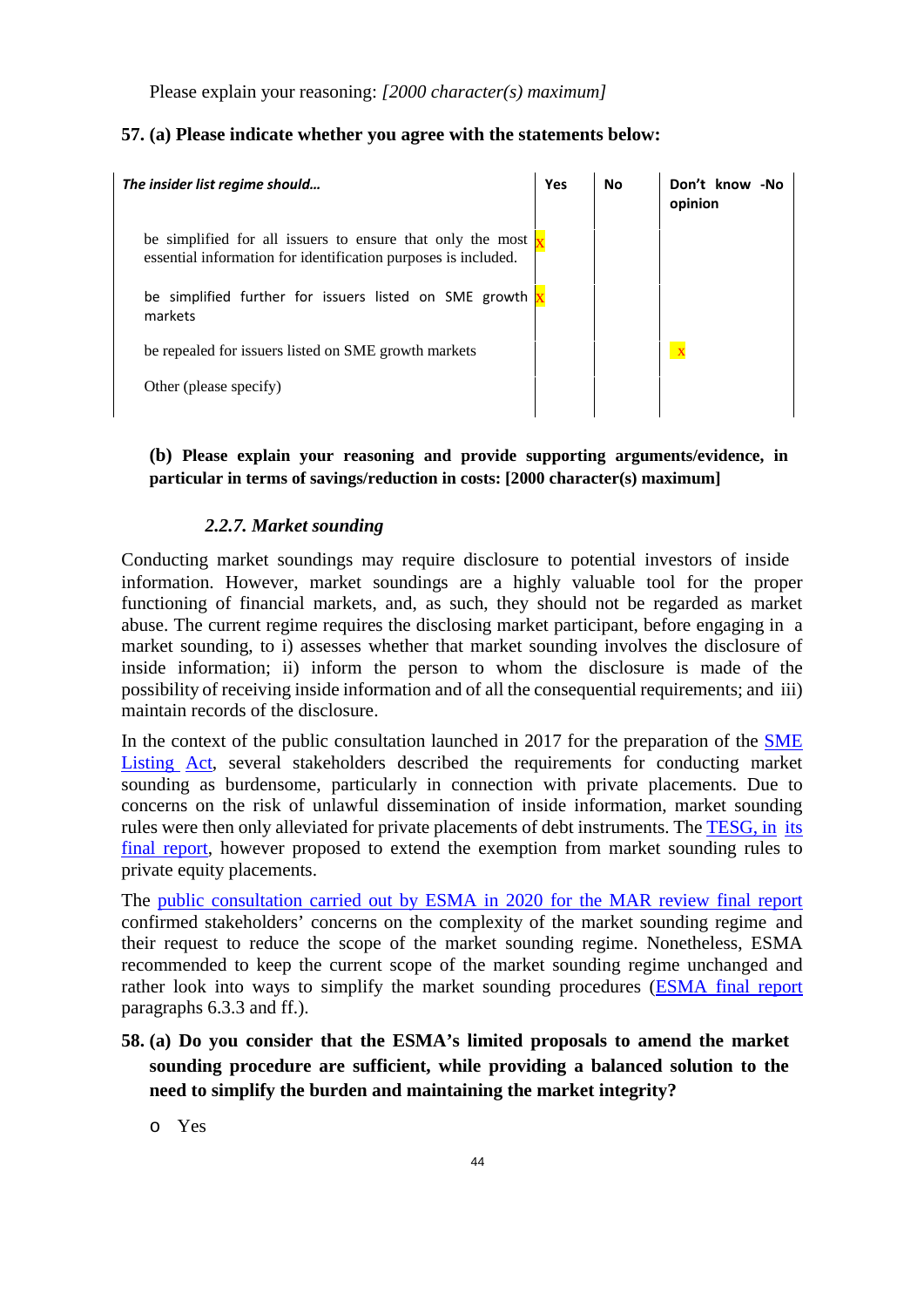- o No
- o Don't know/No opinion/not relevant

## **(b) If you answered no to question 58(a), how would you further amend the market sounding regime?**

Issuers listed on SME growth markets Issuers listed on regulated markets Issuers on other markets (MTFs)

Please explain your reasoning: *[4000 character(s) maximum]* 

## **59. (a) Do you agree with the TESG proposal to extend the exemption from market sounding rules to private equity placements for all issuers?**

- o Yes
- o No
- o Don't know/No opinion/not relevant

Please explain and illustrate your reasoning, notably in terms of costs *[4000 character(s) maximum]*

**(b) If you answered in the negative to question 59(a), would you agree to extend the exemption from market sounding rules to private equity placements for issuers on SME growth markets?** 

- o Yes
- o No
- o Don't know/No opinion/not relevant

Please explain and illustrate your reasoning, notably in terms of costs *[2000 character(s) maximum]* 

#### *2.2.8. Administrative and criminal sanctions*

Both the CMU HLF as well as the TESG share the view that in some cases sanctions for market abuse violations are disproportionate and that the risk of an inadvertent breach of MAR (notably in the case of missing deadlines for disclosure of information) and associated administrative sanctions are seen as an important factor that dissuades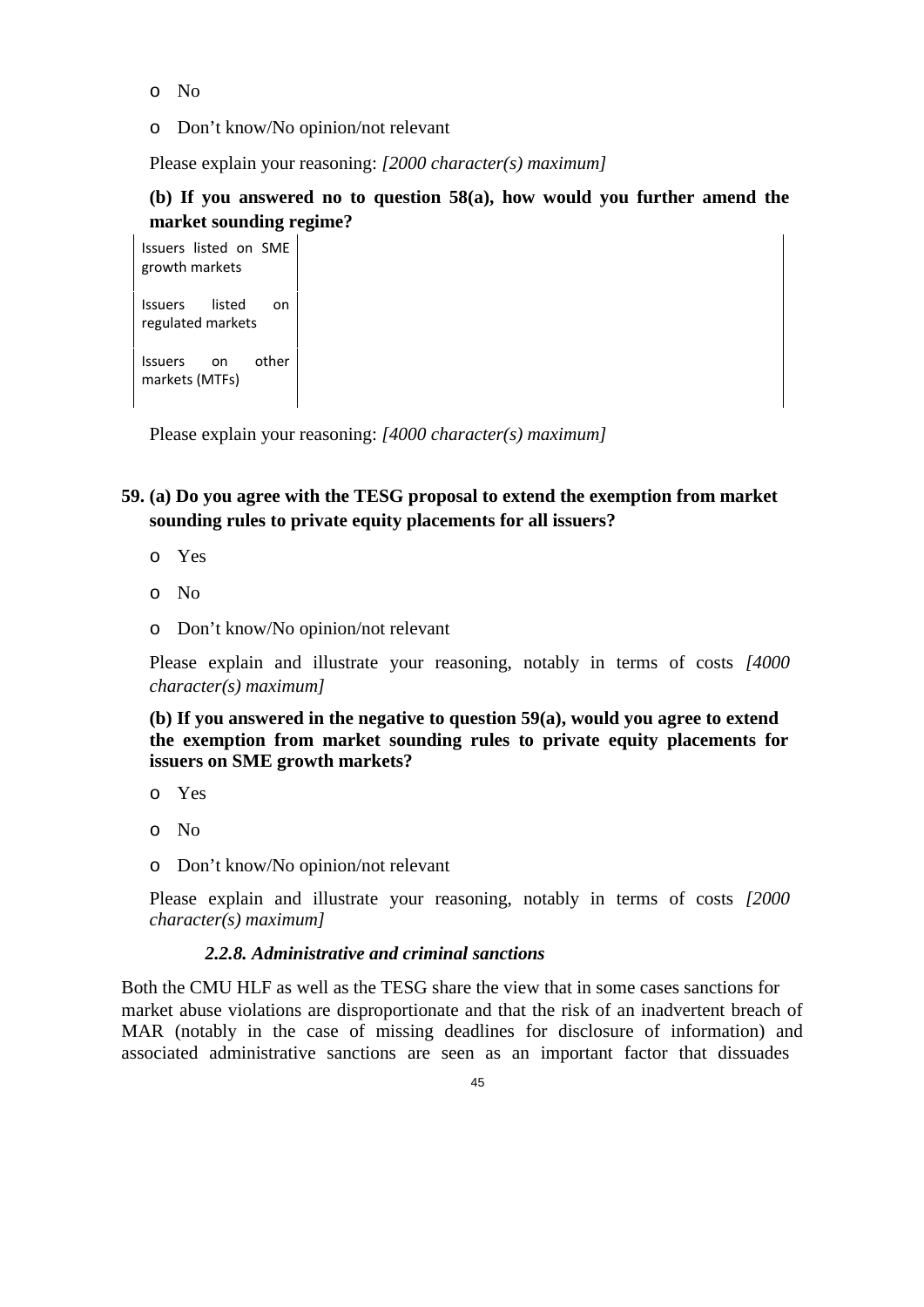companies from listing. They both proposed to amend the current framework in order to establish a more proportionate punitive regime. Moreover, the TESG proposed to remove the possibility of applying criminal sanctions in the case of noncompliance with the requirements set out in Articles 17, 18 and 19, as administrative sanctions (including accessory sanctions and the confiscation of the profit made from the unlawful conduct) are sufficiently suitable for sanctioning MAR violations under those provisions.

At the same time, ESMA disagrees that the level of the MAR sanctions is tailored to large companies and stresses that MAR does not oblige NCAs to impose maximum administrative sanctions and, on the contrary, obliges NCAs to take into account all relevant circumstances when determining the type and level of administrative sanctions.

- **60. Do you think that the current punitive regime (both administrative pecuniary sanctions and criminal sanctions) under MAR is proportionate to the objectives sought by legislation (i.e., to dissuade market abuse), as well as the type and size of entities potentially covered by that regime?** 
	- o Yes
	- o No
	- o Don't know/No opinion/not relevant

Please explain and illustrate your reasoning, notably in terms of costs *[2000 character(s) maximum]*

**61. Do you think that the maximum administrative pecuniary sanctions (as prescribed in Article 30 MAR) are an important factor when making a decision by companies concerning potential listing? Please put an X in the box corresponding to your chosen option for each type of issuers listed in the table.** 

|                                            | Yes, it has a<br>significant impact | Yes, it has a<br>medium impact | Yes, but it has a<br>low impact | No, it is rather<br>irrelevant |
|--------------------------------------------|-------------------------------------|--------------------------------|---------------------------------|--------------------------------|
| Issuers listed on<br>SME growth<br>markets |                                     |                                |                                 |                                |
| Issuers listed on<br>other markets         |                                     |                                |                                 |                                |

Please explain your reasoning: *[2000 character(s) maximum]*

**62. According to your opinion, which administrative pecuniary sanctions (as prescribed in Article 30 MAR) have a higher impact on a company when making a decision concerning potential listing?** 

 **Pecuniary sanctions in Pecuniary sanctions in**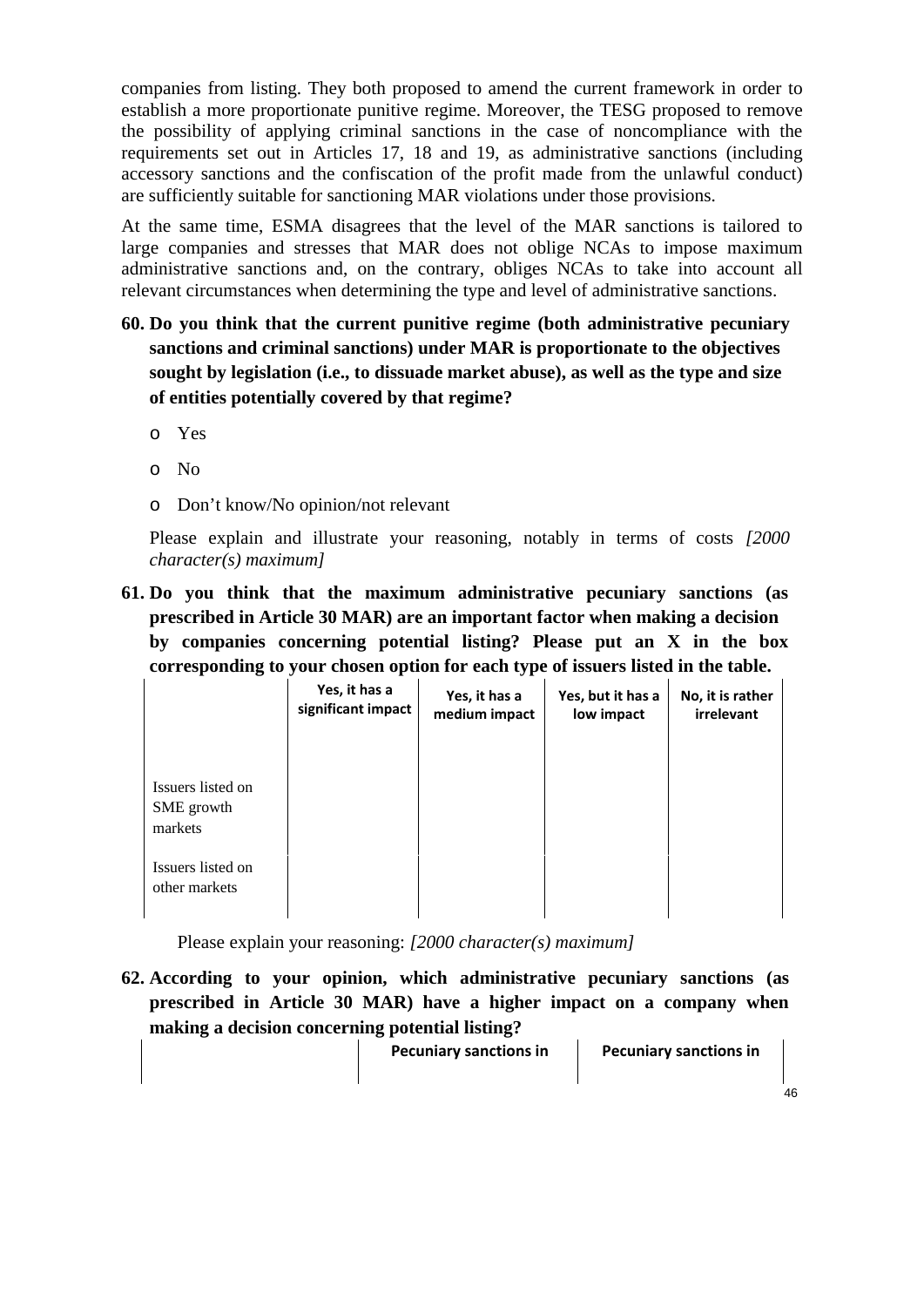|                                                    | respect of natural persons | respect of legal persons |
|----------------------------------------------------|----------------------------|--------------------------|
| Issuers listed on SME growth<br>markets            |                            |                          |
| listed<br>other<br><b>Issuers</b><br>on<br>markets |                            |                          |

**63. (a) Do you think that the maximum administrative pecuniary sanction for infringements of Articles 16-19 (in respect of legal persons) should be decreased? Please put an X in the box corresponding to your chosen option(s).** 

**Answers Issuers listed on SME growth markets Issuers listed on other markets** 

|            | Art. 16 | Art. 17   Art. 18   Art. 19 | Art. 16   Art. 17   Art. 18 |  | Art. 19 |
|------------|---------|-----------------------------|-----------------------------|--|---------|
| Yes        |         |                             |                             |  |         |
| No         |         |                             |                             |  |         |
| No opinion |         |                             |                             |  |         |
|            |         |                             |                             |  |         |

Please explain your reasoning: *[2000 character(s) maximum]* 

**(b) If you answered "Yes" to question 63(a), please indicate the level of maximum administrative pecuniary sanction for infringements of Articles 16 and 17 of MAR.** 

| <b>Current level of sanctions</b>                                                                                 | Art. 16 | Art. 17 |
|-------------------------------------------------------------------------------------------------------------------|---------|---------|
| 2 500 000 EUR or the<br>corresponding value in the<br>national currency on 2 July<br>2014                         |         |         |
| 2% of the total annual<br>turnover according to the last<br>available accounts approved<br>by the management body |         |         |

Please explain your reasoning: *[2000 character(s) maximum]* 

**(c) If you answered "Yes" to question 63(a), please indicate the level of maximum administrative pecuniary sanction for infringements of Articles 18 and 19 of MAR.**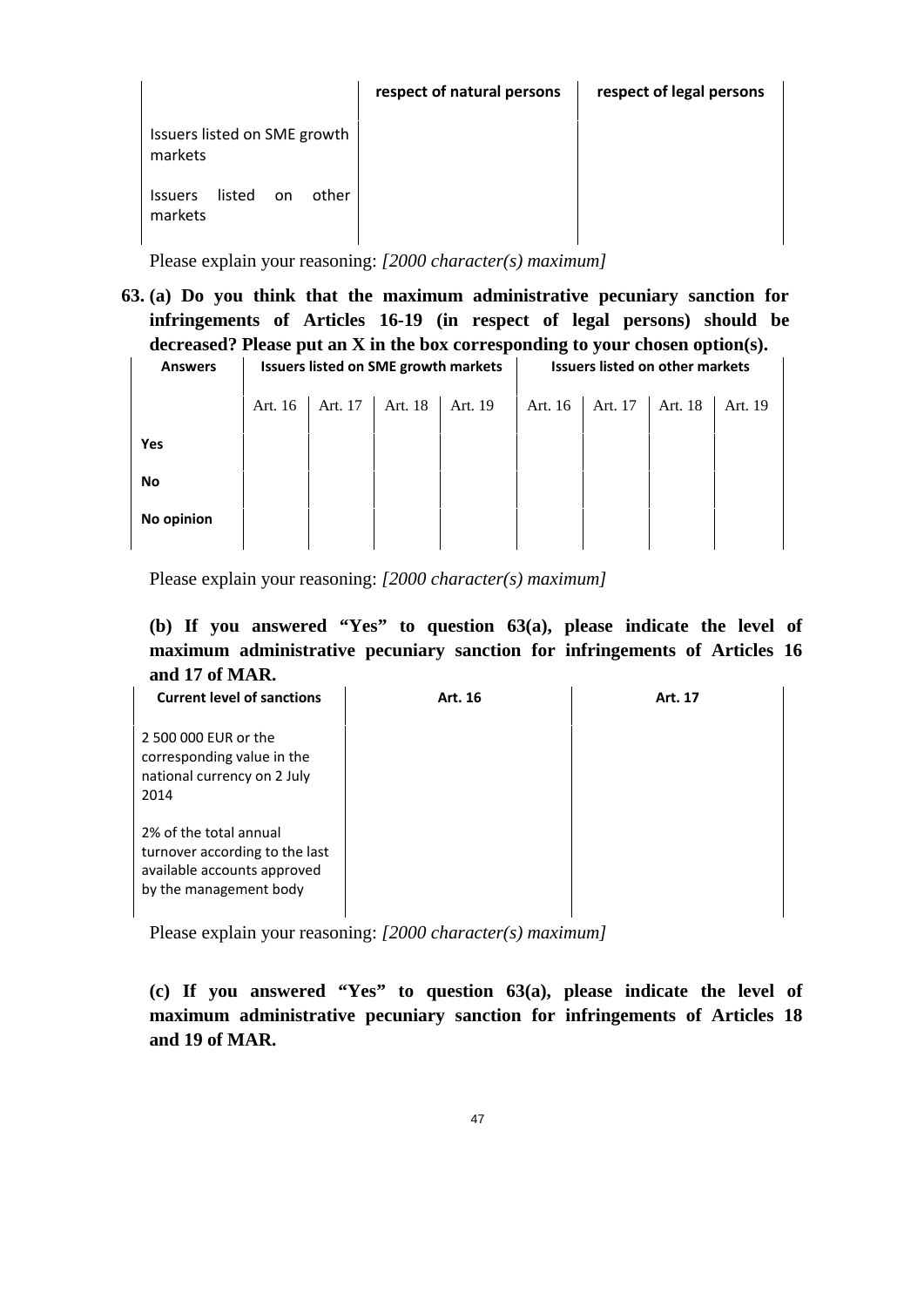| <b>Current level of sanctions</b>                                                                                | Art. 18 | Art. 19 |
|------------------------------------------------------------------------------------------------------------------|---------|---------|
| EUR or<br>000<br>000<br>$\mathbf{1}$<br>the<br>corresponding value in the<br>national currency on 2 July<br>2014 |         |         |

- **64. (a) Should the "total annual turnover according to the last available accounts approved by the management body" as a criterion to define the maximum administrative pecuniary sanctions be replaced with a different criterion?** 
	- o Yes
	- o No
	- o Don't know/No opinion/not relevant

Please explain your reasoning: *[2000 character(s) maximum]*

#### **(b) If you answered "Yes" to question 64(a), please specify which criterion.**

Please explain your reasoning: *[2000 character(s) maximum]* 

**65. (a) Do you think that the maximum administrative pecuniary sanction for infringements of Article 16-19 (in respect of natural persons) should be decreased?** 

| <b>Answers</b> | <b>Issuers listed on SME growth markets</b> |         |         |         |         | <b>Issuers listed on other markets</b> |         |         |
|----------------|---------------------------------------------|---------|---------|---------|---------|----------------------------------------|---------|---------|
|                | Art. 16                                     | Art. 17 | Art. 18 | Art. 19 | Art. 16 | Art. 17                                | Art. 18 | Art. 19 |
| Yes            |                                             |         |         |         |         |                                        |         |         |
| No             |                                             |         |         |         |         |                                        |         |         |
| No opinion     |                                             |         |         |         |         |                                        |         |         |
|                |                                             |         |         |         |         |                                        |         |         |

Please explain your reasoning: *[2000 character(s) maximum]* 

**(b) If you answered "Yes" to question 65(a), please indicate the level of maximum administrative pecuniary sanction for infringements of Articles 16 and 17 MAR.** 

| <b>Current level of sanctions</b>                                                    | Art. 16 | Art. 17 |
|--------------------------------------------------------------------------------------|---------|---------|
| 1 000<br>000 EUR or the<br>corresponding value in the<br>national currency on 2 July |         |         |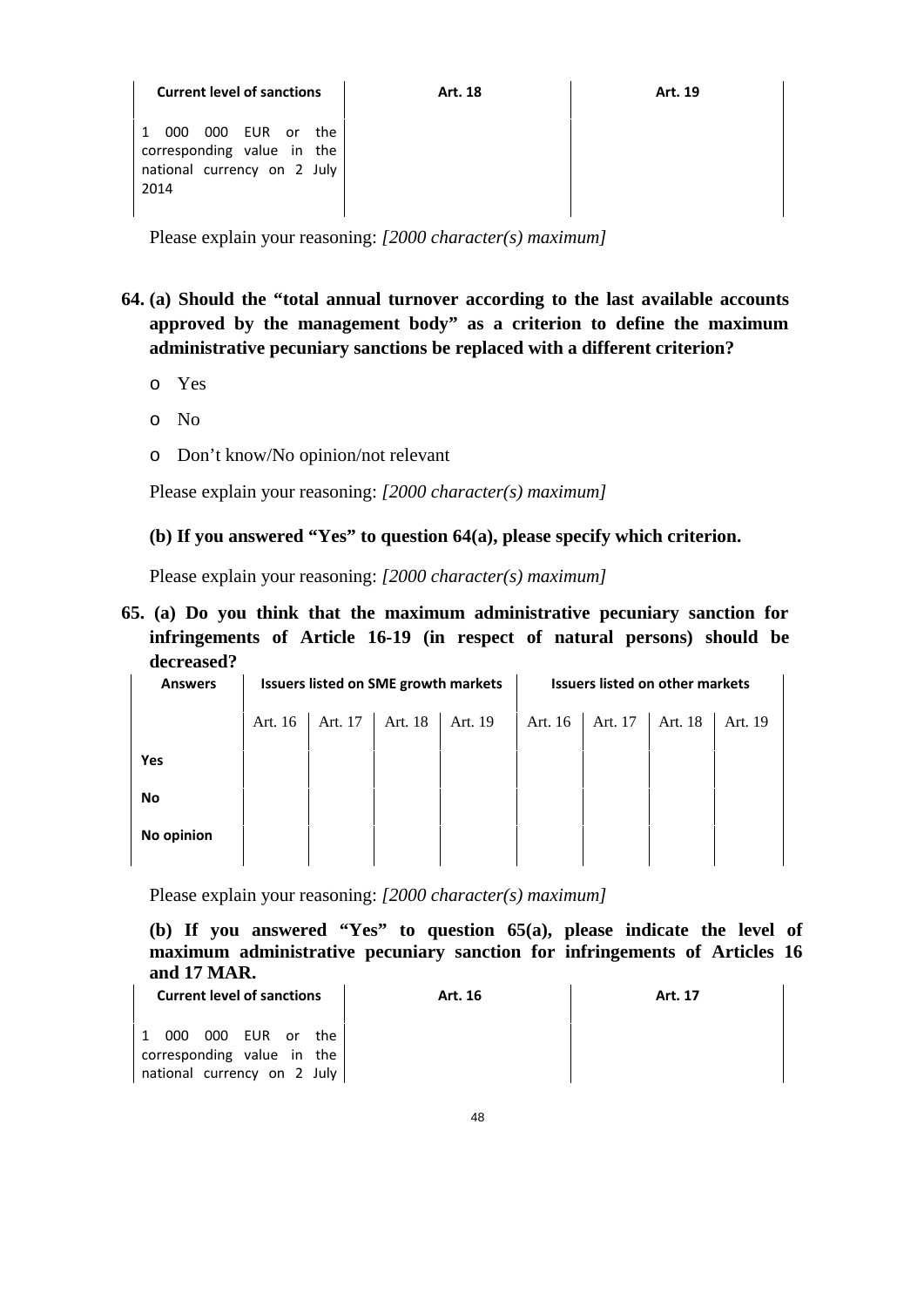**(c) If you answered "Yes" to question 65(a), please indicate the level of maximum administrative pecuniary sanction for infringements of Articles 18 and 19 MAR.** 

| <b>Current level of sanctions</b>                                                                     | Art. 18 | Art. 19 |
|-------------------------------------------------------------------------------------------------------|---------|---------|
| 500<br>000<br>EUR<br>the<br>or o<br>corresponding value in the<br>national currency on 2 July<br>2014 |         |         |

Please explain your reasoning: *[2000 character(s) maximum]*

- **66. (a) Should the level of maximum administrative pecuniary sanctions with respect to natural persons be defined according to a different criterion?** 
	- o Yes
	- o No
	- o Don't know/No opinion/not relevant

### **(b) If you answered "Yes" to question 66(a), please specify which criterion.**

Please explain your reasoning: *[2000 character(s) maximum]*

**67. Should the maximum administrative pecuniary sanctions for the other infringements specified in article 30(1)(a) of MAR and different from the infringements of Articles 16, 17, 18 and 19, be decreased accordingly?** 

| <b>Answers</b> | <b>Issuers listed on SME</b><br>growth markets | <b>Issuers listed on other markets</b> |
|----------------|------------------------------------------------|----------------------------------------|
| Yes            |                                                |                                        |
| No             |                                                |                                        |
| No opinion     |                                                |                                        |

Please explain your reasoning: *[2000 character(s) maximum]*

**68. Do you think that the possibility of applying criminal sanctions in the case of noncompliance with the requirements set out in Articles 16, 17, 18, 19 and 30(1)**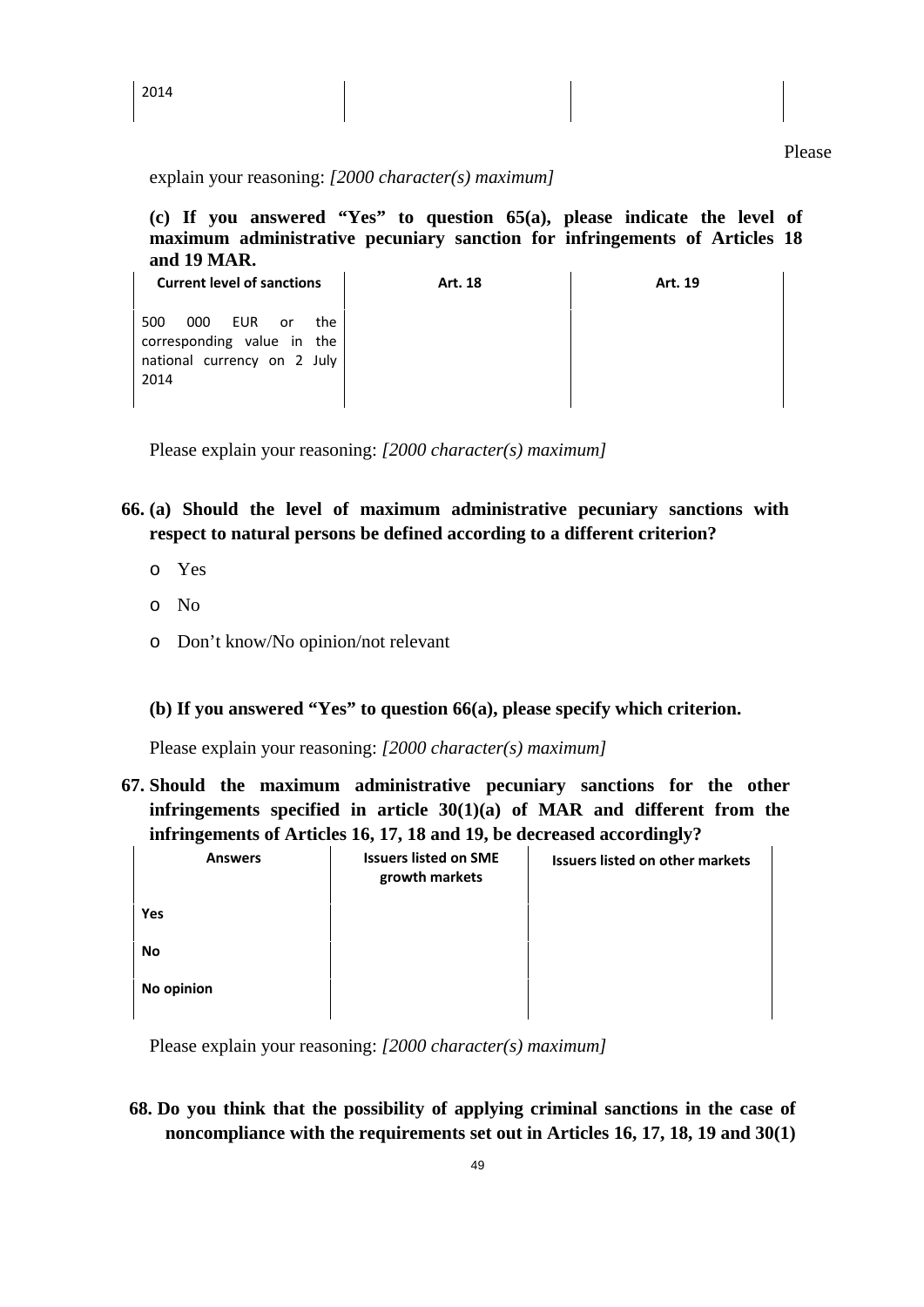| the box corresponding to your chosen option(s). |                   |         |         |         |                                              |  |  |  |
|-------------------------------------------------|-------------------|---------|---------|---------|----------------------------------------------|--|--|--|
| <b>Answers</b>                                  | Infringements of: |         |         |         |                                              |  |  |  |
|                                                 | Art. 16           | Art. 17 | Art. 18 | Art. 19 | Art. 30(1) first<br>subpar.<br>letter<br>(b) |  |  |  |
| Yes                                             |                   |         |         |         |                                              |  |  |  |
| No                                              |                   |         |         |         |                                              |  |  |  |
| No opinion                                      |                   |         |         |         |                                              |  |  |  |
|                                                 |                   |         |         |         |                                              |  |  |  |

**first subparagraph, letter (b) of MAR should be removed? Please put an X in** 

Please explain your reasoning: *[2000 character(s) maximum]*

### *2.2.9. Liquidity contracts*

Liquidity in an issuer's shares can be achieved through liquidity mechanisms such as liquidity contracts concluded between an intermediary (dealer/broker) and an issuer to support liquidity in that issuer's securities on secondary markets.

The TESG recommended to remove the obligation on market operators to *"agree to the contracts' terms and conditions*", defined by issuers and investments firms in liquidity contracts used on SME growth markets, given the fact that market operators are not a party to the issuer liquidity contract.

# **69. Do you agree with the TESG proposal to remove the obligation on market operators to "agree to the contracts' terms and conditions", defined by issuers and investment firms in liquidity contracts used on SME growth markets?**

- o Yes
- o No
- o Don't know/ no opinion / not relevant

Please explain your reasoning: *[2000 character(s) maximum]* 

### *2.2.10. Disclosure obligation related to the presentation of recommendations under MAR*

Commission Delegated Regulation (EU) 2016/958 of 9 March 2016 lays down standards on the investment recommendations or other information recommending or suggesting an investment strategy. These standards aims at ensuring the objective, clear and accurate presentation of such information and the disclosure of interests and conflicts of interest. They should be complied with by persons producing or disseminating recommendations.

In order to boost research coverage on smaller issuers, the TESG in their final report argued that investment recommendations or other information recommending or suggesting an investment strategy should be exempted from the requirements laid down in Commission Delegated Regulation (EU) No. 2016/958 when they relate exclusively to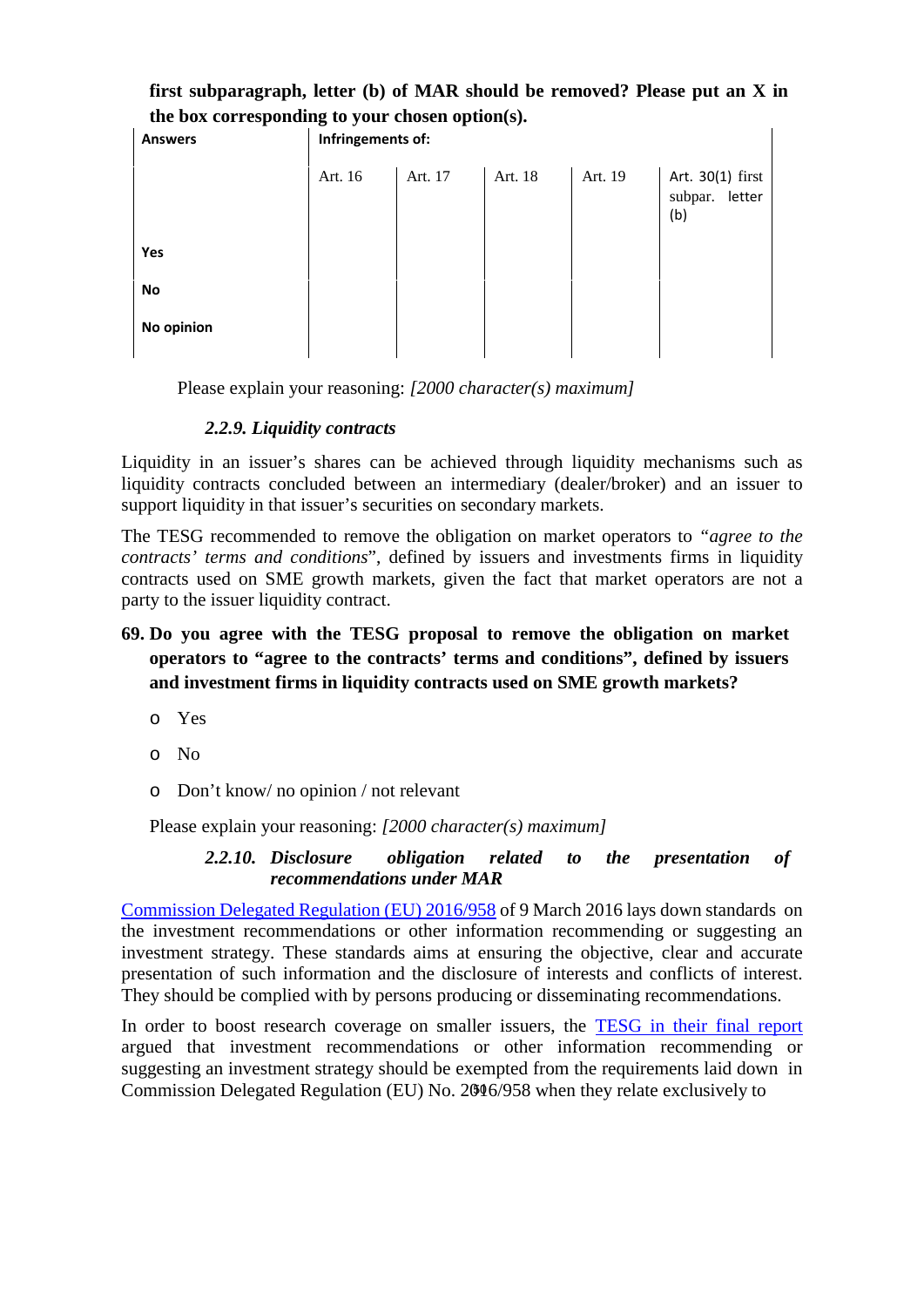instruments admitted to trading on a SME growth market, or at the least alleviated for such instruments.

- **70. In your opinion, should investment recommendations or other information recommending or suggesting an investment strategy be exempted from the requirements laid down in Commission Delegated Regulation (EU) No. 2016/958 when they relate exclusively to instruments admitted to trading on a SME growth market?** 
	- o Yes
	- o No
	- o Don't know/ no opinion / not relevant

Please explain your reasoning: *[2000 character(s) maximum]* 

#### *2.2.11. Other*

**71. Would you have any other suggestions on possible improvements to the current rules laid down in the Market Abuse Regulation?** 

Please explain your reasoning: *[4000 character(s) maximum]* 

# **2.3. MiFID II (Directive 2014/65/EU of the European Parliament and of the Council of 15 May 2014 on markets in financial instruments)**

The Directive on Markets in Financial Instruments (MiFID II – Directive 2014/65/EU) is one the pillars of the EU regulation of financial markets. It promotes financial markets that are fair, transparent, efficient and integrated.

However, some stakeholders believe that there is room for targeted adjustments to this directive in order to ease and accommodate listing rules for EU entities. This is particularly true for the SMEs, according to the HLF, the TESG and ESMA's report on the functioning of the regime for SME growth markets that all bring up specific points within MiFID II that could be modified in order to incentivise listing. In some cases the ESMA's and stakeholder's suggestions were aimed at clarifying certain provisions within MiFID II while in others they sought to increase SMEs' visibility and attractiveness towards investors.

#### *2.3.1. Registration of a segment of an MTF as SME growth market*

ESMA in their  $Q\&A$  provided a clarification setting out the conditions under which an operator of an MTF may register a segment of the MTF as SME growth market: "*the operator of an MTF can apply for a segment of the MTF to be registered as an SME growth market when the requirements and criteria set out in Article 33 of MiFID II and Articles 77 and 78 of the Commission Delegated Regulation 2017/565 are met in respect of that segment*". This clarification has proven useful to market participants based on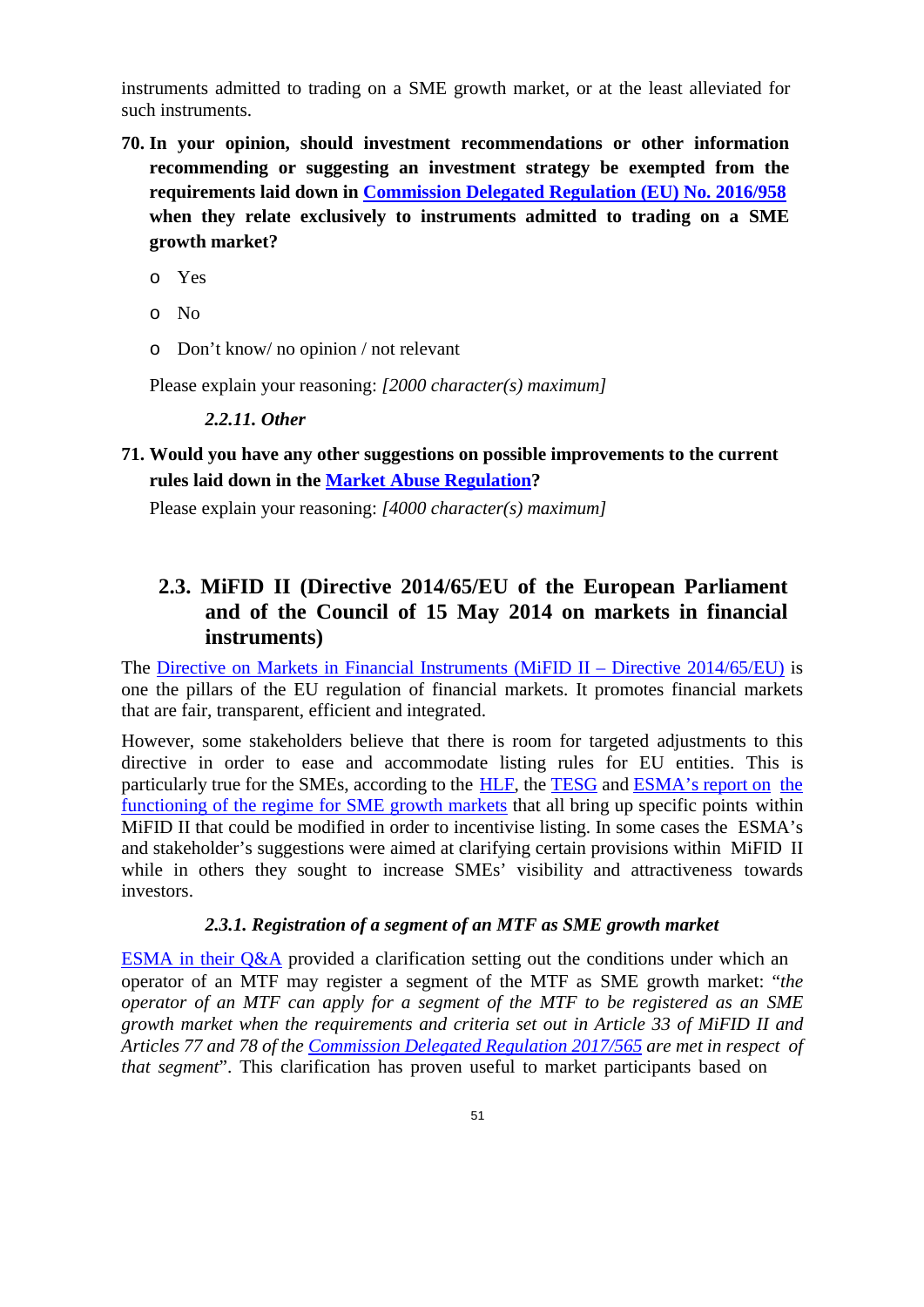feedback the ESMA received and has incentivised some MTFs to seek registration as SME growth markets only for a market segment and not for the entire MTF.

ESMA suggested that similar clarification in MiFID II level 1 would be beneficial as it could bring legal certainty and increase the number of registered SME growth markets.

# **72. Would you see merit in including in MiFID II Level 1 the conditions under which an operator of an MTF may register a segment of the MTF as SME growth market?**

- o Yes
- o No
- o Don't know/ no opinion / not relevant

Please explain your reasoning: *[2000 character(s) maximum]* 

### *2.3.2. Dual listing*

Article 33(7) of MiFID sets out provisions for dual listing and potential obligations for issuers. It has been argued that Article 33(7) is being interpreted by the NCAs in a way that company seeking a dual listing can do so only through a third party and not by themselves. Moreover, ESMA in its report on the SME growth market proposed to amend MIFID II to specify that if an issuer is admitted to trading on one SME growth market, the financial instrument may also be traded on any other trading venue (as opposed to only on another SME growth market as Article 33(7) of MiFID currently states). This can be done only where the issuer has been informed and has not objected, and complies with any further regulatory requirement compulsory on the second trading venue.

# **73. (a) Do you believe that Article 33(7) of MiFID II would benefit from further clarification in level 1 to ensure an interpretation whereby the issuers themselves can request a dual listing?**

- o Yes
- o No
- o Don't know/ no opinion / not relevant

Please explain your reasoning: *[2000 character(s) maximum]* 

**(b) If you answered "Yes" to question 73(a), do you believe that Article 33(7) should clarify that, where the issuers themselves request a dual listing, they shall not be subject to any obligation relating to corporate governance or initial, ongoing or ad hoc disclosure with regard to the second SME growth market?** 

- o Yes
- o No
- o Don't know/ no opinion / not relevant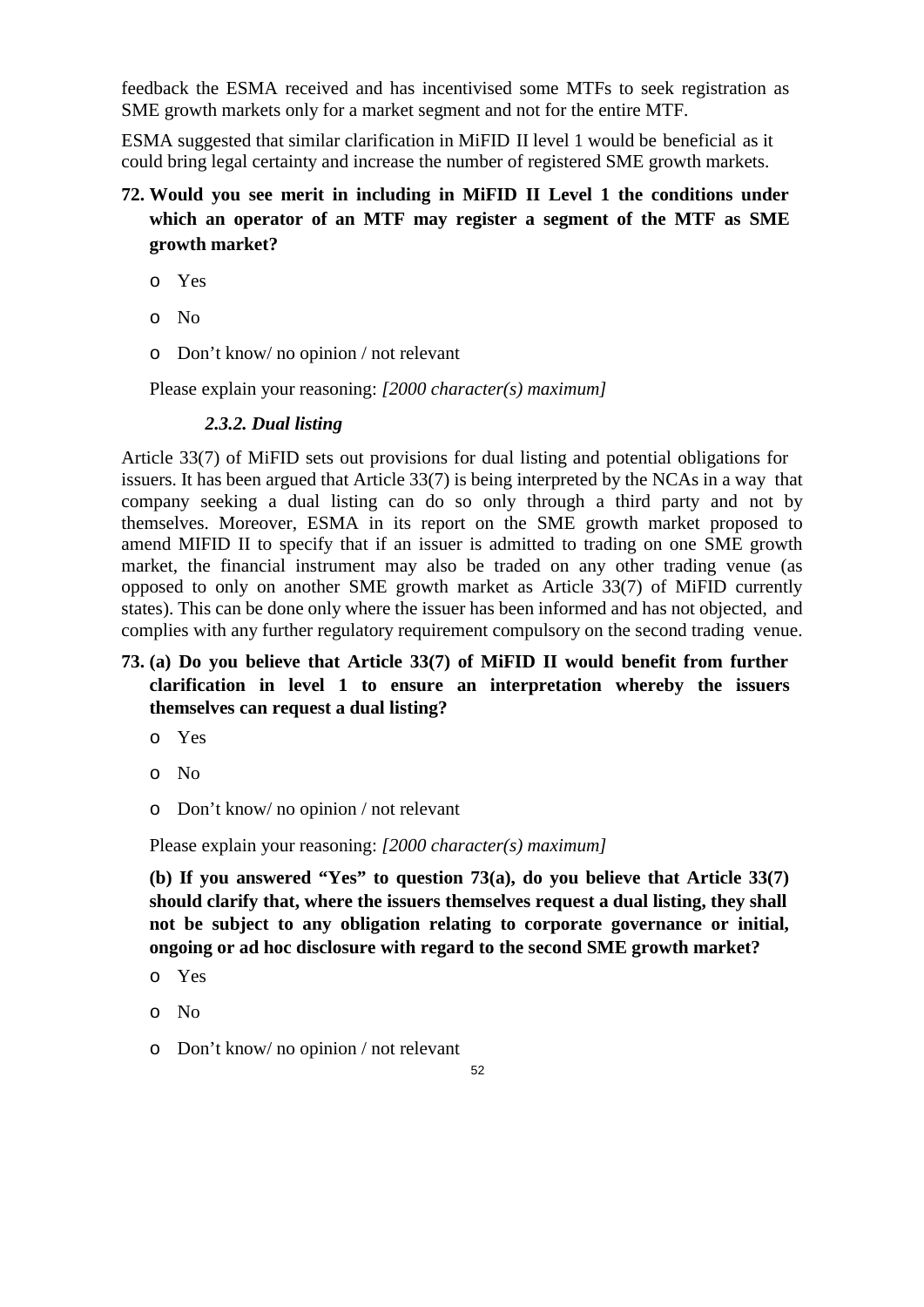- **74. Do you believe that, subject to the conditions set out in Article 33(7) of MiFID II, financial instruments of an issuer, admitted to trading on an SME growth market, could be traded on another venue (and not necessarily only on another SME growth market)?** 
	- o Yes
	- o No
	- o Don't know/ no opinion / not relevant

Please explain your reasoning: *[2000 character(s) maximum]*

#### *2.3.3. Equity Research coverage for SMEs*

Public markets for SMEs need to be supported by a healthy ecosystem (i.e. a network of brokers, equity analysts, credit rating agencies, investors specialised in SMEs) that can bring small firms seeking a listing to the market and support them after the IPO. The absence or limited existence of those local ecosystems that can cater to SMEs' specific needs impedes the functioning and deepening of public markets and reduces the willingness of SMEs to seek a listing. Equity research is of particular importance for SMEs given that they have lower visibility than large cap firms and information is more opaque and scarce.

Today, equity research is produced by brokers on an un-sponsored (independent) as well as sponsored basis (company pays for the research), by independent research houses, and to a lesser extent also in house by fund managers. SMEs are, however, often not covered at all by research analysts as there is not enough market interest to justify the additional cost for the broker.

The capital markets recovery package has introduced a targeted exemption to allow investment firms to bundle research and execution costs when it comes to research on companies whose market capitalisation did not exceed Euro 1 billion for the period of 36 months preceding the provision of the research. This change is intended to increase research coverage for such issuers, and in particular for SMEs, thereby improving their access to capital market finance.

### **75. Do you consider that the alleviation to the research regime introduced with the capital markets recovery package has effectively helped (or will help) to support SMEs' access to the capital markets?**

- o Yes
- o No
- o Don't know/ no opinion / not relevant

Please explain your reasoning: *[2000 character(s) maximum]*We do not see that this partial bundling solely for smaller companies will help in practice. We believe that many market participants are reluctant to start this kind of divided pricing for different kinds of companies. It is operationally difficult to charge different companies' execution and research separately.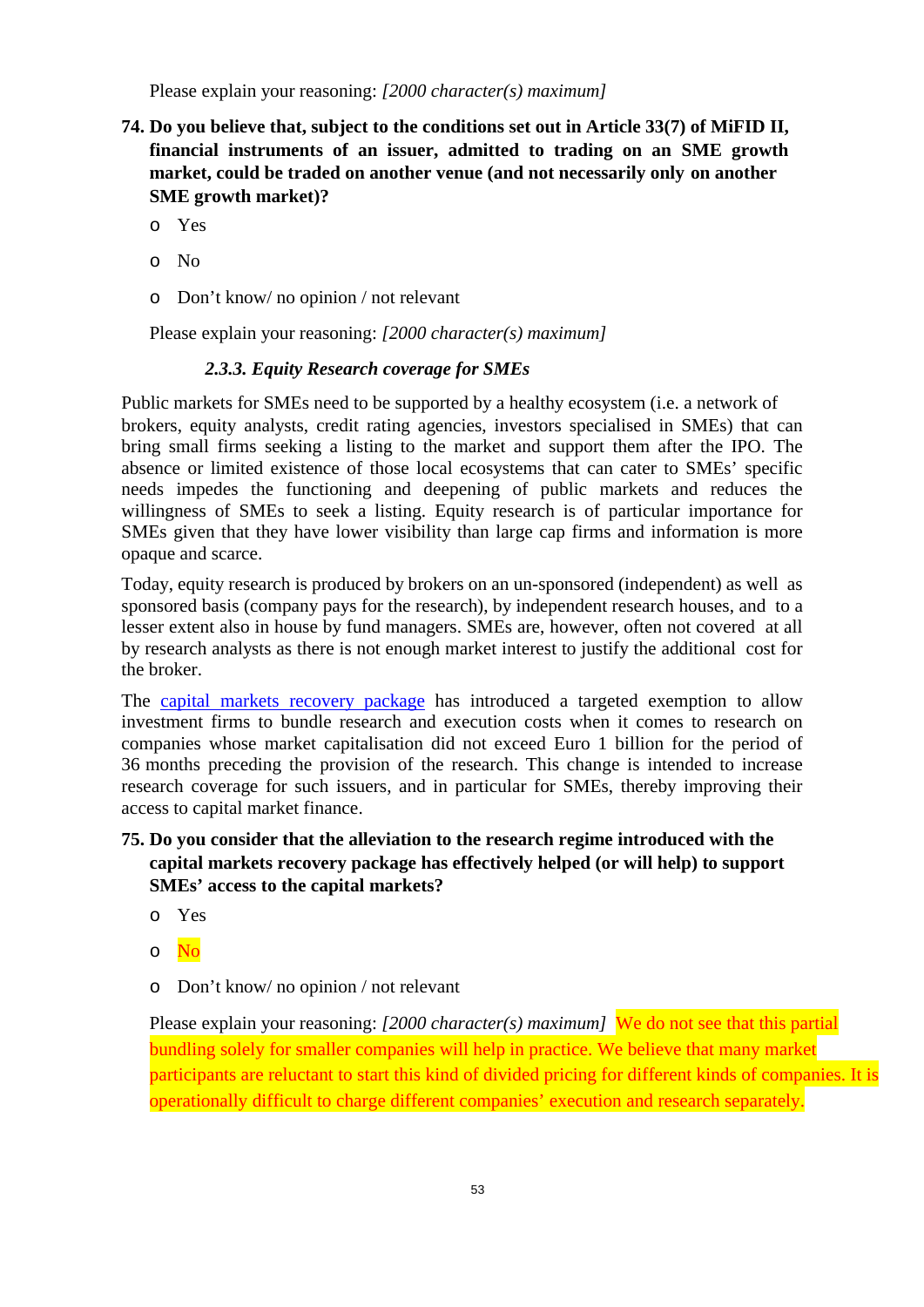**76. (a) Would you see merit in alleviating the MiFID II regime on research even further?**

- o Yes
- o No
- o Don't know/ no opinion / not relevant

Please explain your reasoning: *[2000 character(s) maximum]* The only workable solution to have more SME research and other research back after the MiFID II unbundling rules would be to go back to fully bundled execution and company research pricing. This would boost research for smaller SME companies.

**(b) If you answered "Yes" to question 76(a), please indicate whether you consider that written material other than the one currently falling under the minor non-monetary benefits regime could be added to that list.** 

- o Yes
- o No
- o Don't know/ no opinion / not relevant

Please explain your reasoning: *[2000 character(s) maximum]*

**(c) If you answered "Yes" to question 76(a), please indicate whether you consider that FICC (fixed income, currencies and commodities) research and research provided by independent research providers should be exempted from the unbundling regime introduced by MiFID II.** 

- o Yes
- o No
- o Don't know/ no opinion / not relevant

Please explain your reasoning: *[2000 character(s) maximum]*FICC research is already considered by many market participants as minor non-monetary benefit and is distributed free of charge. If some charges are collected for FICC research, those charges are only a small amount compared to company research. Therefore, it should be clearly stated that FICC is exempted from the unbundling regime.

**(d) If you answered "Yes" to question 76(a), please indicate whether you have any further concrete proposal.** 

Please explain your reasoning: *[4000 character(s) maximum]* 

**77. As an investor, what type(s) of research do you find useful for your investment decisions? Please put an X in the box corresponding to your chosen option for each type of research listed on the table.** 

|                             | <b>Useful</b> | Not useful  | Don't know/No<br>opinion/Not relevant |
|-----------------------------|---------------|-------------|---------------------------------------|
| Independent<br>research     |               |             |                                       |
| Venue-sponsored<br>research |               | $\mathbf x$ |                                       |

54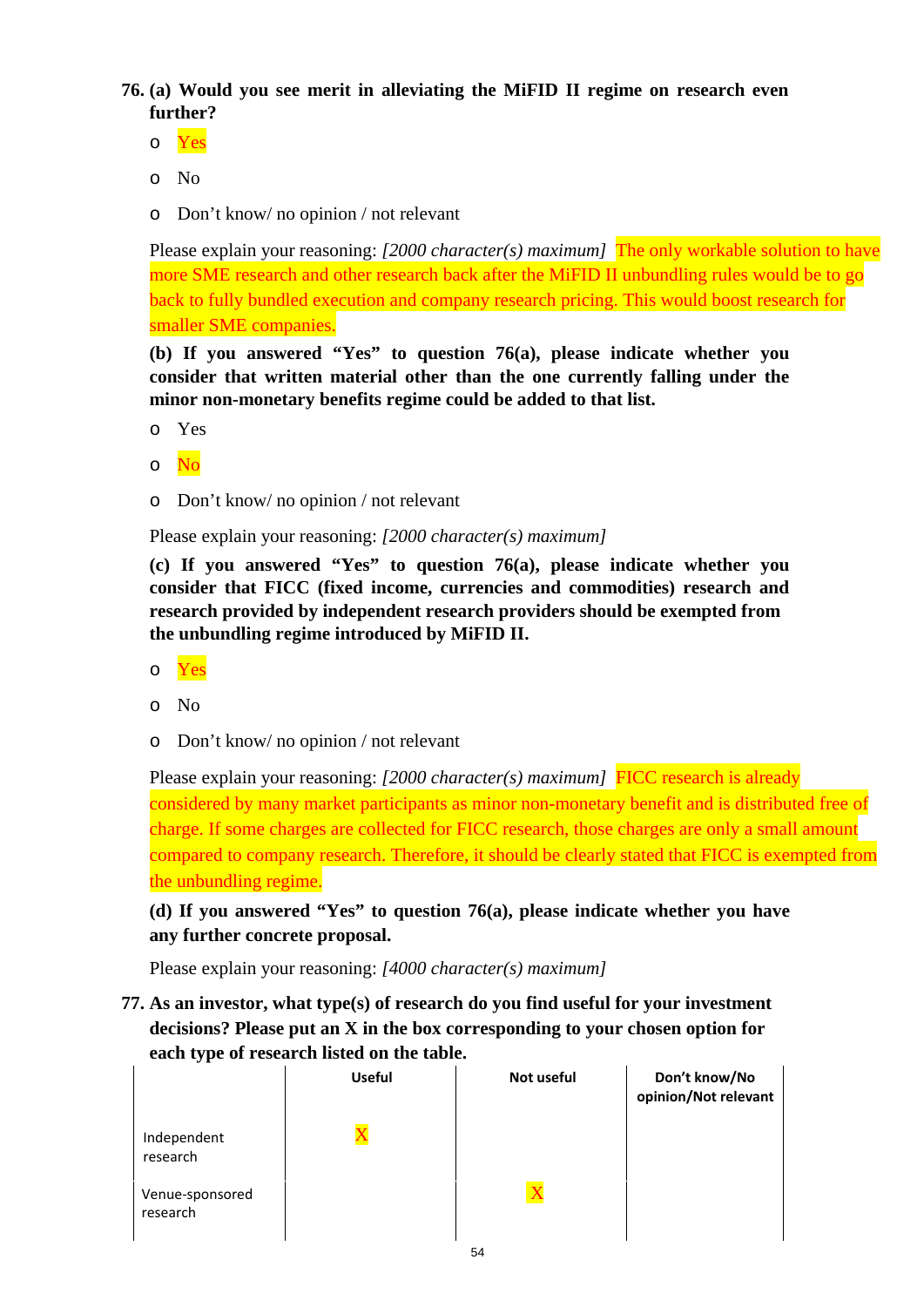| Issuer-sponsored<br>research | $\rm\overline{X}$ |  |  |
|------------------------------|-------------------|--|--|
| Other<br>(please<br>specify) |                   |  |  |

Please explain your reasoning: *[2000 character(s) maximum]* **Independent research provided e.g.** by banks is the best product in the markets. It can be supplemented by issuer-sponsored research if there is not enough research provided on smaller companies, for example. There are some good examples of valuable issuer-sponsored research as well.

**78. How could the following types of research be supported through legislative and non-legislative measures? Please put an X in the box corresponding to your chosen option for each type of research listed on the table.** 

|                           | Legislative measures | Non-legislative<br>measures | Don't know/No<br>opinion/Not<br>relevant |
|---------------------------|----------------------|-----------------------------|------------------------------------------|
| Independent research      |                      |                             |                                          |
| Venue-sponsored research  |                      |                             |                                          |
| Issuer-sponsored research |                      |                             |                                          |
| Other (please specify)    |                      |                             |                                          |

Please explain your reasoning: *[2000 character(s) maximum]* 

- **79. In order to make the issuer-sponsored research more reliable and hence more attractive for investors, would you see merit in introducing rules on conflict of interest between the issuer and the research analyst?** 
	- o Yes
	- o No
	- o Don't know/ no opinion / not relevant

Please explain your reasoning: *[2000 character(s) maximum]*

# **80. What should be done, in your opinion, to support more funding for SMEs research?**

As explained in question 76(a) above, the only workable solution to having more SME research and other research back after the MiFID II unbundling rules would be to go back to fully bundled execution and company research pricing. This would boost research for smaller SME companies.

## *2.3.5. Other*

**81. Would you have any other suggestions on possible improvements to the current rules laid down in MiFID II to facilitate listing while assuring high standards of investor protection?** 

Please explain your reasoning: *[4000 character(s) maximum]*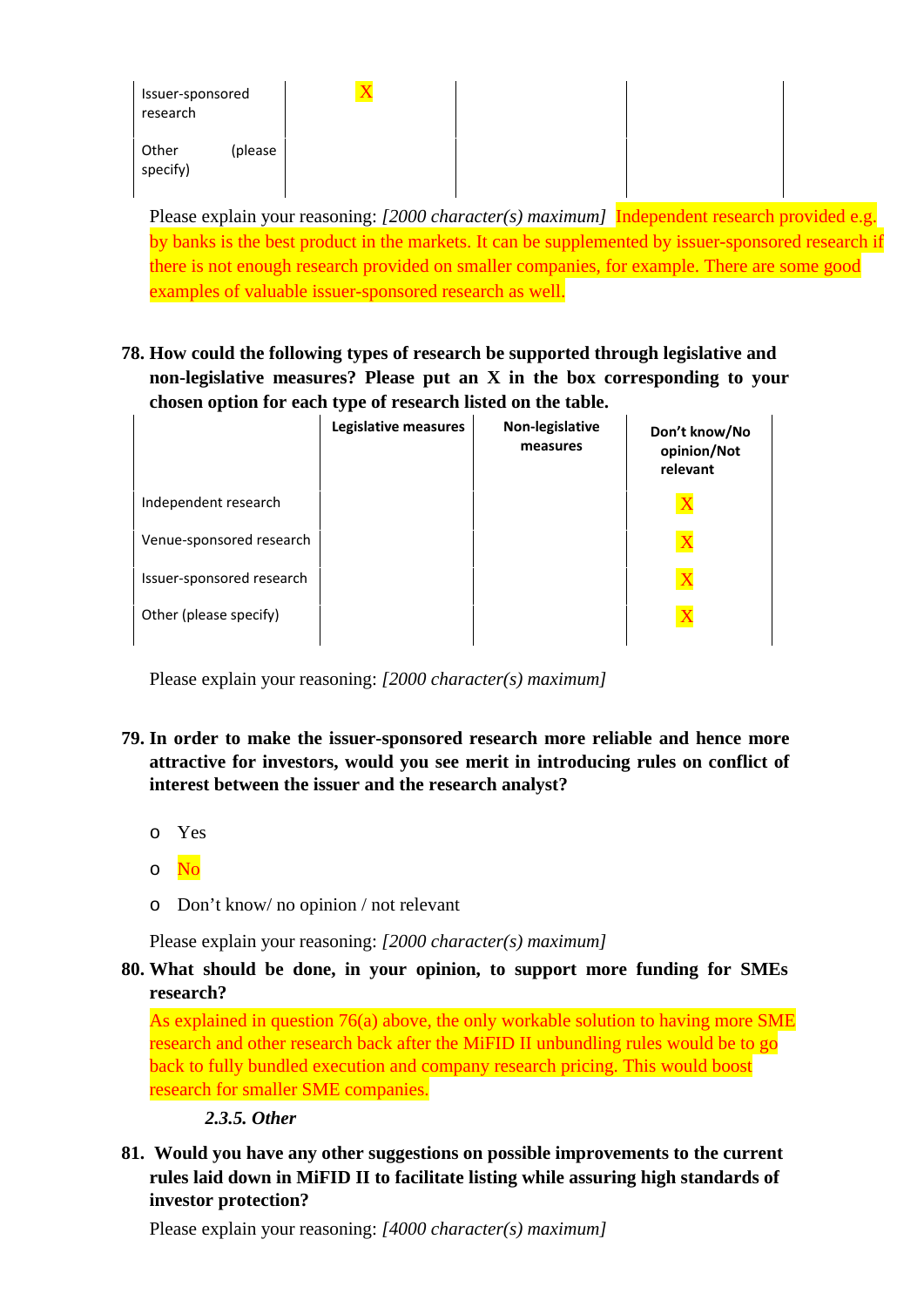# **2.4 Other possible areas for improvement**

*2.4.1 Transparency Directive (Directive 2004/109/EC of the European Parliament and of the Council of 15 December 2004 on the harmonisation of transparency requirements in relation to information about issuers whose securities are admitted to trading on a regulated market)* 

Transparency of publicly traded companies' activities is essential for the proper functioning of capital markets. Investors need reliable and timely information about the business performance and assets of the companies they invest in and about their ownership.

The Transparency Directive (Directive 2004/109/EC) requires issuers of securities traded on EU regulated markets to make their activities transparent, by regularly publishing certain information. The information to be published includes: (i) yearly and half-yearly financial reports; (ii) major changes in the holding of voting rights; (iii) ad hoc inside information which could affect the price of securities. This information must be released in a manner that benefits all investors equally across the EU.

The Transparency Directive was amended in 2013 by Directive 2013/50/EU to reduce the administrative burdens on smaller issuers, particularly by abolishing the requirement to publish quarterly financial reports, and make the transparency system more efficient, in particular as regards the publication of information on voting rights held through derivatives.

The Commission has recently adopted a harmonised electronic format for annual financial reports developed by ESMA (the European Single Electronic Format, ESEF). The ESEF has been applicable since 1 January 2021, except for 23 Member States who opted for a 1-year postponement. It makes reporting easier and facilitates accessibility, analysis and comparability of reports.

The Commission published in April 2021 a fitness check report accompanying the Commission report to the European Parliament and the Council on – inter alia – the operation of the 2013 amendment to the Transparency Directive. These reports indicate an overall good effectiveness of the corporate reporting framework, while highlighting areas for potential improvement, for instance in relation to supervision and enforcement.

- **82. (a) Do you consider that there is potential to simplify the Transparency Directive's rules on disclosures of annual and half-yearly financial reports and on the ongoing transparency requirements for major changes in the holders of voting rights, keeping in mind the need to facilitate accessibility, analysis and comparability of issuers' information and to maintain a high level of investor protection on these markets?** 
	- o Yes
	- o No
	- o Don't know/ no opinion / not relevant

**(b) If you answered "yes" to question 82(a), which changes would you propose?**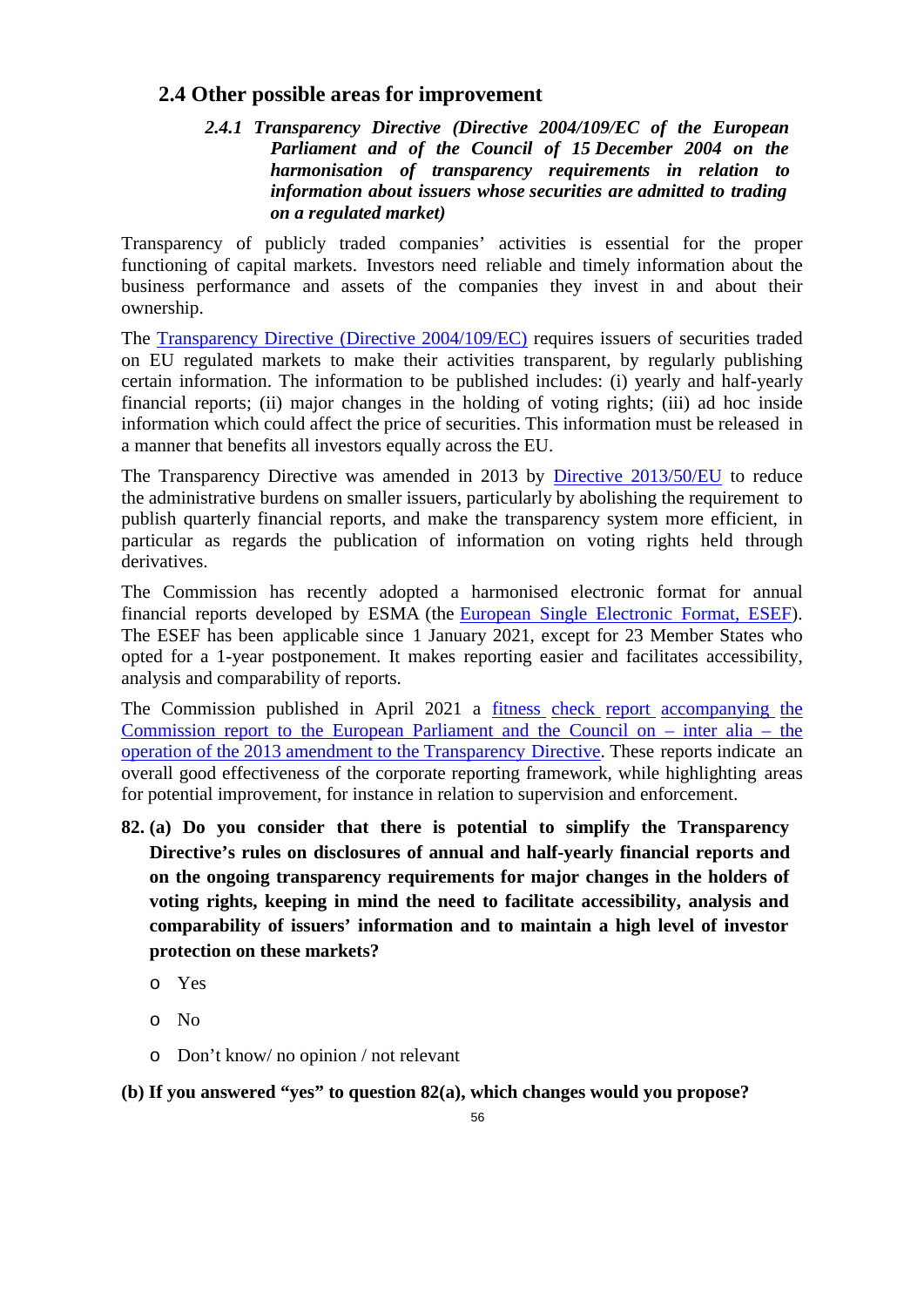## **83. Would you have any other suggestion to improve the current rules laid down in the Transparency Directive?**

Please explain your reasoning: [2000 character(s) maximum]

#### *2.4.2 Special Purpose Acquisition Companies (SPACs)*

In the course of the COVID-19 pandemic, the capital markets saw a surge of SPACs listings. If this SPACs' phenomenon was much stronger in the US, some EU markets also saw the rise of the listing of these particular vehicles. The fact that privately held operating companies were seeking a reverse merger to access public markets by means of a listed shell company such as SPAC appeared for some as a sign that the traditional IPO process was in need of reform. However, after a promising trend during the first half of 2021, the second half of 2021 showed that SPACs IPOs were already losing some steam, at least on the EU markets, in favour of more traditional IPOs.

Some argue that SPACs may play a useful role, in particular for start-ups and scale-ups, when the economic situation is dire and access to public markets becomes more difficult.

Nonetheless SPAC IPOs present weaknesses and risks that investors, in particular retail ones, should be aware of. Although SPACs' offers in the EU are mainly addressed to professional investors, SPACs' shares may be available for purchase by retail investors on the secondary markets. In that respect, in July 2021, ESMA published the statement *"SPACs: prospectus disclosure and investor protection considerations"* (ESMA32-384- 5209) to promote coordinated action by EU regulators on the scrutiny of prospectus disclosures relating to SPACs and provide guidance to manufacturers and distributors of SPAC shares and warrants about MiFID II product governance provisions.

The purpose of this consultation is to get your view as to the appropriateness of the current listing regime when considering an IPO via a SPAC.

#### **84. Do you believe that SPACs are an effective and efficient alternative to traditional IPOs that could facilitate more listings on public markets in the EU?**

- o Yes
- o No
- o Don't know/ no opinion / not relevant

Please explain your reasoning: *[2000 character(s) maximum]*

#### **85. (a) What would you see as being detrimental to the SPACs development in the EU?**

Please explain your reasoning: [4000 character(s) maximum]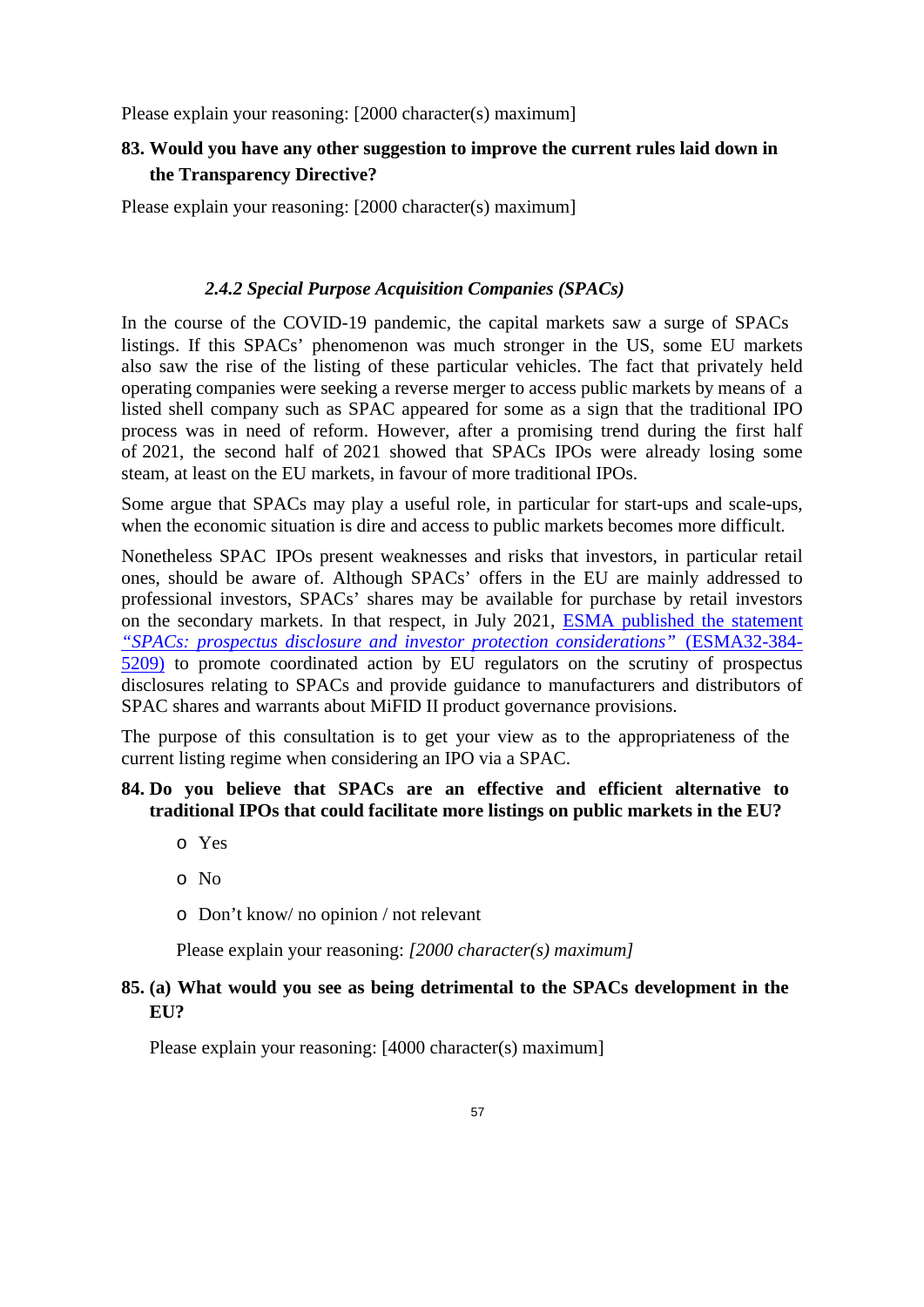**(b) What could be done in terms of policies to contain risks for investors while encouraging the efficient and safe development of SPACs' activity in the EU?** 

Please explain your reasoning: *[4000 character(s) maximum]*

- **86. Do you believe that investing in SPACs, via an IPO or on the secondary market, should be reserved to professional investors only?** 
	- o Yes
	- o No
	- o Don't know/ no opinion / not relevant

Please explain your reasoning: *[2000 character(s) maximum]*

**87. In the case of investments in SPACs (whether on the primary or the secondary markets), would you see the need to reinforce some safeguards and/or to further harmonise the disclosure regime in the EU (please consider an investment open to professional only or to professional and retail investors)? Please put an X in the box corresponding to your chosen option(s).** 

|                                                                          | Reinforce<br><b>Safeguards</b> | <b>Harmonise the</b><br>disclosure regime |
|--------------------------------------------------------------------------|--------------------------------|-------------------------------------------|
| Yes, even if an investment is open to professional<br>investors only     |                                |                                           |
| Yes, for an investment open to both professional and<br>retail investors |                                |                                           |
| No                                                                       |                                |                                           |
| Don't know/ no opinion / not relevant                                    |                                |                                           |

Please explain your reasoning and list additional safeguards, if any, you may find relevant *[4000 character(s) maximum]*.

- **88. As part of the SPAC's IPO process, it is common practice for SPACs to issue warrants subscribed by the sponsors and/or the initial shareholders, which can subsequently have significant dilutive effects for the shareholders post IPO. Do you believe measures should be put in place to ensure that post IPO shareholders get a clear information about the dilutive effects of those warrants and that the dilutive effect of those warrants remains limited?** 
	- o Yes
	- o No
	- o Don't know/ no opinion / not relevant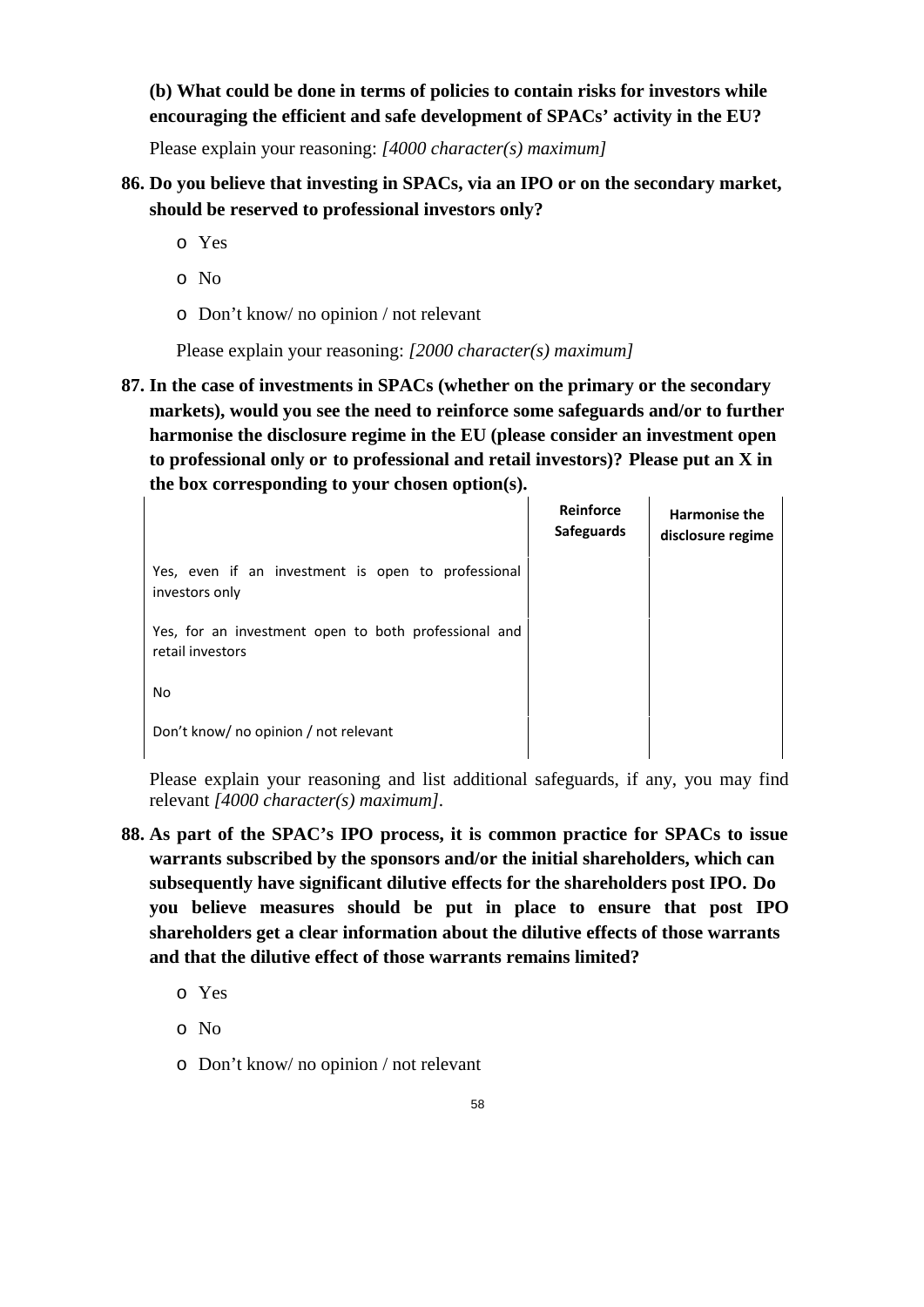# **89. Do you see the need for a clear framework for the deposit and management of the securities and proceeds held in escrow by a SPAC?**

- o Yes
- o No
- o Don't know/ no opinion / not relevant

Please explain your reasoning: *[2000 character(s) maximum]*

- **90. Some recent SPACs IPOs have relied on the sustainability-related characteristics of the contemplated target companies. Do you believe that SPACs putting forward sustainability as a selling point should be subject to specific/different disclosures and/or standards in this regard?** 
	- o Yes
	- o No
	- o Don't know/ no opinion / not relevant

Please explain your reasoning: *[2000 character(s) maximum]*

## **91. Do you have any other proposal on how to improve the current listing regime when considering an IPO via a SPAC?**

Please explain your reasoning: *[4000 character(s) maximum]*

#### *2.4.3 Listing Directive (Directive 2001/34/EC of the European Parliament and of the Council of 28 May 2001 on the admission of securities to official stock exchange listing and on information to be published on those securities)*

The Listing Directive (Directive 2001/34/EC) concerns securities for which admission to official listing is requested and those admitted, irrespective of the legal nature of their issuer. The Listing Directive aims to coordinate the rules with regard to (i) admitting securities to official stock-exchange listing and (ii) the information to be published on those securities in order to provide equivalent protection for investors at EU level.

The Prospectus Directive and the Transparency Directive further consolidated rules harmonising the conditions for the provision of information regarding requests for the admission of securities to official stock-exchange listing and the information on securities admitted to trading. Therefore, those directives amended the Listing Directive removing overlapping requirements (i.e. deleting Articles 3, 4, 20 to 41, 65 to 104 and 108 of the Listing Directive). Furthermore, MiFID replaced the notion of 'admission to the official listing' with 'admission to trading on a regulated market'.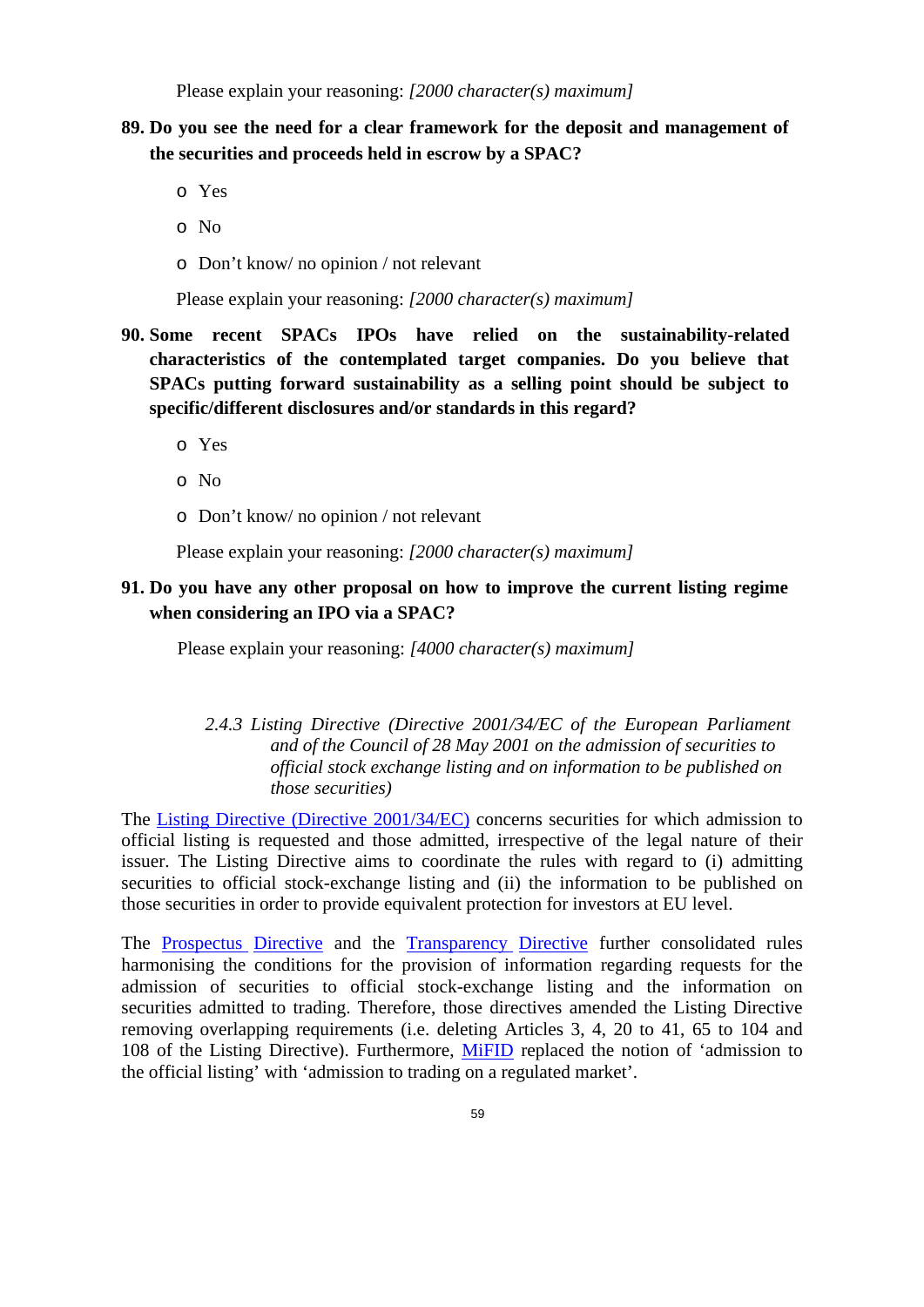The Listing Directive is a minimum harmonisation directive. It allows EU Member States to put in place additional requirements for admission of securities to official listing, provided that (i) such additional conditions apply to all issuers; and (ii) they have been published before the application for admission of such securities.

# **92. (a) Do you consider that the Listing Directive, in its current form, achieves its objectives and does not need to be amended?**

- o **Yes**
- o No
- o Don't know/ no opinion / not relevant

Please explain your reasoning: *[2000 character(s) maximum]*

**(b) If you answered "No" to question 92(a), do you believe that the Listing Directive should be (please put an X in the box corresponding to your chosen option):** 

Repealed **Repealed** Amended as a Directive Amended and transformed in a Regulation Incorporated in another piece of legislation (please specify)

Don't know/ no opinion / not relevant

Please explain your reasoning: *[2000 character(s) maximum]*

## **2.4.3.1. Definitions**

- **93. (a) Do you consider that the definitions laid down in Article 1 of the Listing Directive are outdated?** 
	- o Yes
	- o No
	- o Don't know/ no opinion / not relevant
	- **(b) If you answered "Yes" to question 93(a), what changes would you propose?**

Please explain your reasoning: *[2000 character(s) maximum]*

## **2.4.3.2. Listing conditions**

**94. Do you consider that the broad flexibility that the Listing Directive leaves to Member States and competent authorities on the application of the rules for the**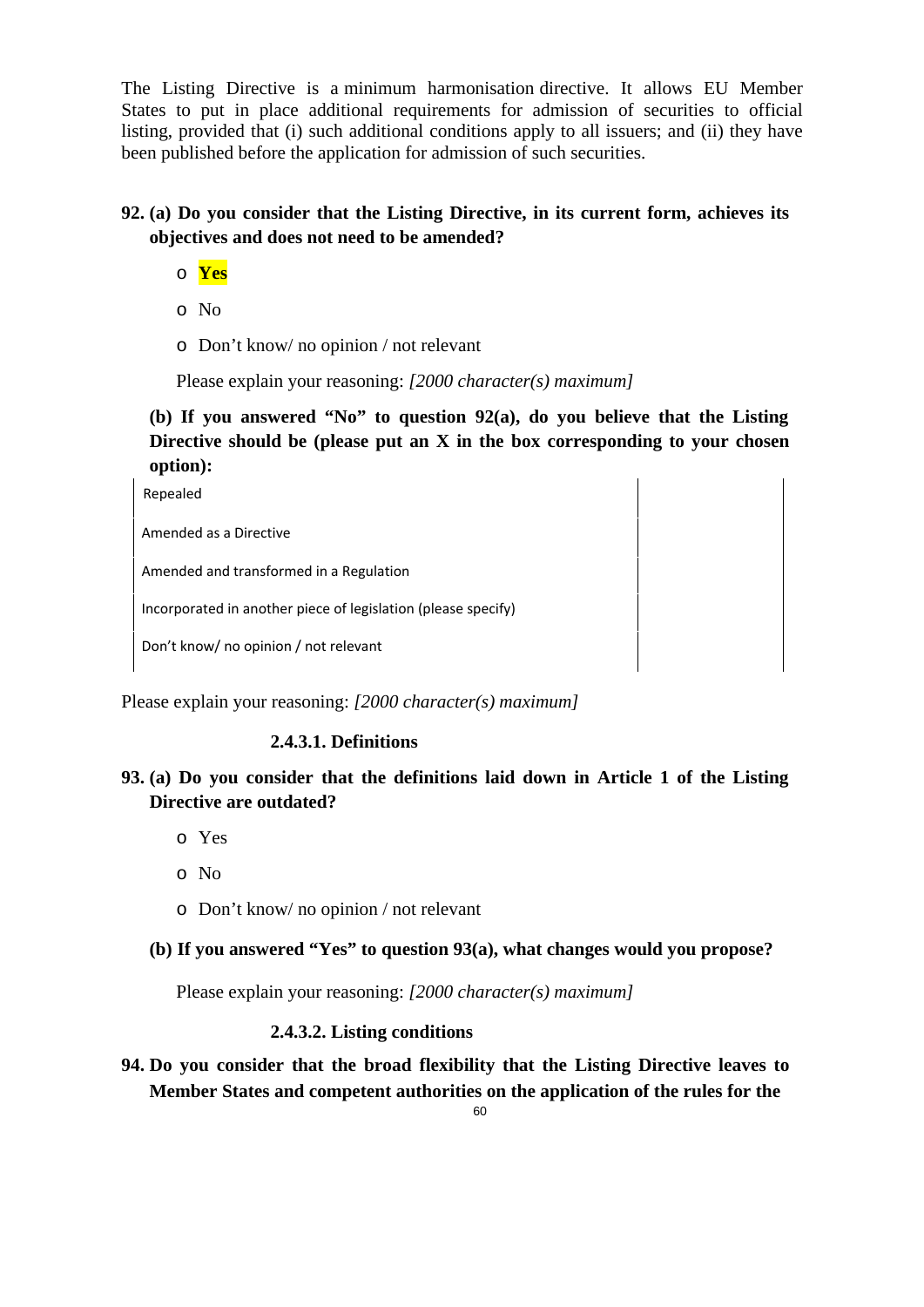**admission to the official listing of shares and debt securities is appropriate in light of local market conditions?** 

- o Yes
- o **No**
- o Don't know/ no opinion / not relevant

Please explain your reasoning: *[2000 character(s) maximum]*

Specific conditions for the admission of shares

Chapter II of Title III of the Listing Directive sets out specific rules for the admission to the official listing of shares of companies. However, a rather broad discretion is given to Member States or competent authorities to deviate from those rules to take into account specific local market conditions. The Listing Directive sets out, among others, rules on the foreseeable market capitalisation of the shares to be admitted to the official listing, (Article 43), on the publication or filing of the company's annual accounts (Article 44), on the free transferability of the shares (Article 46), on the minimum free float (Article 48) and on shares of third country companies (Article 51).

| 95. (a) How relevant do you still consider the following requirements? |  |  |
|------------------------------------------------------------------------|--|--|
|                                                                        |  |  |

|    |                               | $\mathbf{1}$ | $\mathbf{2}$ | 3         | 4        | 5         | Don't       |
|----|-------------------------------|--------------|--------------|-----------|----------|-----------|-------------|
|    |                               | (not         | (rather      | (neutral) | (rather  | (very     | know/No     |
|    |                               | relevant     | not          |           | relevant | relevant) | opinion/Not |
|    |                               | at all)      | relevant)    |           |          |           | relevant    |
|    |                               |              |              |           |          |           |             |
| 1. | <b>Expected market</b>        |              |              |           |          |           |             |
|    | capitalisation: The           |              |              |           |          |           |             |
|    | foreseeable market            |              |              |           |          |           |             |
|    | capitalisation of the         |              |              |           |          |           |             |
|    | shares for which              |              |              |           |          |           |             |
|    | admission to official         |              |              |           |          |           |             |
|    | listing is sought or, if this |              |              |           |          |           |             |
|    | cannot be assessed, the       |              |              |           |          |           |             |
|    | company's capital and         |              |              |           |          |           |             |
|    | reserves, including profit    |              |              |           |          |           |             |
|    | or loss, from the last        |              |              |           |          |           |             |
|    | financial year, must be at    |              |              |           |          |           |             |
|    | least one million euro        |              |              |           |          |           |             |
|    | (Article 43(1)).              |              |              |           |          |           |             |
| 2. | Disclosure pre-IPO: A         |              |              |           |          |           |             |
|    | company must have             |              |              |           |          |           |             |
|    | published or filed its        |              |              |           |          |           |             |
|    | annual accounts in            |              |              |           |          |           |             |
|    | accordance with national      |              |              |           |          |           |             |
|    | law for the three financial   |              |              |           |          |           |             |
|    | years preceding the           |              |              |           |          |           |             |
|    | application for official      |              |              |           |          |           |             |
|    | listing. $()$ (Article 44).   |              |              |           |          |           |             |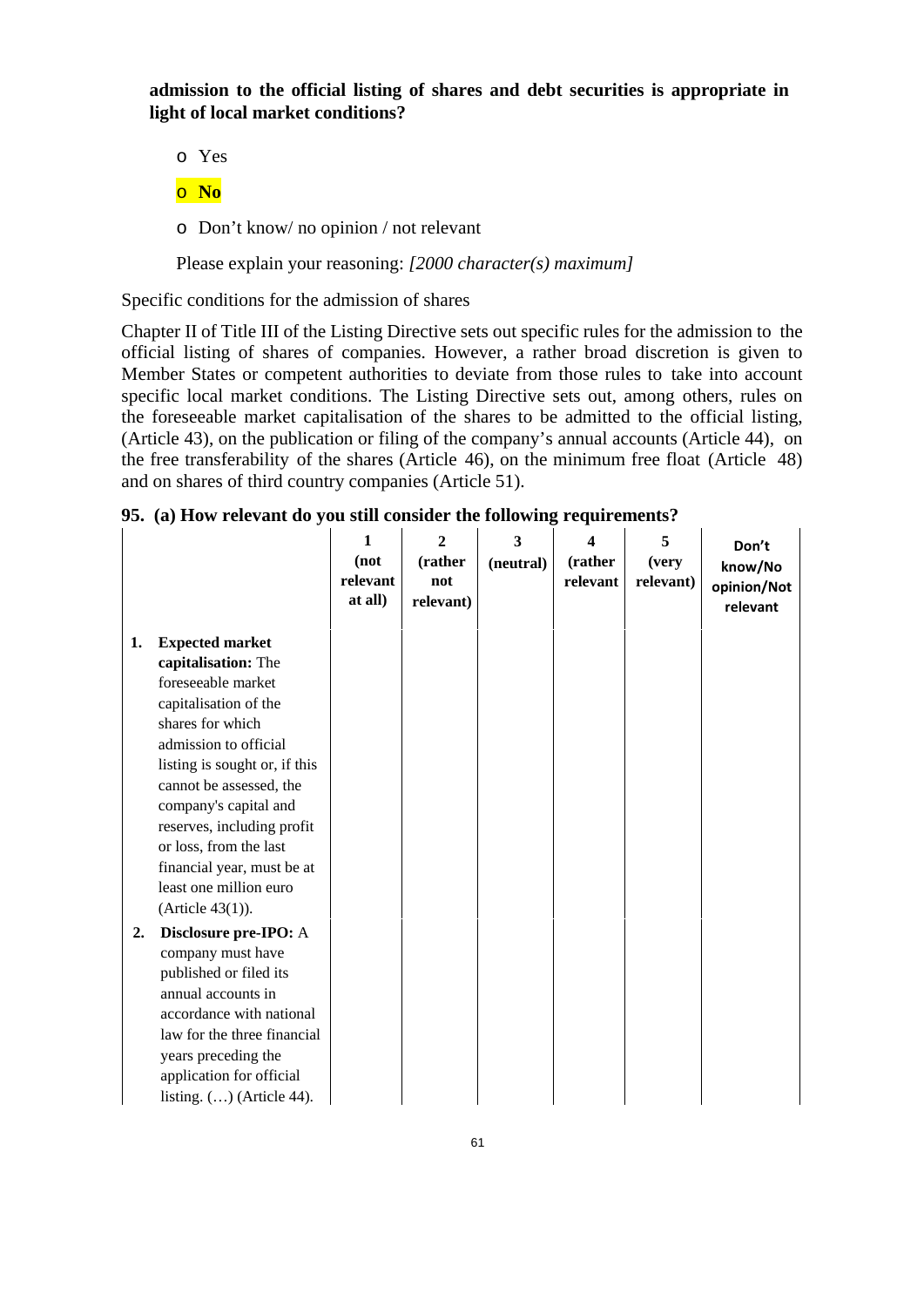| 3. | Free float: A sufficient     |  |  |  |
|----|------------------------------|--|--|--|
|    | number of shares shall be    |  |  |  |
|    | deemed to have been          |  |  |  |
|    | distributed either when      |  |  |  |
|    | the shares in respect of     |  |  |  |
|    | which application for        |  |  |  |
|    | admission has been made      |  |  |  |
|    | are in the hands of the      |  |  |  |
|    | public to the extent of a    |  |  |  |
|    | least 25 % of the            |  |  |  |
|    | subscribed capital           |  |  |  |
|    | represented by the class     |  |  |  |
|    | of shares concerned or       |  |  |  |
|    | when, in view of the large   |  |  |  |
|    | number of shares of the      |  |  |  |
|    | same class and the extent    |  |  |  |
|    | of their distribution to the |  |  |  |
|    | public, the market will      |  |  |  |
|    | operate properly with a      |  |  |  |
|    | lower percentage. (Article   |  |  |  |
|    | $48(5)$ ).                   |  |  |  |

## **(b) Regarding the foreseeable market capitalisation would you consider a different threshold?**

- o Yes
- o No
- o Don't know/ no opinion / not relevant

Please explain your reasoning: *[2000 character(s) maximum]*

#### **(c) Do you consider that the minimum number of years of publication or filing of annual accounts is adequate?**

- o Yes
- o No
- o Don't know/ no opinion / not relevant

#### Please explain your reasoning: *[2000 character(s) maximum]*

The free float is the portion of a company's issued share capital that is in the hands of public investors, as opposed to company officers, directors, or shareholders that hold controlling interests. These are the shares that are deemed to be freely available for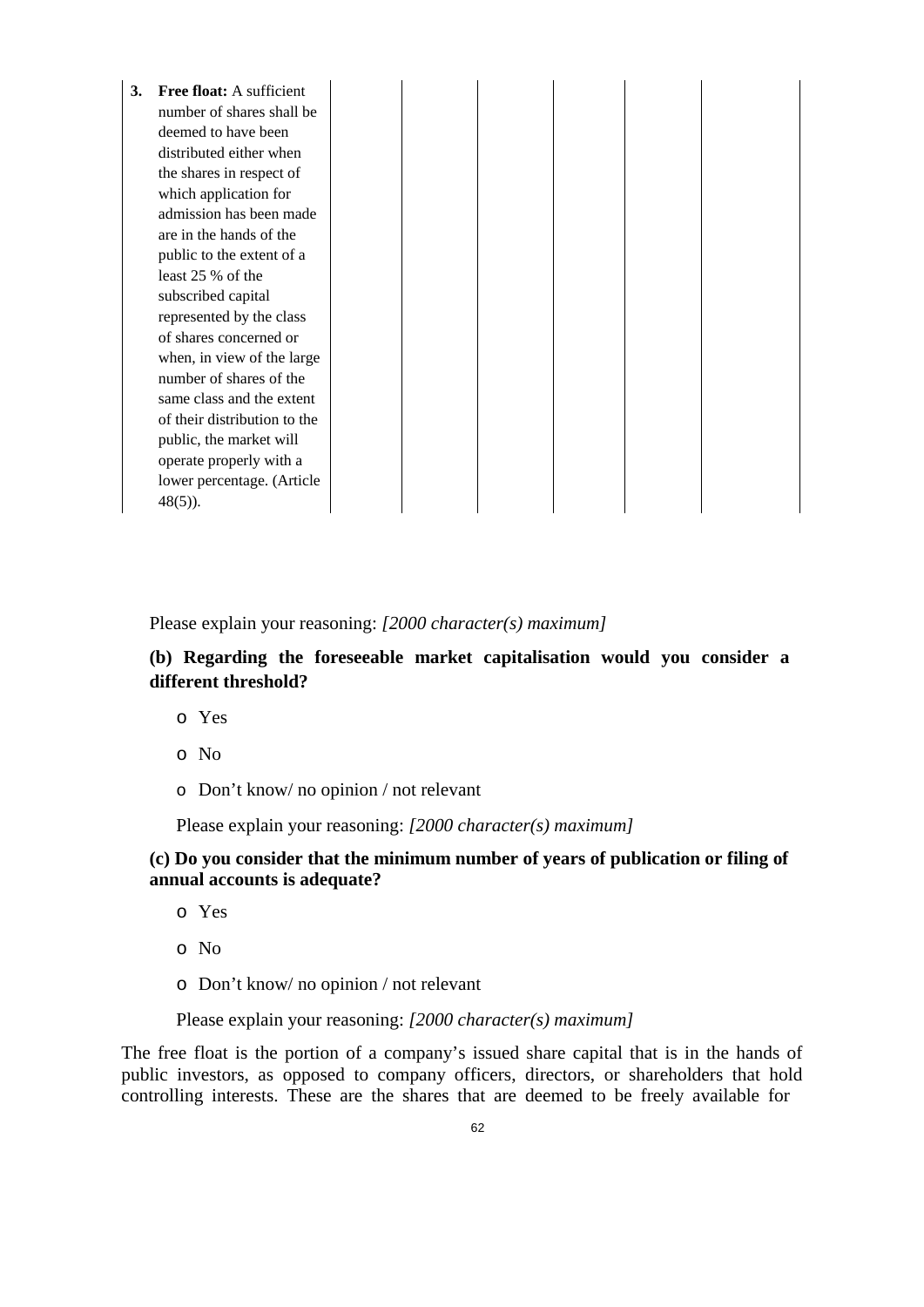trading. The recommendation of 25% free float set out in Article 48 dates back to 2001. It allows the Member States' discretion in setting the percentage of the shares that would be needed to be floated at the time of listing. According to information received from stakeholders, the percentages in the EU-27 vary from 5% to 45%.

## **96. (a) In your opinion is free float a good measure to ensure liquidity?**

- **o Yes**
- o No
- o Don't know/ no opinion / not relevant

Please explain your reasoning: *[2000 character(s) maximum]*

# **(b) In your opinion, could a minimum free float requirement be a barrier to listing?**

o Yes

**o No** 

o Don't know/ no opinion / not relevant

Please explain your reasoning: *[2000 character(s) maximum]*

## **(c) In your opinion, is the recommended threshold set at 25% appropriate?**

- o **Yes**
- o No (please specify in the textbox below whether it should be higher or lower)
- o Don't know/ no opinion / not relevant

Please explain your reasoning: *[2000 character(s) maximum]*

# **(d) In your opinion, is it necessary to maintain the national discretion to depart from the recommended threshold for free float?**

- o Yes
- o No
- o Don't know/ no opinion / not relevant

Please explain your reasoning: *[2000 character(s) maximum]*

# **97. Are there other provisions relating to the admission of shares, set out in Title III, Chapter II of the Listing Directive, that you would propose to change? Please specify which ones.**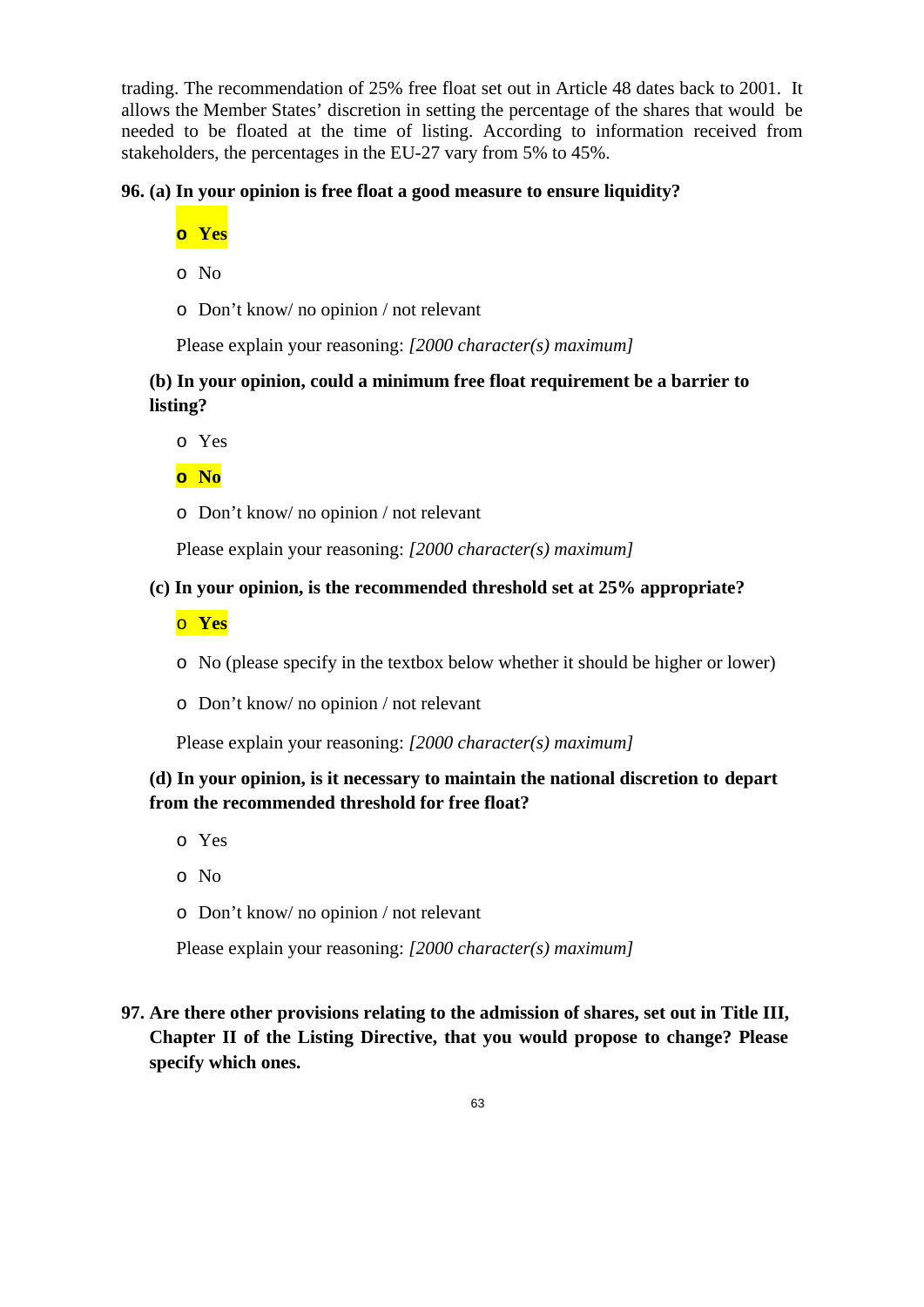- o Yes
- o No
- o Don't know/ no opinion / not relevant

Specific conditions for the admission of debt securities

Chapter III of Title III of the Listing Directive sets out specific conditions for the admission to the official listing of debt securities issued by an undertaking. In particular, the Listing Directive sets out rules on the free transferability of the debt securities (Article 54), the minimum amount of the loan (Article 58), convertible or exchangeable debentures and debentures with warrants (Article 59). As for shares, the Listing Directive leaves wide discretion to Member States or competent authorities to deviate from those rules in light of specific local market conditions. Finally, Articles 60 to 63 set out rules relating to sovereign debt securities.

- **98. (a) Do you consider the provisions relating to the admission to official listing of debt securities issued by an undertaking, set out in Title III, Chapter III and IV of the Listing Directive (e.g. amount of the loan, rules on convertible or exchangeable debentures, rules on sovereign debt), adequate?** 
	- o Yes
	- o No
	- o Don't know/ no opinion / not relevant

## **(b) If you answered "No" on question 98(a), which changes would you propose?**

Please explain your reasoning: *[4000 character(s) maximum]* 

## **2.4.3.3. Competent Authorities**

- **99. Would you propose any changes relating to the provisions on competent authorities and cooperation between Member States, laid down in Title VI of the Listing Directive?**
	- o Yes
	- o No
	- o Don't know/ no opinion / not relevant

Please explain your reasoning: *[4000 character(s) maximum]* 

## **2.4.3.4. Other**

**100. Would you have any other suggestions on possible improvements to the current rules laid down in the Listing Directive?**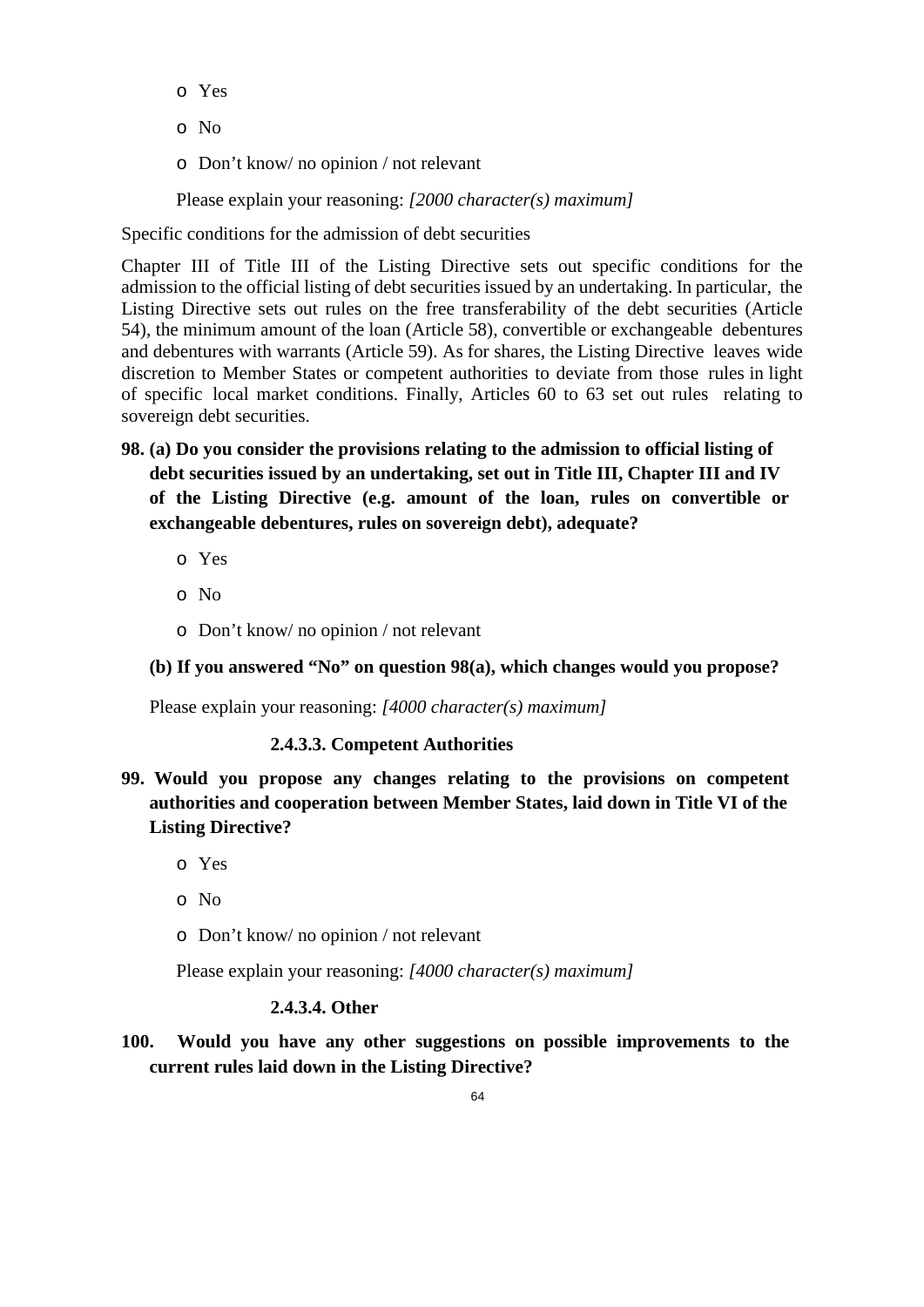### *2.4.4 Shares with multiple voting rights*

Loss of control is widely cited by unlisted companies as the most important reason for staying private. Equity-raising very often generates a tension between existing owners, who rarely want to cede control of their business, and new investors who want to have control over their investment. This tension affects in particular family-owned companies but also the founders of tech, science and other high-growth companies who are often interested in preserving their ability to influence the strategic direction of the company after going public.

In order to encourage companies to list without owners having to relinquish control of their companies, multiple voting right shares have been used in a number of EU countries and have been highlighted as an efficient control-enhancing mechanism.

It is however worth noting that currently only some Member States allow for multiple voting rights. Amongst Member States that do allow multiple voting right share structures there are divergences as to the maximum allowed voting rights ratio.

Whilst multiple voting rights allow founders to keep control over their business, they may also make it easier for owners to extract private benefits to the detriment of investors, for instance by engaging in related-party transactions. The trade-off associated with multiple voting rights has led some countries to allow these types of shares provided that they include a sunset clause i.e. after a certain period, the shares with additional voting rights become regular shares. This safeguard aims at making sure that founders do not have indefinite control over their companies.

Both the HLF as well as the TESG stated that multiple voting right shares are a key ingredient for improving the attractiveness and competitiveness of European public market ecosystems and that allowing them across the whole EU would/could facilitate the transition of companies from private to public markets.

# **101. Do you believe that, where allowed, the use of shares with multiple voting rights has effectively encouraged more firms to seek a listing on public markets?**

- o Yes
- o No
- o Don't know/ no opinion / not relevant

Please explain your reasoning and substantiate with evidence where possible: *[2000 character(s) maximum]*

**102. (a) In your opinion, what impact do shares with multiple voting rights have on the attractiveness of a company for investors? Please put an X in the box corresponding to your chosen option.**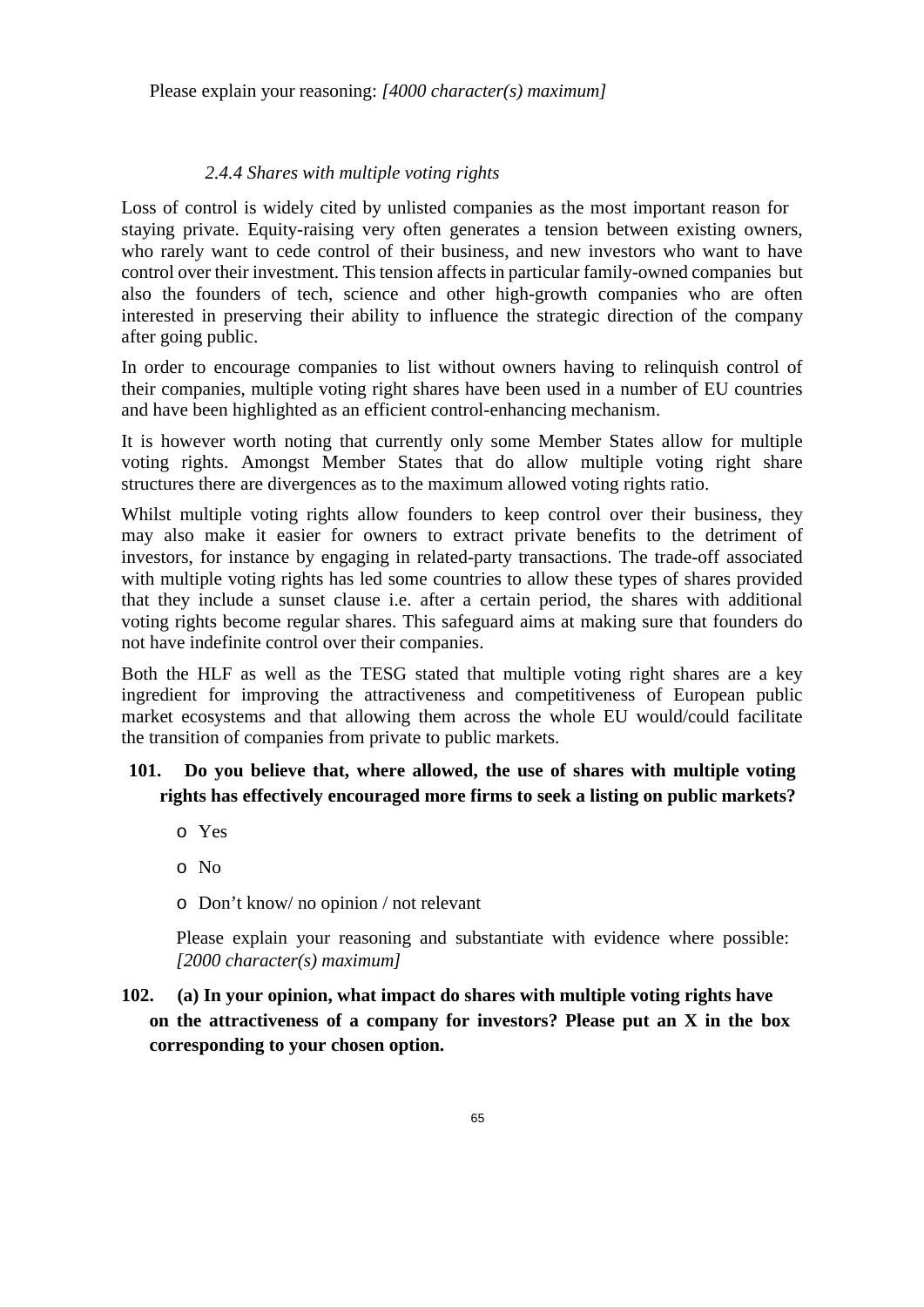Negative impact Slightly negative impact Neutral Slightly positive impact Positive impact Don't know/no opinion

Please explain your reasoning: *[2000 character(s) maximum]*

**(b) When multiple voting right share structures are allowed, do you believe limits to the voting rights attached to a single share improve the attractiveness of the company to investors?** 

o Yes

o No

o Don't know/ no opinion / not relevant

Please explain your reasoning: *[2000 character(s) maximum]*

**(c) If you answered "Yes" to question 102(b), please indicate what ratio you consider acceptable to overcome potential drawbacks associated with shares with multiple voting rights. Please put an X in the box corresponding to your chosen option.** 

```
2:1     
10:1     
20:1     
Other (please explain)     
Don't know / No opinion
```
Please explain your reasoning: *[2000 character(s) maximum]*

# **103. Do you believe that the inclusion of sunset clauses (i.e. clauses that eliminate higher voting rights after a designated period of time) have proved useful in striking a proper balance between founders' and investors' interests?**

- o Yes
- o No
- o Don't know/ no opinion / not relevant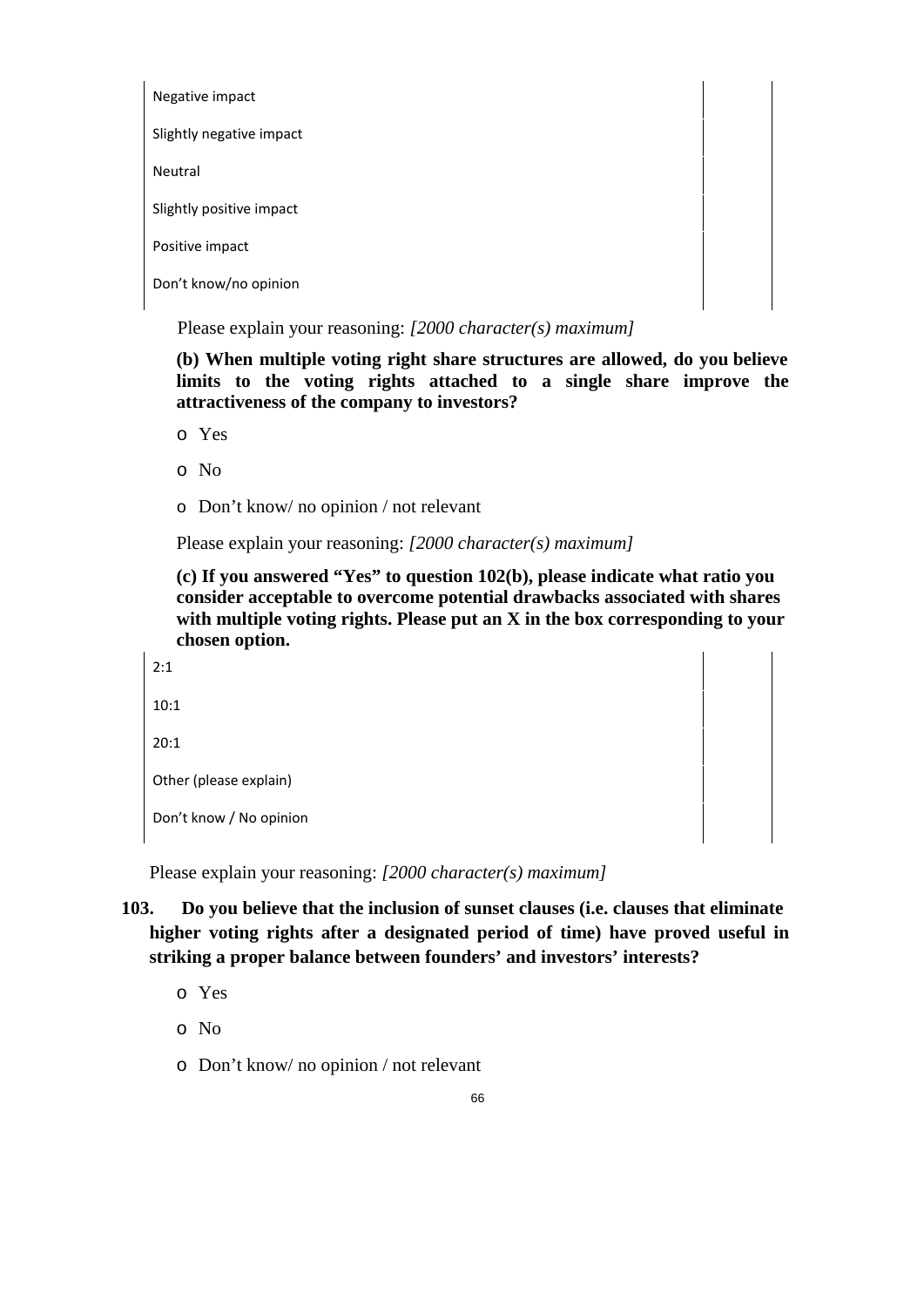Please illustrate your reasoning, namely in terms of advantages and disadvantages *[2000 character(s) maximum]* 

- **104. Would you see merit in stipulating in EU law that issuers across the EU may be able to list on any EU trading venues following the multiple voting rights structure?** 
	- o Yes
	- o No
	- o Don't know/ no opinion / not relevant

Please illustrate your reasoning, namely in terms of advantages and disadvantages *[2000 character(s) maximum]* 

## **105. Do you have any other suggestion on how to make listing more attractive from the standpoint of companies' founders?**

Please explain your reasoning: *[4000 character(s) maximum]* 

## *2.4.5 Corporate Governance standards for companies listed on SME growth markets*

Good corporate governance and transparency are deemed essential for the success of any company and in particular to those seeking access to capital markets. When issuers are governed according to principles of good corporate governance, they will find it easier to tap capital markets and attract investors. As issuers listed on SME growth markets do not need to comply with the Shareholder Rights Directive (2007/36/EC, as amended) or Transparency Directive (2004/109/EC, as amended), some market participants see merit in setting minimum corporate governance requirements applicable to these issuers in order to reassure investors. Institutional investors in particular may fear reputational risk when investing in companies listed on SME growth markets and find them not sufficiently attractive.

# **106. Would you see merit in introducing minimum corporate governance requirements for companies listed on SME growth market with the aim of making them more attractive for investors?**

- o Yes
- o No
- o Don't know/ no opinion / not relevant

Please explain your reasoning: *[2000 character(s) maximum]*

**106.1 If you see merit, which of the following option(s) would be most suitable for a possible initiative on corporate governance? Please put an X in the box corresponding to your chosen option(s).**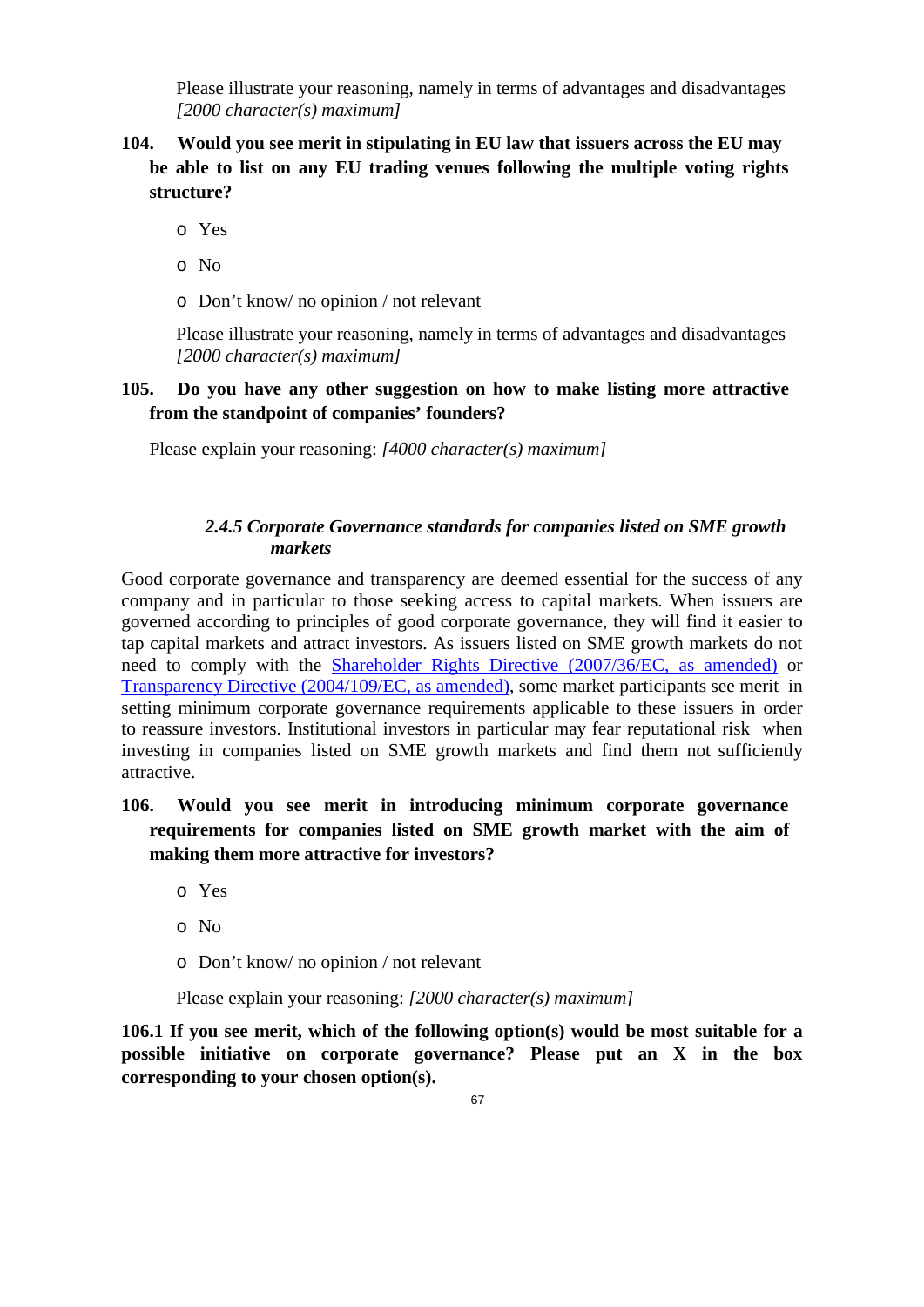SME growth market operators should require in their own rulebook that issuers comply with corporate governance requirements tailored to local conditions.

SME growth market operators should recommend in in their own rulebook that issuers comply with corporate governance requirements tailored to local conditions.

EU legislation should set out corporate governance principles for issuers listed on SME growth markets while allowing Member States and/or market operators' flexibility in how to implement the principles.

Corporate governance requirements for companies listed on SME growth markets should be fully harmonised at EU level.

Other **Community Community Community Community** 

Don't know / no opinion / not relevant

Please explain your reasoning, notably on the advantages and disadvantages of the preferred option *[2000 character(s) maximum]*

**107. (a) Please indicate the corporate governance requirements that would be the most needed and would have the most impact to increase the attractiveness of issuers listed on SME growth markets (please rate each proposal from 1 to 5, 1 standing for "no impact" and 5 for "very significant positive impact"):** 

|                                                                                                                                                                                                                                                                                                                                         | $\mathbf{1}$ | $\mathbf{z}$ | 3 | 4 | 5 | <b>No</b><br>opini<br>on |
|-----------------------------------------------------------------------------------------------------------------------------------------------------------------------------------------------------------------------------------------------------------------------------------------------------------------------------------------|--------------|--------------|---|---|---|--------------------------|
| Requirement to report related party transactions (i.e.<br>issuers would have to publicly announce material<br>transactions with related parties at the time of the<br>conclusion of such transaction and to adopt an internal<br>procedure to assess and manage these transactions in<br>order to protect the interests of the company) |              |              |   |   |   |                          |
| Additional disclosure duties regarding the acquisition<br>disposal of voting rights as required by the Transparency<br>Directive for major shareholdings in companies with<br>shares traded on Regulated Markets                                                                                                                        |              |              |   |   |   |                          |
| Obligation to appoint an investor relations manager                                                                                                                                                                                                                                                                                     |              |              |   |   |   |                          |
| Introduction of minimum requirements for the delisting<br>of shares:                                                                                                                                                                                                                                                                    |              |              |   |   |   |                          |
| supermajority approval (e.g. 75% or 90% of<br>$\circ$<br>shareholders attending the meeting) for shareholders<br>resolutions which directly or indirectly lead to the<br>issuer's delisting (including merger or similar<br>transactions)                                                                                               |              |              |   |   |   |                          |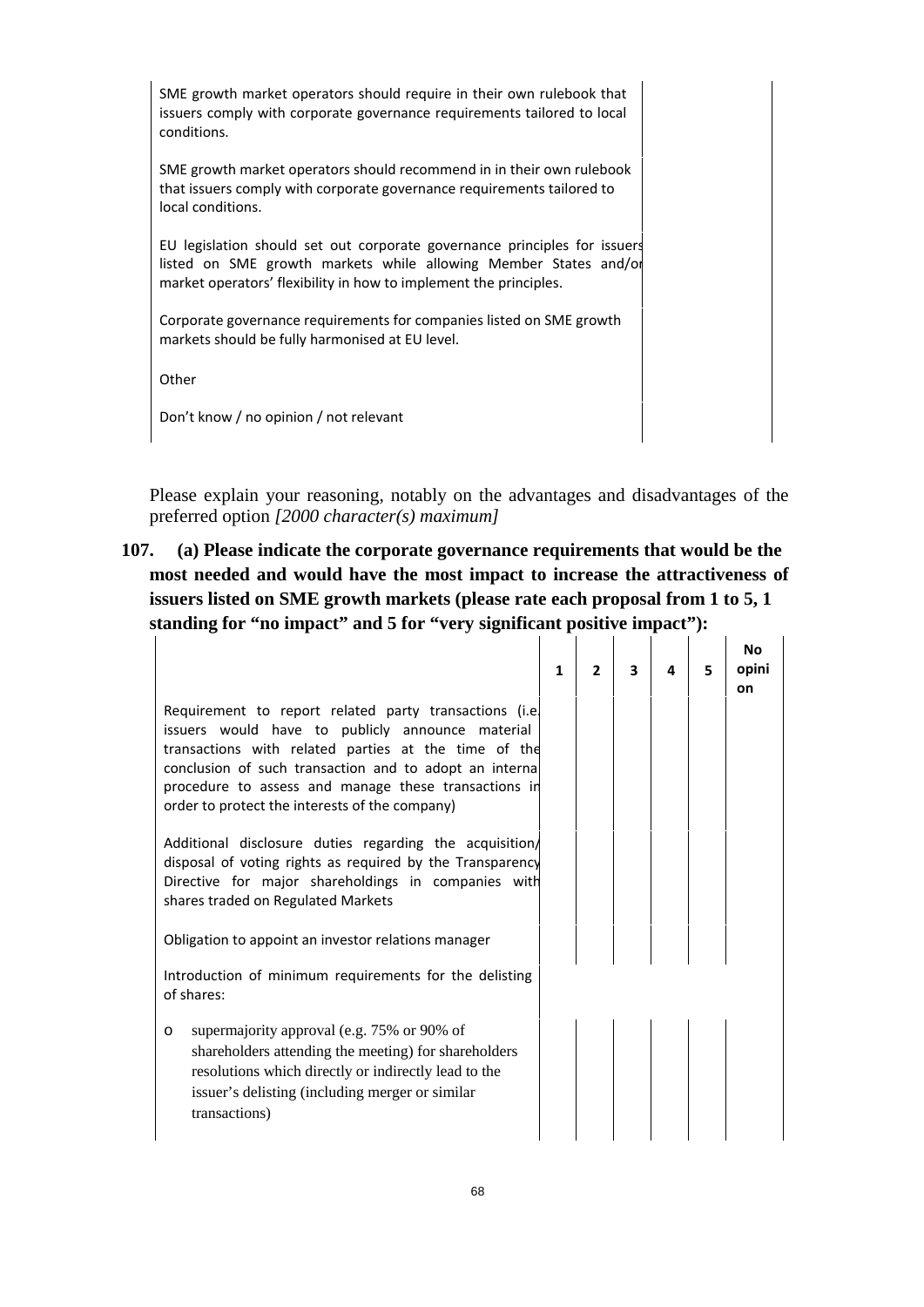| sell-out rights assigned to minority shareholders if the<br>$\circ$<br>company is delisted or if one shareholder owns more<br>than 90% or 95% of the share capital. |  |  |  |
|---------------------------------------------------------------------------------------------------------------------------------------------------------------------|--|--|--|
| Appointment of at least one independent director<br>(independence should be understood according to para.<br>13.1. of Commission's recommendation 2005/162/EC)      |  |  |  |
| Other (please specify)                                                                                                                                              |  |  |  |

 $\mathbf{I}$ 

#### **(b) In your opinion, what would be the impact on the costs of listing and staying listed if the following corporate governance requirements were introduced for issuers listed on SME growth markets?**   $\mathbf{1}$   $\mathbf{1}$

|                                                                                                                                                                                                                                                                                                                                         | $\mathbf{1}$ | $\mathbf{2}$ | 3 | 4 | 5 | <b>No</b><br>opini<br>on |
|-----------------------------------------------------------------------------------------------------------------------------------------------------------------------------------------------------------------------------------------------------------------------------------------------------------------------------------------|--------------|--------------|---|---|---|--------------------------|
| Requirement to report related party transactions (i.e.<br>issuers would have to publicly announce material<br>transactions with related parties at the time of the<br>conclusion of such transaction and to adopt an internal<br>procedure to assess and manage these transactions in<br>order to protect the interests of the company) |              |              |   |   |   |                          |
| Additional disclosure duties regarding the acquisition<br>disposal of voting rights as required by the Transparency<br>Directive for major shareholdings in companies with<br>shares traded on Regulated Markets                                                                                                                        |              |              |   |   |   |                          |
| Obligation to appoint an investor relations manager                                                                                                                                                                                                                                                                                     |              |              |   |   |   |                          |
| Introduction of minimum requirements for the delisting<br>of shares:                                                                                                                                                                                                                                                                    |              |              |   |   |   |                          |
| supermajority approval (e.g. 75% or 90% of<br>O<br>shareholders attending the meeting) for shareholders<br>resolutions which directly or indirectly lead to the<br>issuer's delisting (including merger or similar<br>transactions)                                                                                                     |              |              |   |   |   |                          |
| sell-out rights assigned to minority shareholders if the<br>O<br>company is delisted or if one shareholder owns more<br>than 90% or 95% of the share capital.                                                                                                                                                                           |              |              |   |   |   |                          |
| Appointment of at least one independent director<br>(independence should be understood according to para.<br>13.1. of Commission's recommendation 2005/162/EC)                                                                                                                                                                          |              |              |   |   |   |                          |
| Other (please specify)                                                                                                                                                                                                                                                                                                                  |              |              |   |   |   |                          |

Please explain your reasoning and, if possible, provide supporting evidence, notably in terms of costs (one-off and ongoing costs): *[4000 character(s) maximum]*